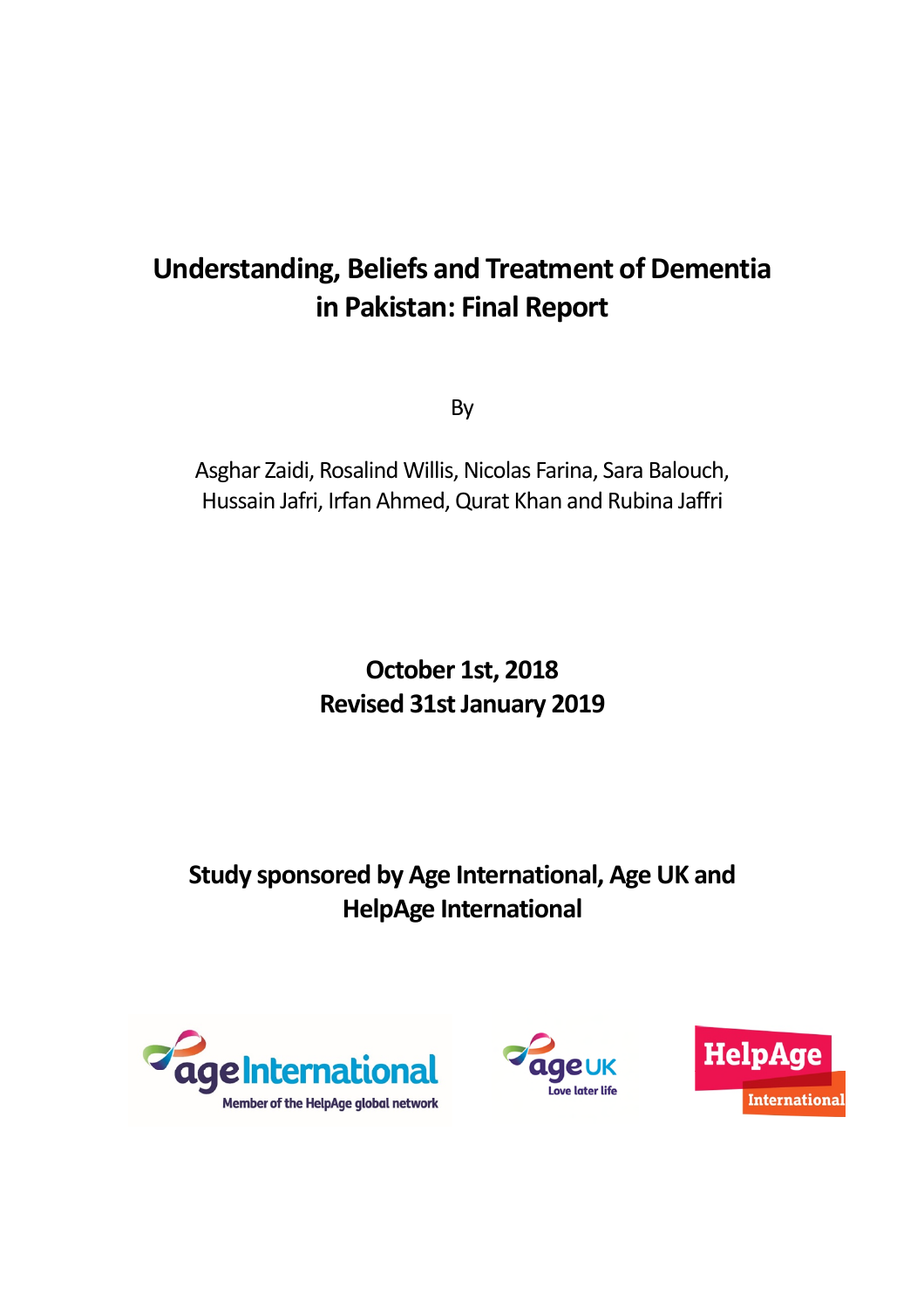# **Funding**

This work was supported by Age UK, Age International, and HelpAge International [UoS ref: 17930-02].

# **Ethical approval**

This project was approved by the ethical review board of the University of Southampton [25793] and Aga Khan University [4819-Psy-ERC-17].

# **Acknowledgements**

The authors wish to thank all of the people who took part in the interviews for generously sharing their time and experiences. We also wish to thank our project partners in Pakistan: the Aga Khan University, Alzheimer's Pakistan, and HANDS, without whom this project could not have taken place.

We are grateful for the encouragement and support throughout the project from Chris Roles of Age International. Comments on this report from Ken Bluestone and Poppy Walton of Age International are also gratefully acknowledged.

We are also grateful to the members of the Scientific Advisory Board for the project, namely Dr Shaukat Khan (Chair); Prof Dr Yasmin Rashid (Minister of Punjab for Primary and Secondary Healthcare, and Specialised Healthcare and Medical Education, Patron in chief, Alzheimer's Pakistan); Prof Dr Murad Moosa Khan (Head of the Department of Psychiatry at the Aga Khan University, and a member of Royal College of Psychiatrists; until December 2017), Prof Dr Arsalan Ahmad (Professor of Neurology at Shifa International Hospital and President of Pakistan Society of Neurology (2016-18), who established the first Dementia Registry in Pakistan); Dr Maryam Rab (Director, Research Evaluation Monitoring Unit, British Council Pakistan); Simon Hunt and Dr Rauf Khan of Oxford Policy Management, Oxford and Islamabad; Dr Farah Qadir from Rawalpindi, specialist in Psychiatric Epidemiology; Ms Ajeeba Aslam, head of HelpAge International in Pakistan and Prof Dr Martin Prince (Professor of Epidemiological Psychiatry at Kings College London, who coordinates the 10/66 Dementia Research Group).









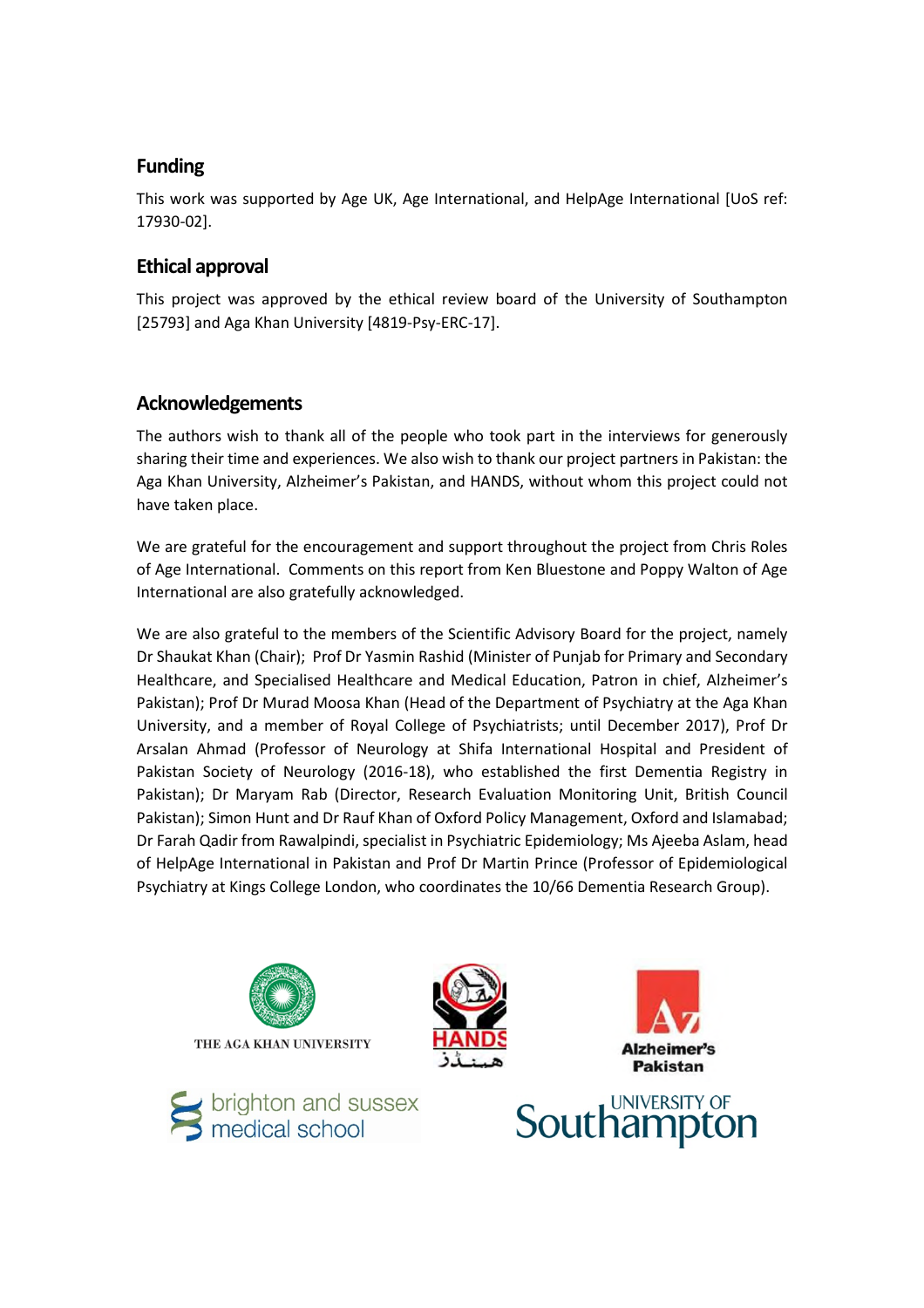# **Table of Contents**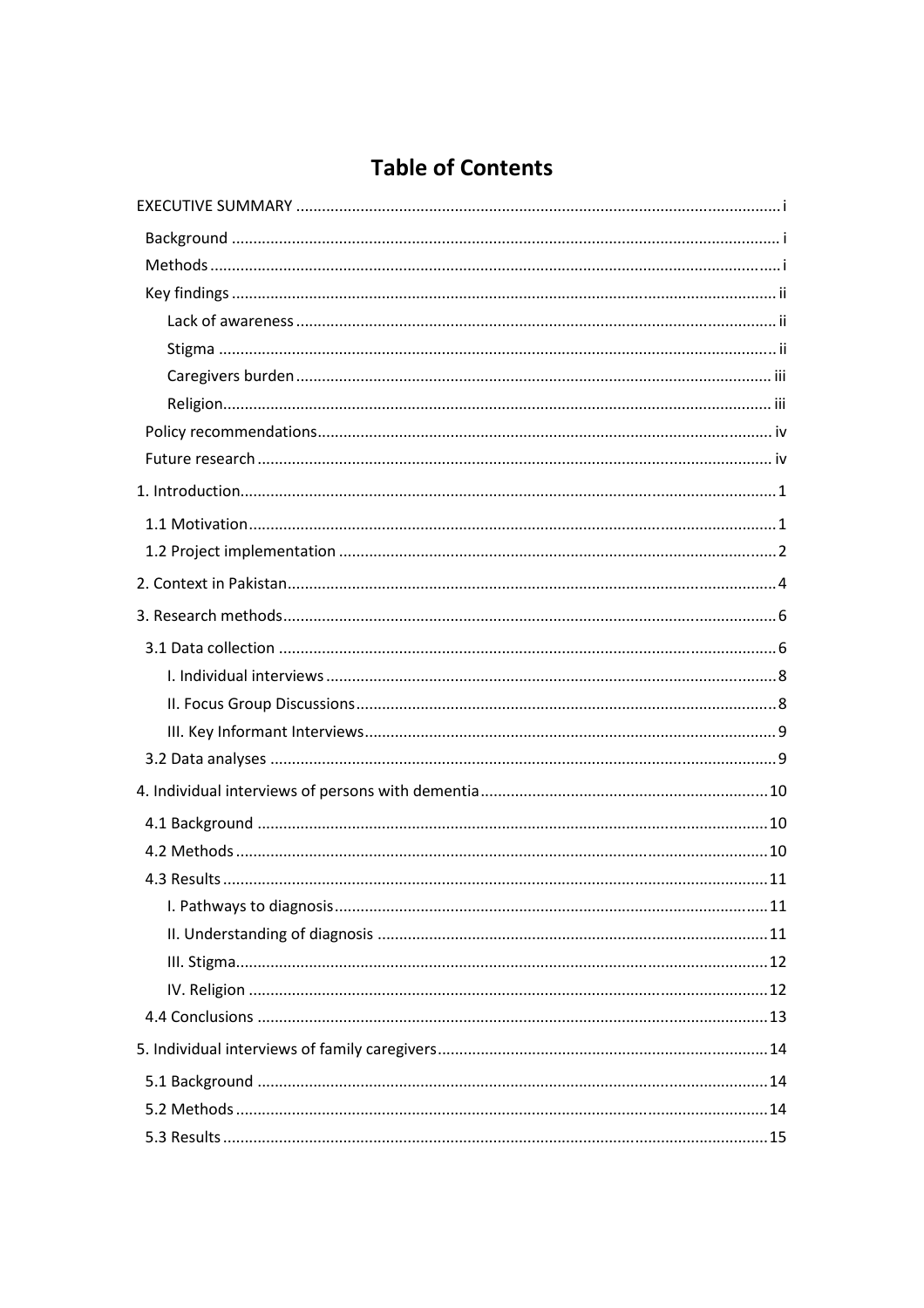| A.1 Understanding of dementia among South Asian communities in the UK29    |  |
|----------------------------------------------------------------------------|--|
| A.2 Understanding of dementia among South Asians in other countries 30     |  |
|                                                                            |  |
|                                                                            |  |
|                                                                            |  |
|                                                                            |  |
|                                                                            |  |
|                                                                            |  |
| C.2 Instructions for interviews with caregivers of People with Dementia 37 |  |
|                                                                            |  |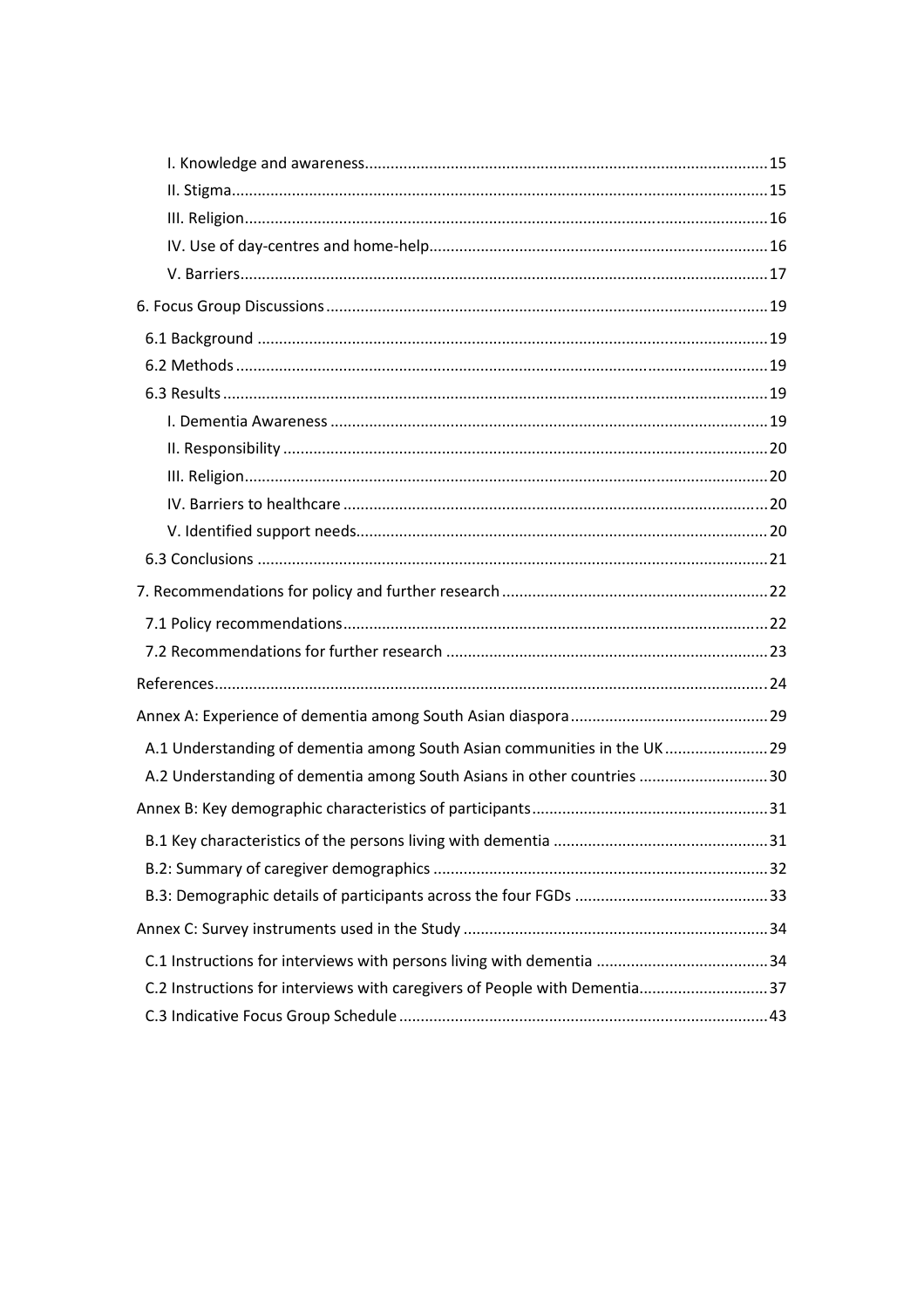# <span id="page-4-0"></span>**EXECUTIVE SUMMARY**

### <span id="page-4-1"></span>**Background**

Despite being a global health priority, progress towards the understanding and treatment of dementia in low- and middle-income countries has been slow (ADI, 2015; WHO, 2017). This issue is of importance given the rapidly ageing populations in these countries, which in turn will lead to a greater number of dementia cases placing further stress upon a country's health and social care system. The informal care burden is also likely to be higher in these low resourced countries mainly because the round-theclock care is essential for those with advanced stages of dementia.

There is also a lack of social science research in countries like Pakistan. Little is known about the prevalence and experience of dementia in Pakistan. The 10/66 research project carried out populationbased research into dementia in low- and middle-income countries, but Pakistan was not among its research sites (Prince, 2010). The country ranks particularly low with respect to health of older persons, with a relatively low life expectancy and even lower healthy life expectancy within the region (Zaidi, 2013). Despite the rising number of older persons in Pakistan and their low socio-economic status, there is very little research on issues linked with old age, especially the rising public health concern of and dementia (Zaidi et al. 2019).

Research needs to be undertaken to identify peoples' understanding, beliefs and attitudes about dementia to advocate for the most effective policies and programmes in raising awareness as well as providing formal support to people with dementia and to their caregivers to reduce their burden and stress. The current study has aimed to fill this gap with a case study of Pakistan.

This study summarises the findings of individual interviews with people living with dementia and their family caregivers in Pakistan. The study also analyses the understanding of the general population and stakeholders about dementia and its care in Pakistan. Such a study of beliefs, attitudes, and awareness about dementia has important implications as it affects treatment seeking behaviour and pathways to care. The study is novel in identifying the interaction between dementia symptoms and Islamic obligatory daily prayers, and how this causes distress among people living with dementia and family caregivers.

From past research in Pakistan, it is evident that there is also limited awareness among the general public about dementia and it is often believed to occur as a part of normal ageing process, secondary to traumatic events, stressors or physical weakness. Research carried out in the UK and in other countries outside the UK also show that the stigmatisation, or fear of it, has led some South Asian families to conceal the person with dementia and therefore inhibit access to appropriate health and social care services.

### <span id="page-4-2"></span>**Methods**

The study interviewed a total of 40 dementia patients and caregivers in the two most populous cities: Karachi and Lahore. Focus group discussions involved a further 40 participants, equally divided between men and women. Eight clinicians and academics took part in the key informant interviews.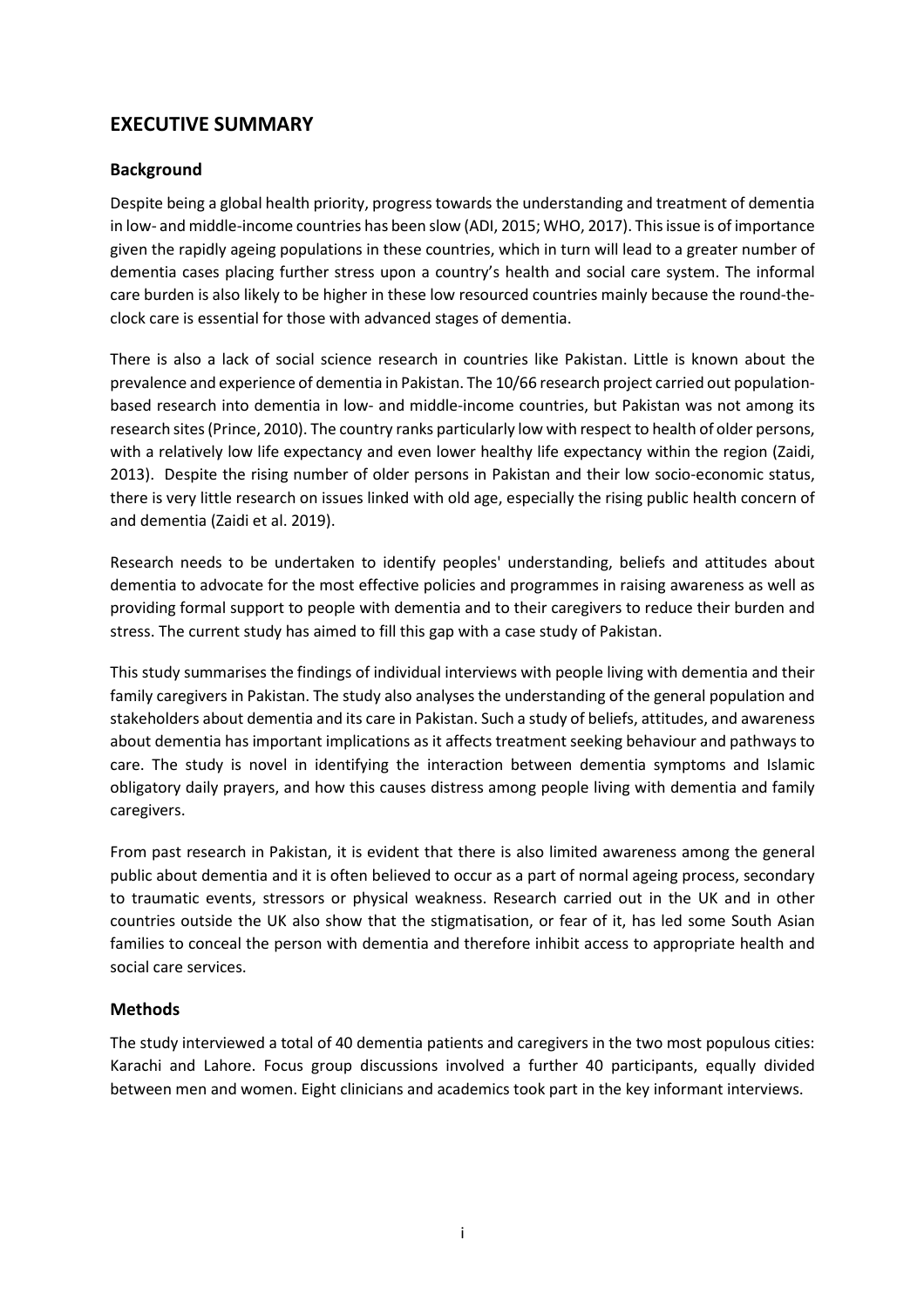Three research instruments have been prepared and used by the research team based in England and Pakistan:

- The guidelines for individual interviews for persons with mild dementia explores their pathways to diagnosis; facilitators to accessing care services; any cultural or religious factors affecting their diagnosis, experience and attitudes; and experiences of stigma.
- The guidelines for individual interviews with family caregivers draws insights on how family caregivers cope, what barriers do they face, and what help they would be willing to accept based on the complexities of the cultural and religious values in Pakistan.
- The third instrument explores perceptions of dementia, its treatment and care in a focus group of adult Pakistanis who did not have a prior experience of dementia. Two vignettes, depicting someone with mild dementia and someone with severe dementia, were used to facilitate focus group discussions.

In addition, the guidelines for the interviews with key informants was also prepared which provided important contextual information for Pakistan. For example, the key informants provided insights concerning the availability and adequacy of the health care provisions for dementia patients and support available for family caregivers.

Interviews were conducted in Urdu, translated to English, and respondents' views were analysed thematically using an induction led approach.

## <span id="page-5-0"></span>**Key findings**

### <span id="page-5-1"></span>*Lack of awareness*

One of the key findings is the lack of awareness of dementia and its symptoms among most of the participants. Respondents attributed the condition to a range of factors, such as overworking, stress, shock, social isolation and in more extreme cases, black magic. These misconceptions have led to misunderstandings about care and prognosis.

A strong minority of Pakistanis do possess an understanding about dementia. This finding also points to diversity within this group and the dementia awareness appears to correlate with social status. For example, in the interviews of people with dementia, those who had a biomedical understanding of dementia tended to have a higher socio-economic status or had medical practitioners in the family. Thus, they had greater opportunities to acquire knowledge about dementia.

### <span id="page-5-2"></span>*Stigma*

Concerning stigma, there was a diversity of experiences. Discussions in the focus groups reported that the potentially stigmatising attitudes towards dementia in public arise mainly due to negative and inaccurate beliefs about the causes of dementia. Some felt that the person with dementia or their family were to blame for the condition. It was often viewed that the family held responsibility for providing care and that seeking help outside of the family is interpreted by others as disrespectful (as strong family beliefs and image conscious society in Pakistan demand that you personally take care of your elders).

In the individual interviews for people with dementia many people did not report experiencing stigma from community members and reported support in view of dementia persons' age and debility. A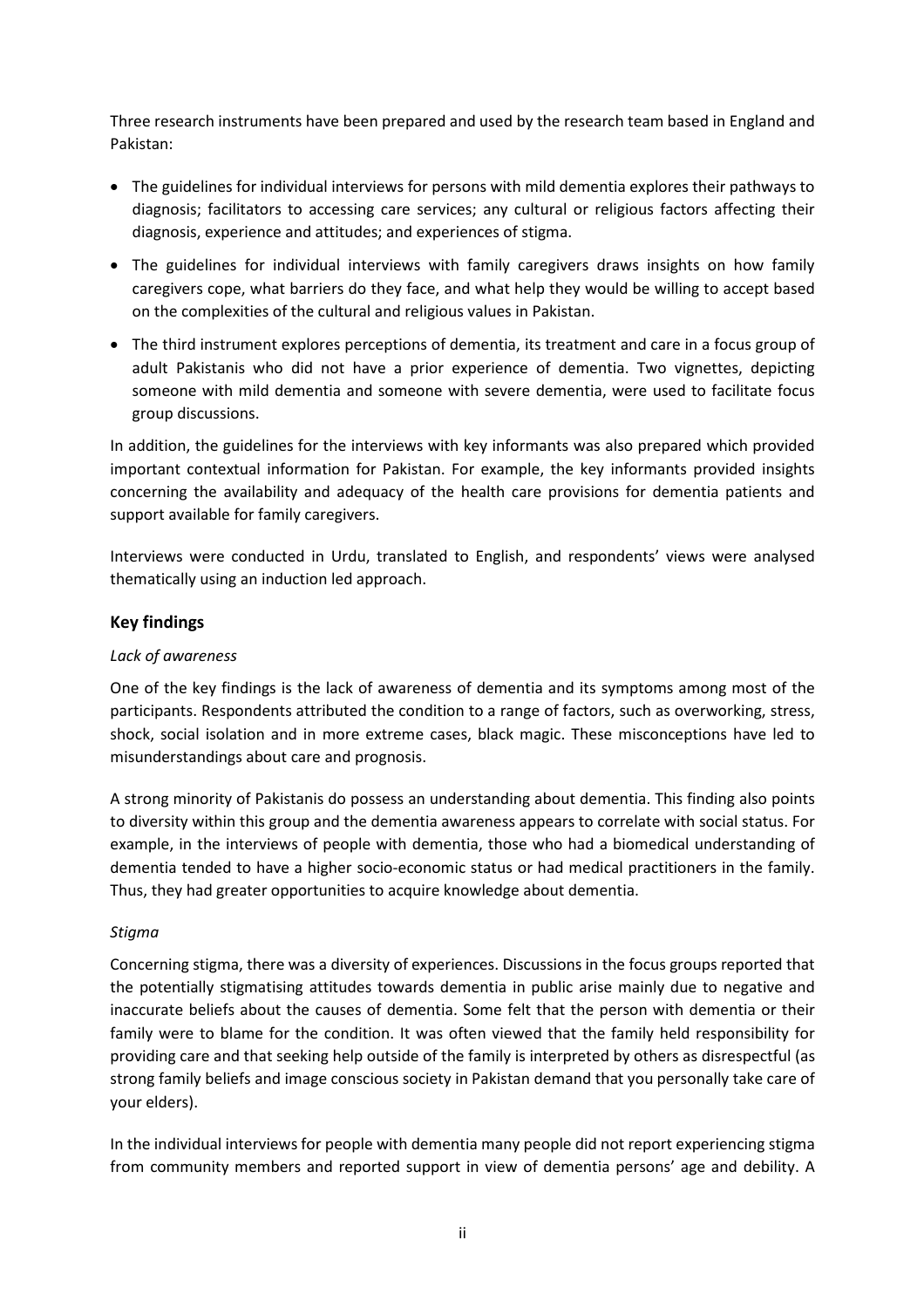possible reason for people with dementia not being mistreated by community members may be that these people are still in the milder stage of dementia. They are able to go out-and-about by themselves, do shopping, etc. The symptoms that community members observe (getting lost on the way home from the mosque, forgetting to bring groceries home after shopping) are not socially unacceptable behaviours. Therefore, community members respond with kindness and try to help, and they accept it as part of the ageing process.

In contrast some caregivers reported a stigmatising experience. This may be due to the fact that we interviewed caregivers of people in the moderate to severe stages of dementia. In contrast to people with mild dementia, if these people were displaying other more socially unacceptable symptoms like aggression or swearing in public then they would be responded to in a more negative way by other family members and neighbours.

### <span id="page-6-0"></span>*Caregivers burden*

Caregivers also spoke of feeling isolated, with more women than men also expressing concerns about how they must neglect other duties such as childcare, household tasks and their jobs. They also spoke of the effects on their own health and feelings of frustration and guilt that they felt helpless to treat dementia and could only observe the progressively worse suffering that it causes.

Many different reasons were given for why people with dementia and caregivers do not have access to extra support. A strong barrier to seeking help is the stigma associated with dementia due to underlying negative and inaccurate beliefs in society. There is also serious stigma attached to the notion of moving older people to nursing homes which is synonymous to abandoning them and giving up duties and responsibilities as a child. Furthermore, most people are unaware of any formal services available to them, whilst many view family care as being superior (and a familial obligation) to what little external care services exist. The financial capability is another barrier in getting formal help from outside home.

### <span id="page-6-1"></span>*Religion*

Religion stands out as an important theme throughout the analysis, but the interaction between dementia and Islam is less clear.

Observant Muslims are expected to perform prayers five times daily following a strict routine. Failure to perform these prayers can lead to a strong sense of guilt as well as a risk of societal disapproval leading to further isolation. Cognitive impairment interferes with one's ability to perform this routine correctly and many participants discussed the difficulties they experienced. Family members assisted people with dementia with the prayer routine to enhance spiritual wellbeing. Those who are extremely cognitively impaired may be exempted from the obligation, thus potentially relieving guilt.

Some scholars have argued that people with a cognitive impairment such as dementia ought to be exempted from obligatory prayers, because they do not have the 'clear mind' essential to engage in prayer. No mention of such an exemption was made by participants in the present study, so this knowledge does not seem to be common in Pakistan.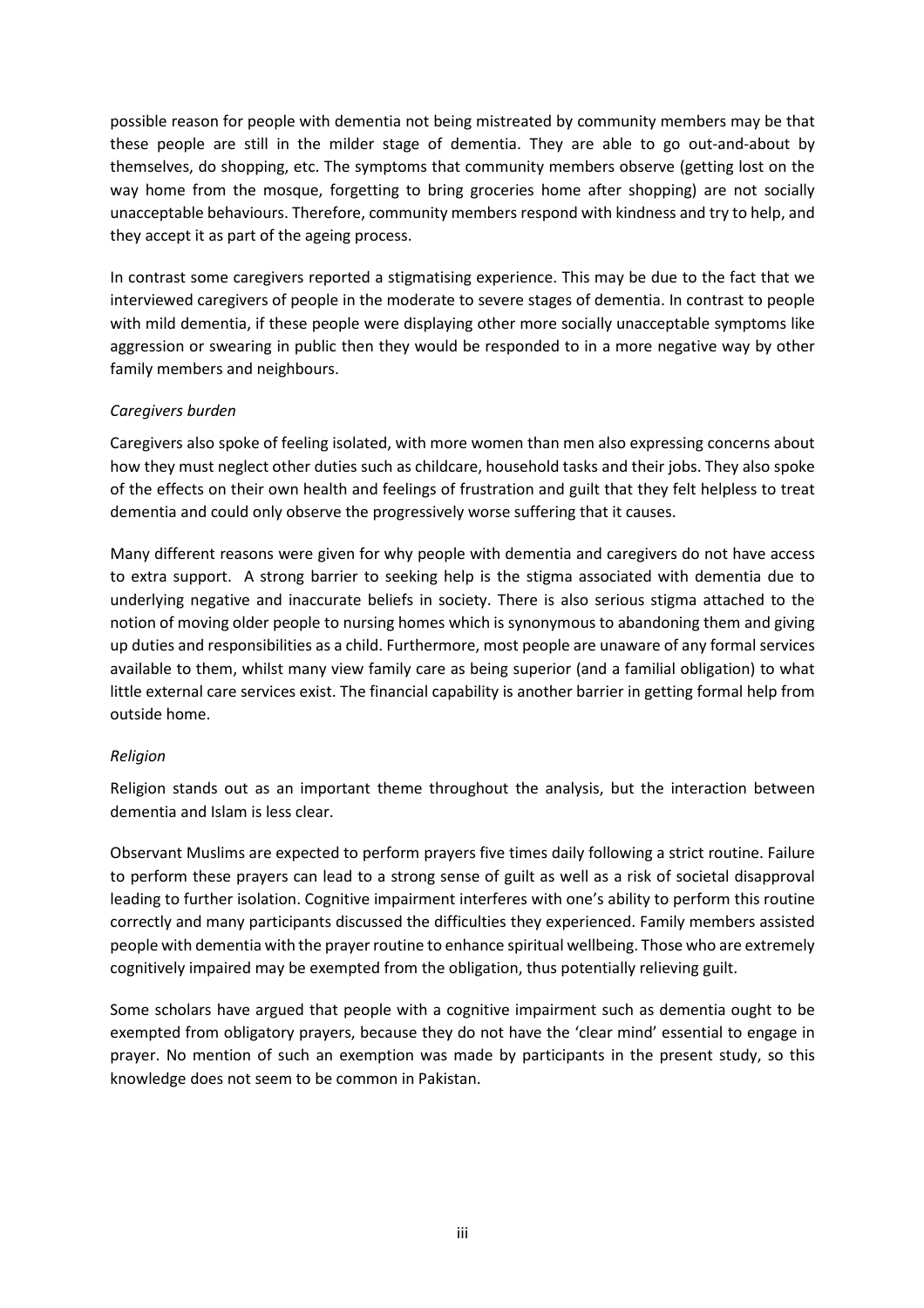### <span id="page-7-0"></span>**Policy recommendations**

Important policy recommendations stemming from this research include:

- Developing a national campaign to raise awareness of dementia, highlighting symptoms and their progression, and how to seek help and diagnosis.
- A national screening programme to identify dementia cases will be extremely beneficial, as would increasing the affordable, visible and accessible specialist dementia services, such as the day care centres, dedicated hospital wards and staff and support groups.
- **Better formal home-based support for care should be provided as families are more likely to accept** home based care than institutional care.
- We recommend that family caregivers be advised to enable prayers, e.g. by assisting with ritual ablutions and placing of prayer mats, if the person with dementia wishes to continue praying.
- Strong communication strategy is required from experts, religious and community leaders to raise awareness about the disease as well as to enhance the acceptability of seeking help from outside home and to learn to exercise exemption from prayers for those with mental disorders.
- A greater emphasis on research and evidence informed policymaking is essential, with knowledge translation from the research in Pakistan and from different regions of the world.

Raising awareness among dementia patients and their caregivers must be accompanied by an increase in the availability of health and social care, otherwise it would be counterproductive in raising stress linked with the disease. The findings of the research also have the potential to be relevant for South Asian families with strong cultural and religious identities living in Britain. Better awareness among South Asian families in Britain will need to be matched with availability of more culturally sensitive services by the NHS and by local authorities.

### <span id="page-7-1"></span>**Future research**

Research and evidence-informed policymaking is scant in Pakistan. The knowledge transfer from the research on dementia carried out elsewhere in the world, typically in high income, developed countries like the United Kingdom, will also be of a good value, provided the policies implemented are culturally sensitive.

We need to upscale and expand dementia research within Pakistan. Whilst this work provides interesting insights into experiences of dementia in Pakistan, it is far from being a representative sample of all those living in Pakistan. In particular, there is a pressing need to understand whether these findings are the same as in rural areas of Pakistan, where healthcare services are more dispersed, there is greater poverty, and religious beliefs might be more varied.

Tied with this, a nationally representative survey of Pakistan could help us better identify whether certain demographics or cultures predict attitudes and knowledge of dementia. Not only will this improve our understanding of dementia attitudes and knowledge in Pakistan, but it would better inform policy makers whether certain groups need to be targeted as a priority or whether different awareness campaigns are needed.

In future research, it would be advantageous to conduct the analysis in Urdu, before translating into English, but this was not logistically possible in this study.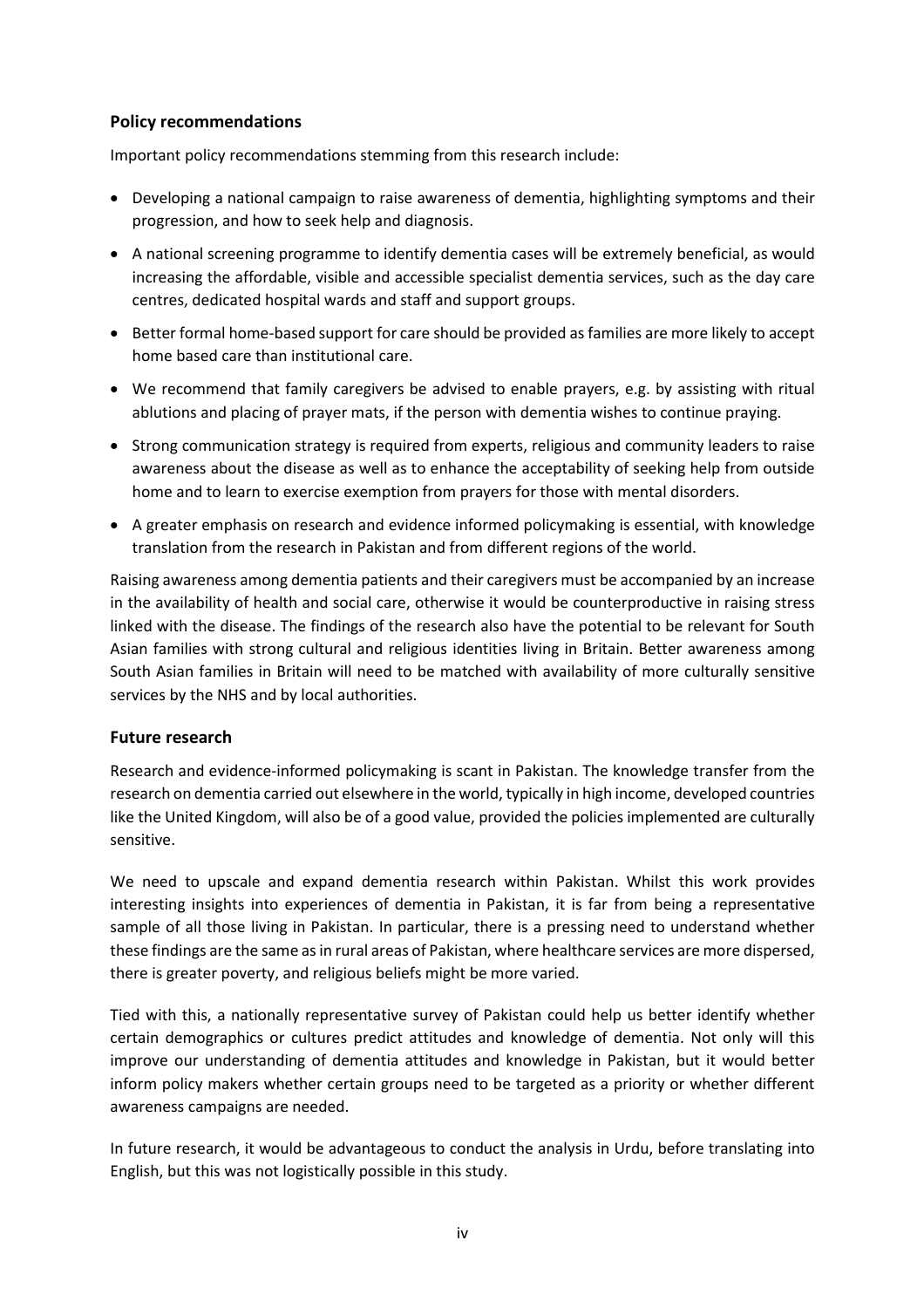# <span id="page-8-0"></span>**1. Introduction**

# <span id="page-8-1"></span>**1.1 Motivation**

Dementia is the collective name of a progressive disorder caused by a range of brain diseases, with Alzheimer's Disease being the most common. Alzheimer's causes a gradual loss of brain tissue. Proteins build up in the brain to form structures called plaques and tangles. These structures disrupt connections between nerve cells, causing them to die. The disease also causes a shortage of important chemical transmitters in the brain (Piggot and Court, 2008).

Dementia is a progressive disease, which means that, over time, more areas of the brain become damaged, causing new symptoms to develop and existing symptoms to become more severe. According to one estimate, close to 46.8 million people are currently living with dementia worldwide, 58% of which reside in low and middle-income countries. This figure is expected to rise to 68% by 2050 (Prince et al. 2015).

Dementia affects a whole range of cognitive abilities, particularly memory but also language, judgement and perception. Problems with the activities of daily living (ADLs) and behavioural and psychological symptoms are also common in dementia, including agitation, aggression, apathy or disorientation in time and space. Dementia is not only a disease for older ages but can also occur in younger persons, although it becomes more prevalent as age increases (Prince et al 2014). Dementia has become a global health priority (WHO, 2017), especially in the resource constrained low- and middle- income countries where the speed of population ageing is faster (Zaidi, 2015).

This report synthesizes the findings of a project analysing experiences of people living with dementia and their caregivers in Pakistan. It also analyses the understanding of the general public about dementia and its care in Pakistan. The key informants' interviews help in appreciating better the socio-economic context of Pakistan.

There is currently no definite cure or effective medical treatment for dementia, but there is evidence that formal support services can help to improve the quality of life of persons living with dementia (Downs and Bowers, 2010) and that of their family caregivers (Farina et al. 2017). It is therefore important that a diagnosis is made as early as possible. One of the barriers to identifying an early diagnosis arises if individuals living with dementia or their family members do not recognise the symptoms of dementia (Regan 2014). *The first piece of research in this project concerns the experiences of those diagnosed with the mild stage of dementia.*

The burden of informal caring for family members can also be particularly serious. In the UK, for example, it has been estimated that informal care outweighs all formal sources of care (Luengo-Fernandez et al 2010). Providing care for a person with dementia has both positive and negative aspects: some family members gain a sense of fulfilment when their care burden is manageable (Merrell et al 2005; Age UK 2017), while others report physical and mental health problems (Schneider et al 1999).

The informal care burden is likely to be even higher in low- and middle-income countries like Pakistan where public health resources are scarce. Moreover, as dementia progresses, round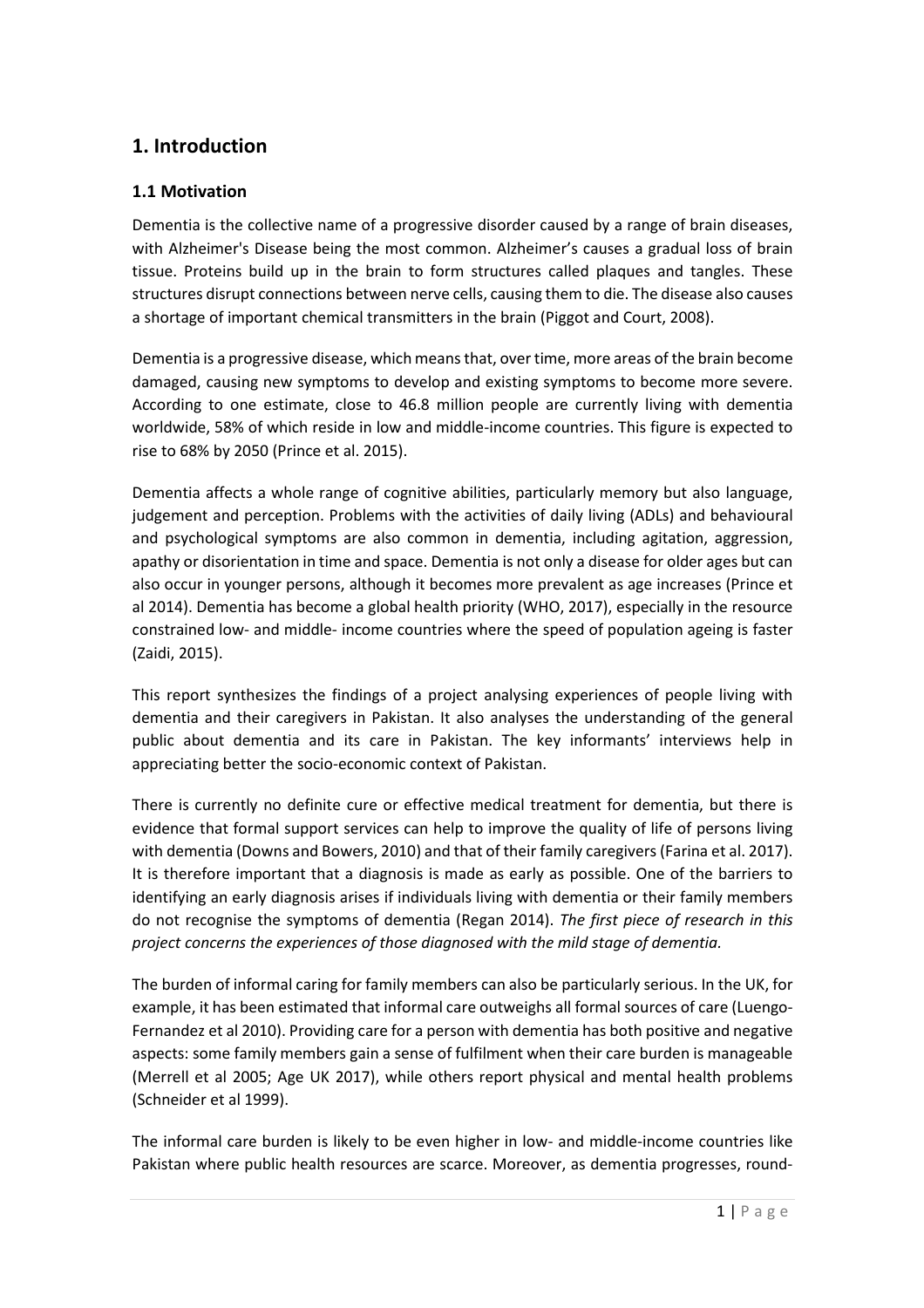the-clock care is required; it is at this point that many family members find that they are unable to cope without formal help. Caregivers also often draw on ideas of culture or religion to explain their caregiving decisions, but contrary to popular perceptions this may not lead to differences in levels of informal care provision (Willis 2012). *The second piece of research undertaken in this project is about the caregivers' experiences.*

A further barrier to seeking help is the stigma associated with dementia (ADI 2012), due to underlying negative and inaccurate beliefs in society. For example, the misconstrued belief that the diseases arise because of individual's own fault or due to family neglect (Giebel et al 2015; La Fontaine 2007). This highlights a need for increased awareness of the understanding and beliefs surrounding dementia across cultures (Gabriele and Borin 2014).

The beliefs, attitudes, and awareness about dementia among the public have important implications. Patients' and caregivers' perception of symptoms not only affects treatment seeking behaviour and pathways to care but also caregiver burden and stress (Martin-Cook et al 2003). For instance, people from South Asian backgrounds in the UK are likely to receive a dementia diagnosis later than their White British counterparts (Moriarty et al 2011). This is in part related to differences in understanding about dementia, stigma, or barriers to accessing services. *The third and final piece of research reported here concerns the general public's belief and attitudes towards people with dementia.*

The interviews with key stakeholders provided the context. Good public health centres and specialised nursing homes for the elderly are almost non-existent in Pakistan and there is no government policy for people living with dementia. There is a lack of important social science research in Pakistan and work needs to be done to identify peoples' understanding, beliefs and attitudes about dementia to advocate for the most effective policies and programmes in raising awareness and providing support services to people with dementia and their caregivers. The current study has aimed to fill this gap.

# <span id="page-9-0"></span>**1.2 Project implementation**

The project's implementation took place in four phases:

1. **The Inception phase** started in the first week and continued approximately for the first four months of the project. It covered preparation of the interview guidelines for persons living with dementia, for their caregivers and for key informants. The guidelines for the focus group involved preparing the vignettes and questions for the discussion. The inception stage included collection of literature on the specific topics to be covered in the study.

The survey instruments were prepared in English, and subsequently translated to Urdu by the teams in Karachi and Lahore. The consistency check of the translation was undertaken by comparing the translations provided by the two teams in Pakistan.

Training was provided to the enumerators of the individual interviews and facilitators of the focus group discussions. The Ethics approval was obtained from the University of Southampton and the Aga Khan University Karachi. The Patient and Public Involvement (PPI) was conducted in Lahore by Alzheimer's Pakistan ensuring that the data collected in the tools mentioned above stays meaningful, and its ethical quality and impact optimised.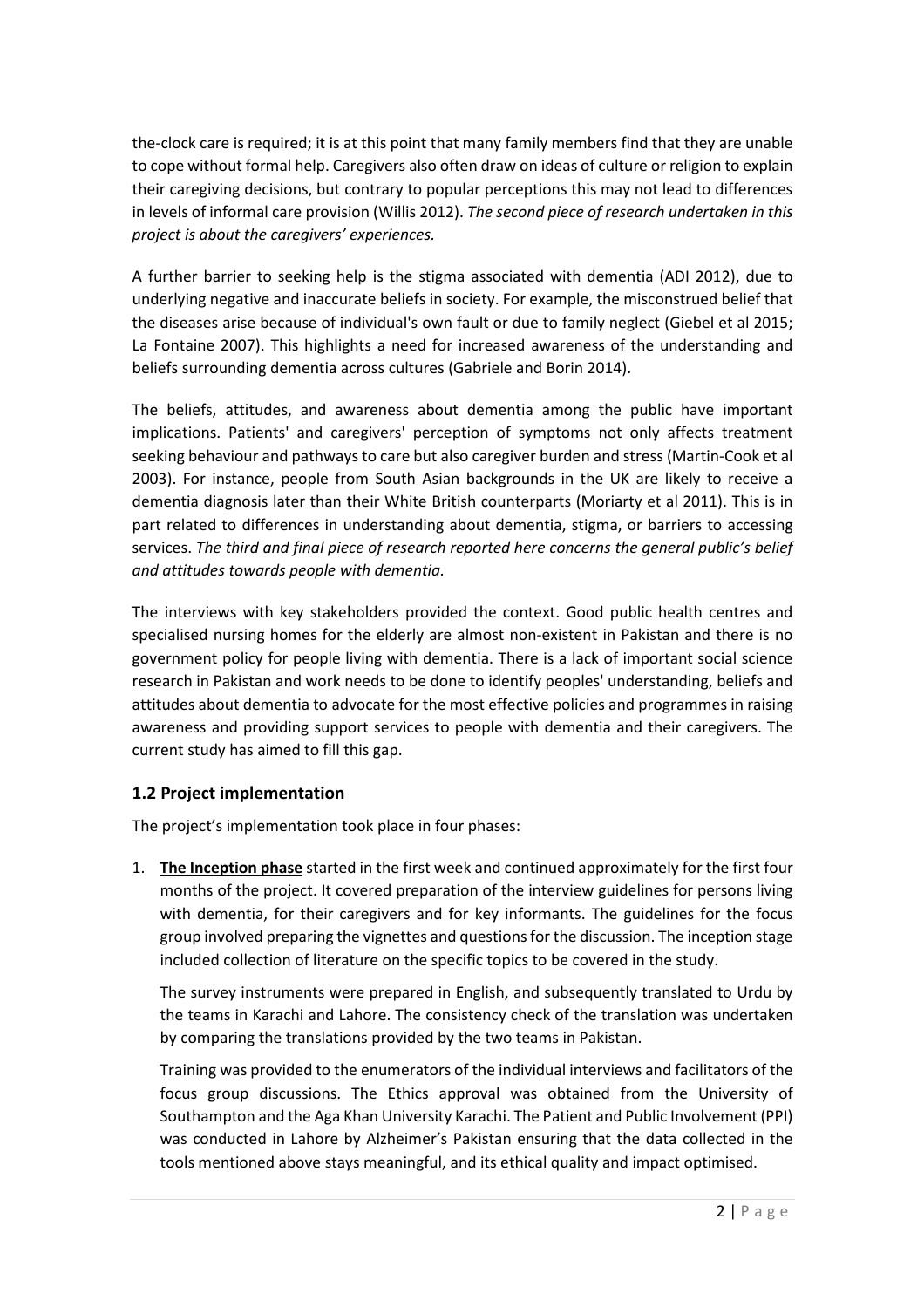- 2. **The data collection** work started in summer 2017 in Lahore and Karachi. It involved conducting interviews and focus group discussions and the preparation of the transcripts (in Urdu and English). The data collection work went exceptionally well, largely attributed to the excellent work of the research team at Alzheimer's Pakistan in Lahore and at HANDS Karachi. The team from Age Khan University facilitated the recruitment of dementia patients and their caregivers. The data collection work benefitted from the direct involvement of the project partners from the United Kingdom in conducting some early individual interviews with the patients and the caregivers, assisting with facilitating the focus group discussion and conducting majority of the key informant interviews.
- 3. **The Analysis phase** started upon the availability of the data from Pakistan. The preparation of the themes and data entry started upon the availability of first 2-3 transcripts of the interviews. The transcripts were analysed using thematic analysis (Braun & Clarke, 2006). Project team meetings took place to determine the themes for the analysis of data collected. This included training for the software (NVivo), by the CI at University of Southampton, to handle qualitative data. The analysis stage reviewed additional literature on the specific topics for the preparation of the three peer reviewed papers.
- 4. **The Dissemination phase** started as soon as interim findings were available. It involved a meeting with the members of the Scientific Advisory Board, and hosting of events in Lahore and Karachi. Another event took place in London upon the completion of the final report. Some dissemination activities also took place during the lifetime of the project, at the project inception and the data collection stage.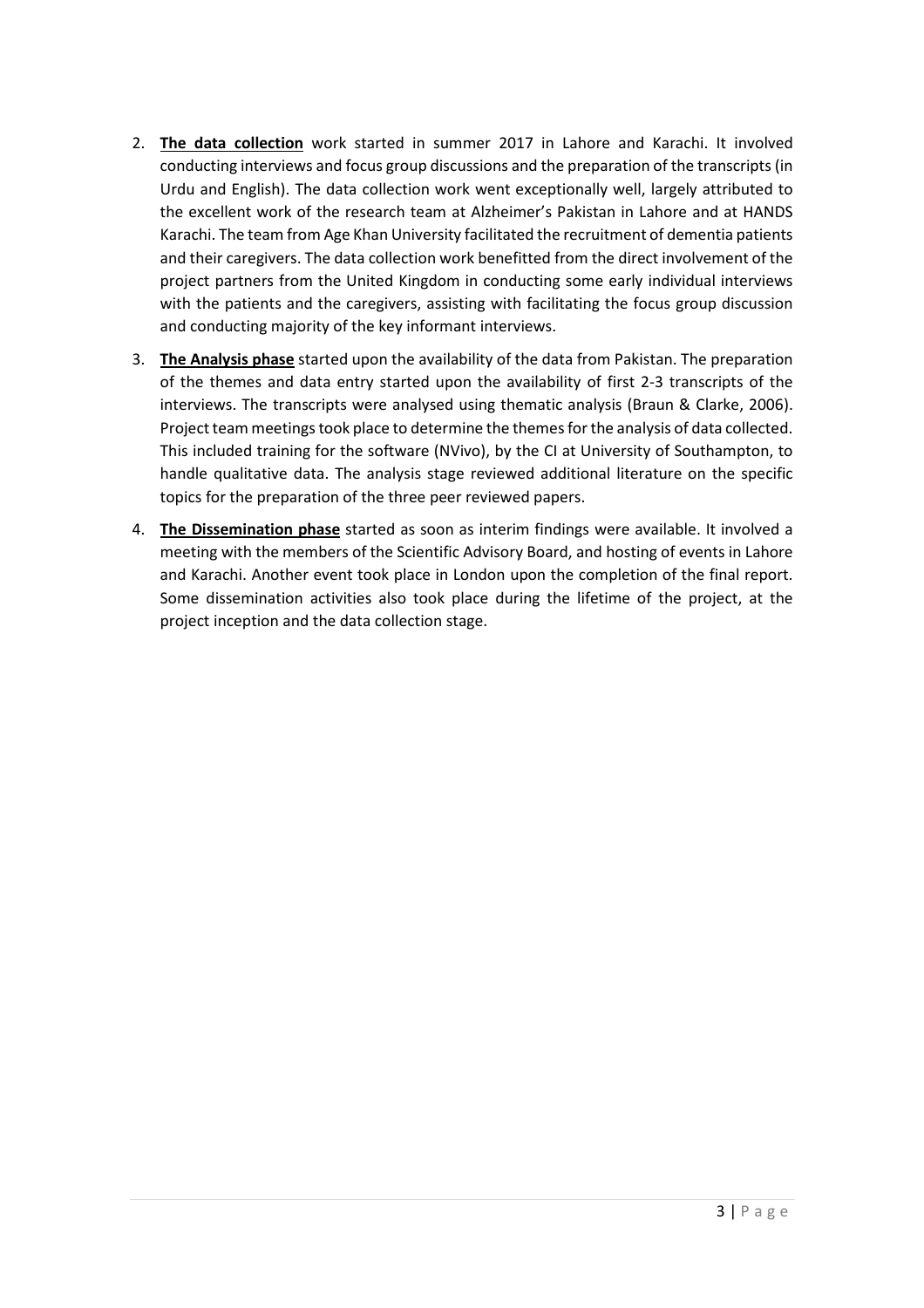# <span id="page-11-0"></span>**2. Context in Pakistan**

According to World Bank, Pakistan is categorised as amongst the low- or middle-income country and it is currently the sixth most populous in the world. It had an older population (age 60+) of approximately 12.5 million in 2017. In percentage terms, it constitutes only about 6.5 per cent to 7 per cent of the total population, but they are by no means an insignificant segment of the population in terms of their number. Pakistan belongs to a group of only 15 countries worldwide that have more than 10 million older people. In the future, the rising life expectancy will lead to an increasing number of old and very old people in Pakistan. By 2050, the number of older persons age 60 or above living in Pakistan will reach 40 million.

Pakistan has a poor record of accomplishment when it comes to addressing issues associated with social and economic rights of older persons (Zaidi et al 2018). It ranks extremely low in the Global AgeWatch Index, at 92 out of 94 countries, which is a means of ranking countries according to the circumstances of their older people, including health, income, employment and social connectedness (Zaidi 2013). Pakistan ranks particularly low with respect to health of older persons, with a relatively low life expectancy and even lower healthy life expectancy within the region (HelpAge International, 2015).

The 10/66 Dementia Research Group, formed from the platform of Alzheimer's Disease International, has done significant research work in many LMICs including India (Prince, 2010). However, there is a dearth of dementia related research in Pakistan and subsequently limited resources to deal with this rising epidemic (Khan 2014; Qadir et al 2013).

Pakistan is an Islamic country where 97% of the population is Muslim, health literacy and awareness of mental health issues is very low, and the society is heavily influenced by religious, cultural and mythical beliefs (Khan and Sanober, 2016). Religion and culture play an important part in peoples' perceptions and understanding of different phenomena including disease symptoms and pathology in general, and in shaping the role and identity of older people in society in particular (Ahmad et al 2013; Awan et al 2015; Khan 2014; Qadir et al 2013).

As opposed to Western societies where the concept of individualism is often more prevalent, Pakistani society is socio-centric and relational where the individual is viewed as a body in relation with others in the society (Gabriele and Borin 2014). A joint family system is common in which two or more generations live together. The oldest person, usually the oldest male member, is considered the head of the household due to patriarchal patterns of the society. Older people, especially parents, are the most respected of family members and serving them is considered a strict religious and social obligation for the younger generation especially for sons and daughters and this increases several-fold if the parents are unwell due to dementia or any other such incapacitating disease (Qadir et al 2013; Quinn et al 2016).

In Pakistan, there is also limited awareness among the public about dementia and it is often believed to occur as a part of normal ageing process, secondary to traumatic events or stressors, or physical weakness (Qadir et al 2013). Family also downplay cognitive difficulties, often reporting that the patient has always had such symptoms, and/or their memory is excellent as they remember each detail of past events (Awan et al 2015; Khan and Sanobar 2016). Due to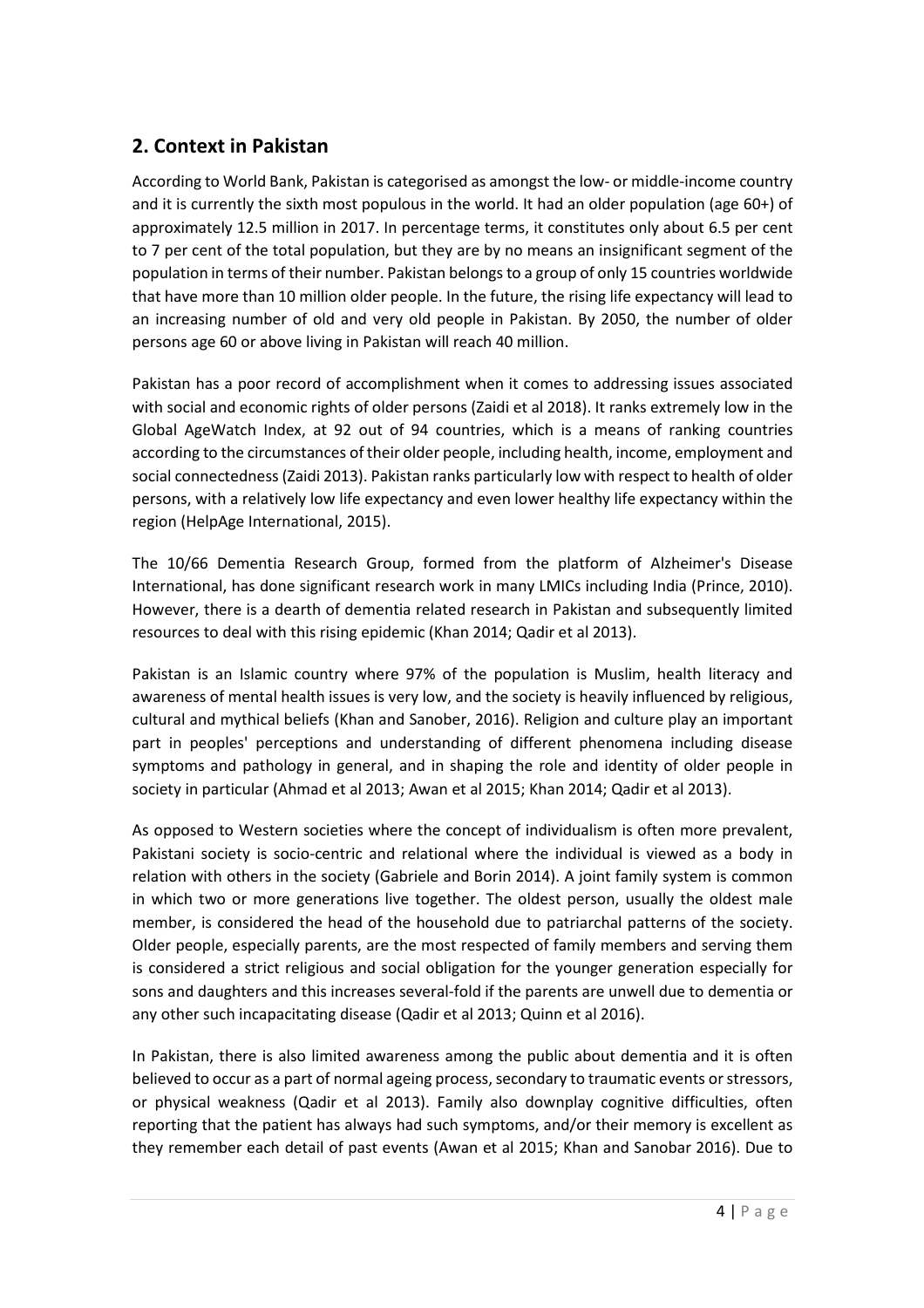the joint family system, decline in instrumental activities is often explained to be because of the limited need of older people to participate in activities because of grown up sons and daughters taking over. This role switch often happens in families when sons get married and their wives are expected to take over the responsibilities. In addition, people take pride in having older members of the family, especially parents, give up instrumental activities and hand over the responsibilities to the next generation (as observed in the experiences of Israeli-Arab caregivers) (Abojabel and Werner 2016).

Older people in Pakistan are also expected to have inclination that is more religious and to engage more in religious activities as opposed to other hobbies and socialization, and thus changes in hobbies and socialization are often not considered pathological. Some people attribute cognitive difficulties merely to lack of education and fail to appreciate changes or decline in functioning in low educated individuals. Behavioural and psychological symptoms such as personality changes, paranoia, and inappropriate behaviour may also be directed towards the new family member such as daughters-in-law, and the patient's behaviour is often perceived as hostile, manipulative, or attention seeking. As a result, this may cause serious problems in family dynamics and even hostile behaviour towards the patient. However, caring for parents and older family members is generally done in homes even until the terminal stages of dementia. There is serious stigma attached to the notion of moving older people to nursing homes which is synonymous to abandoning them and giving up duties and responsibilities as a child (Khan 2014; Khan 2016).

As there is so little evidence from Pakistan, it is deemed relevant to also look at literature from the Pakistani diaspora, or other South Asians abroad, for transferable knowledge. Please see Annex A for a broader narrative of experience of dementia in South Asian communities in the UK and in other countries outside Pakistan.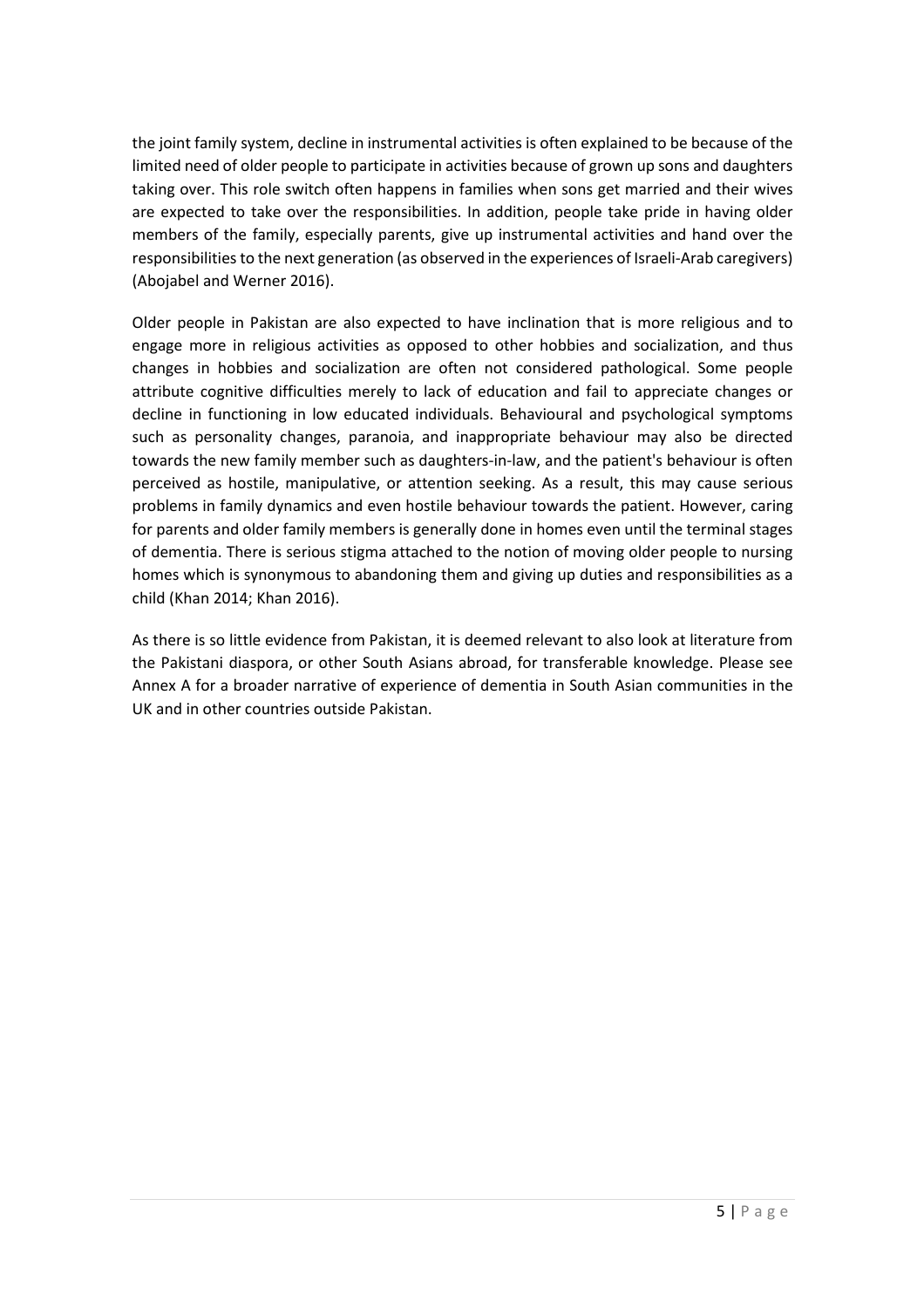# <span id="page-13-0"></span>**3. Research methods**

The principal research question addressed in this research is: What are the cultural beliefs, attitudes, views and understanding of dementia in people living with dementia and their families in Pakistan, and in those who have no experience of dementia?

To the extent possible, two additional aspects are researched using the data collected: (1) What are the circumstances of older people living with dementia, including income, material security and support in relation to the costs of care? and (2) What level of services and access to health care is available for dementia?

Data were collected using qualitative research methods, specifically a combination of semistructured individual interviews, Focus group discussions (FGDs), and Key Informant Interviews (Klls). Qualitative methods are appropriate when seeking to explore a research topic about which little is known (Bryman 2015), and when examining sensitive, hard-to-enumerate issues (Dickson-Swift et al 2008). The qualitative data was analysed using thematic analysis (Braun and Clarke 2006).

Due to the structural inequalities in Pakistan, people who have successfully accessed mental health services and gained a diagnosis of dementia are more likely to be of a higher socioeconomic status (SES). As we set out to recruit people with a diagnosis of dementia, and caregivers of people with a diagnosis, the socio-economic profile of our participants was, predictably and unavoidably, high. The general public interviewed in the focus group discussions did not have such a bias: based on the household monthly income, on average over half of participants had an income less than Rs. 40,000, which is not considered high SES. .

# <span id="page-13-1"></span>**3.1 Data collection**

The study interviewed a total of 20 people with dementia and 20 caregivers in Karachi and Lahore. Focus group discussions involved a further 40 participants, equally divided between men and women. Eight people took part in key informant interviews.

Four data collection instruments were used:

- I. Semi-structured interview guide for people with dementia,
- II. Semi-structured interview guide for caregivers of people with dementia,
- III. Focus group discussion topic guide for people with no experience of dementia, and
- IV. Key informant interview guide for stakeholders.

All these instruments were created in English, and then translated into Urdu. The translations were checked for the comprehension by the three project partners in Pakistan. The individual interview topic guides and FGD guides were piloted during the inception stages with a small number of people in Pakistan in order to test appropriateness of the wording and question order.

The data from Karachi and Lahore allows a comparison across two provincial capitals of Pakistan with different socio-demographic and economic profiles. In each site, four sets of people were recruited and interviewed during 2017 (see Table 1).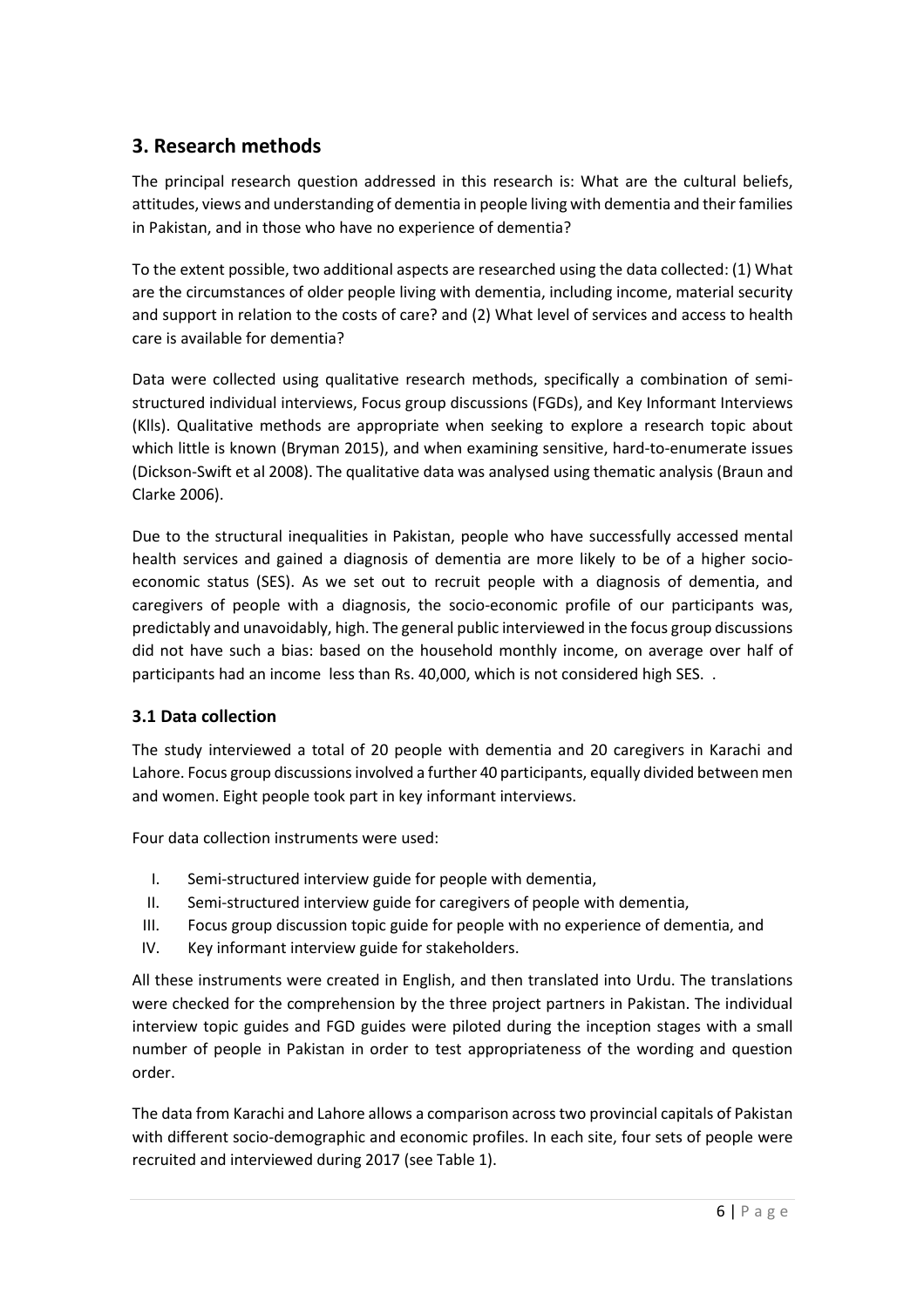|     | <b>Modes of data collection</b>                       | Sample   | Location | <b>Recruitment responsibilities</b> |
|-----|-------------------------------------------------------|----------|----------|-------------------------------------|
| 1.  | A. Individual interviews with persons with dementia   | 10       | Karachi  | <b>AGA Khan Hospital</b>            |
| 2.  |                                                       | 10       | Lahore   | Alzheimer's Pakistan                |
| 3.  | B. Individual interviews with caregivers              | 10       | Karachi  | <b>AGA Khan Hospital</b>            |
| 4.  |                                                       | 10       | Lahore   | Alzheimer's Pakistan                |
| 5.  | C. Focus Group Discussions                            | $10$ men | Karachi  | <b>HANDS</b>                        |
| 6.  |                                                       | 10 women | Karachi  | <b>HANDS</b>                        |
| 7.  |                                                       | $10$ men | Lahore   | Alzheimer's Pakistan                |
| 8.  |                                                       | 10 women | Lahore   | Alzheimer's Pakistan                |
| 9.  | D. Key Informants Interviews                          | 4        | Karachi  | <b>HANDS</b>                        |
| 10. |                                                       | 4        | Lahore   | Alzheimer's Pakistan                |
| 11. | PPI for testing of interview guidelines and vignettes | 4        | Lahore   | Alzheimer's Pakistan                |

# **Table 1: Key features of the data collection work in Lahore and Karachi, 2017**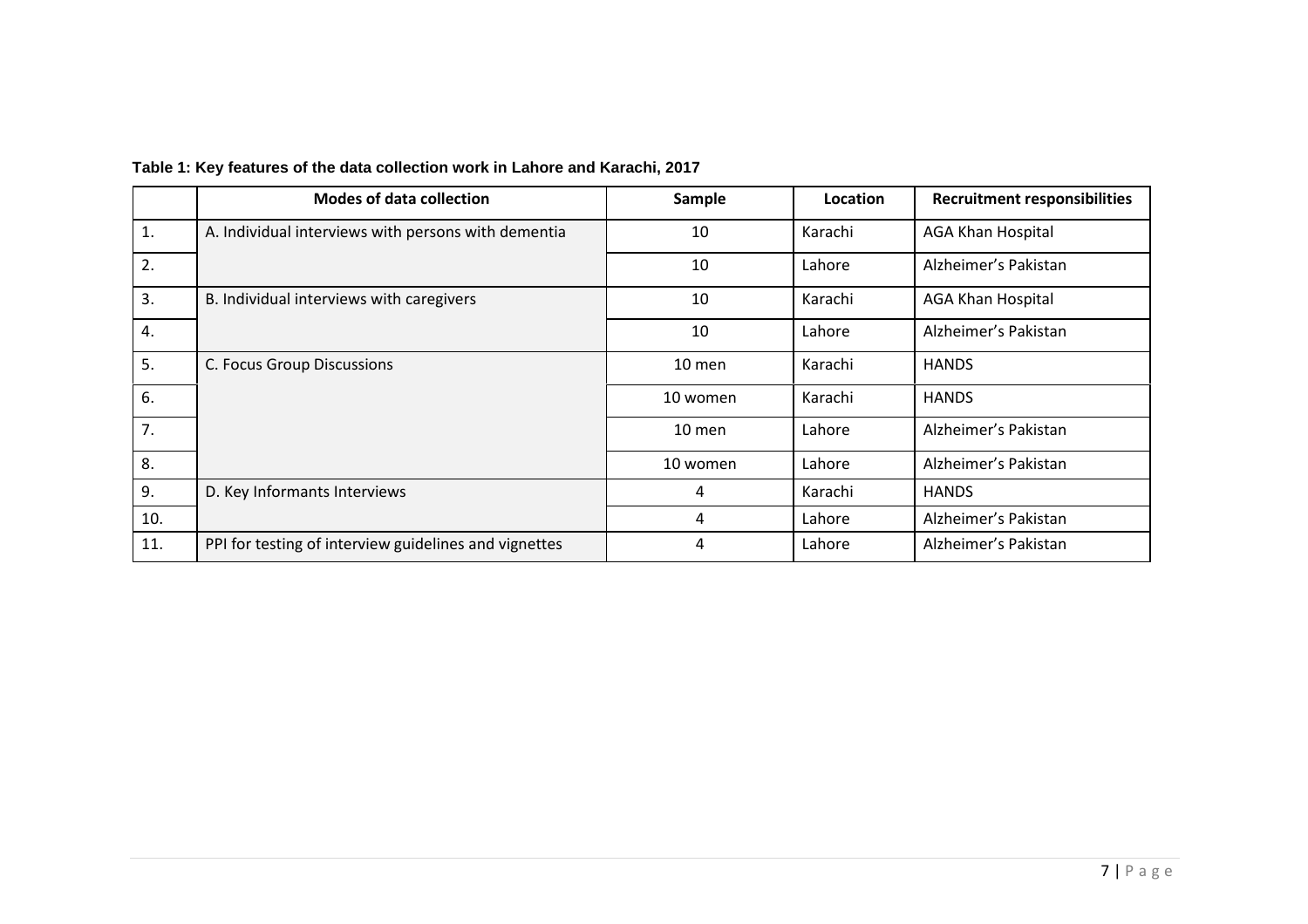Individual interviews with caregivers were supplemented with closed-ended questions to explore socioeconomic status of people with dementia and availability of public healthcare information. The Klls provided further information about the services available as well as linkages between different policy programmes.

The Patient and Public Involvement (PPI) with key stakeholders ensured that the research stayed meaningful, and its ethical quality and impact optimised. Alzheimer's Pakistan undertook appropriate involvement with family caregivers and people with dementia in the design and conduct of the project. Through the PPI in the dissemination strategy, potential beneficiaries of the research were informed ensuring that findings are accessible to a wider community.

#### <span id="page-15-0"></span>*I. Individual interviews*

The topics covered with people living with dementia and their family caregivers were similar, but the wording was different to reflect their different roles, e.g. 'What were the first symptoms you experienced?' or 'What were the first symptoms you noticed in your relative?', respectively. The topic guide below demonstrates the topics that the interviews covered. In addition, these questions were followed with more structured questions about socioeconomic circumstances, living arrangements, use of health services, etc.

The topic guide for individual interviews included: (i) How symptoms first manifested, and how they were understood by individual/family? (ii) How did individual/family respond to symptoms? At first? Later? (iii) What do you expect will happen in the future? (iv) What was the trigger to access health services? (v) What help was offered/received? (vi) In your experience, how have other people in the community responded?

The individual interviews with people with dementia and family members provided the data for the research question about attitudes and views of dementia; material and social circumstances of people living with dementia; and access to health care services for people with dementia.

### <span id="page-15-1"></span>*II. Focus Group Discussions*

A series of FGDs was held with members of the public with no family experience of dementia in Pakistan (n=40). There were four single-events in Lahore and Karachi. Groups were split by gender. Two vignettes were presented to participants, describing a person with dementia at different stages of the disease. The vignettes were culturally adapted from a study that explored awareness and understanding of dementia in minority ethnic groups within the UK (La Fontaine et al., 2007).

The vignettes were also independently reviewed by dementia experts in our research team in the UK and then by Pakistani project partners. Finally, the translated vignettes were reviewed by a PPI group in Pakistan.

The discussion provided the group's understanding of what is happening to the people in the vignette, and probed issues concerning the cause of the condition and how best to support and treat them. Vignettes are considered useful tools for FGDs on sensitive topics, because they shift the focus away from a specific individual, making it easier for group members to offer opinions.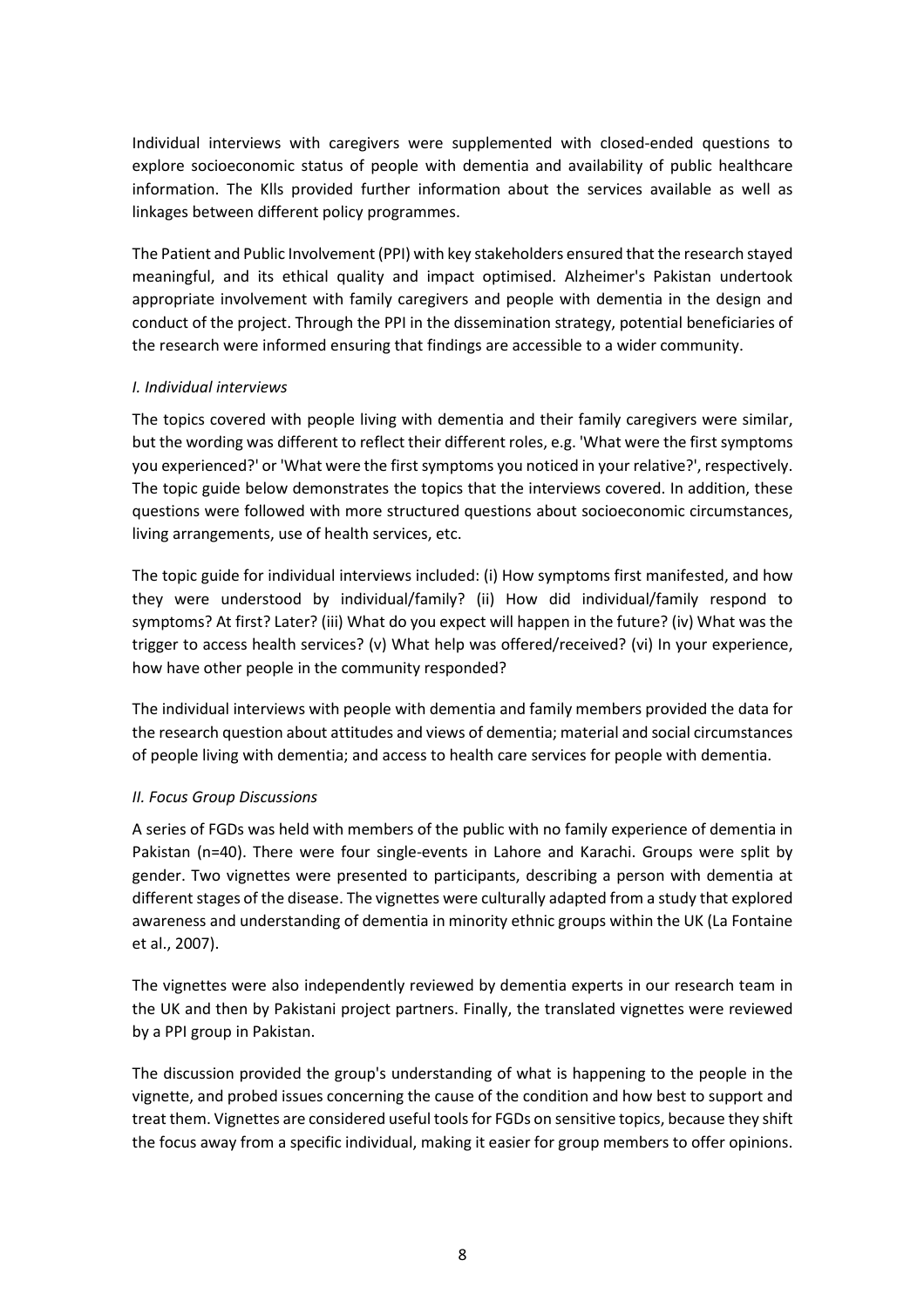#### <span id="page-16-0"></span>*III. Key Informant Interviews*

The Key Informant Interviews were a one-off individual semi-structured interview with key stakeholders in Pakistan, for example practitioners and policymakers. They were asked openended questions about the public policy programmes and services currently in place in Pakistan to address the issues of people with dementia.

### <span id="page-16-1"></span>**3.2 Data analyses**

The interviewers were all experienced qualitative interviewers who live and work in Pakistan. They were briefed about the project, in particular about the ethics of getting consent for interviews from cognitively impaired individuals and for the cultural and religious sensitivities. They were trained to use the study instruments by the research team.

All interviews and FGDs were audio recorded using digital recorders, to allow for transcription and sharing of files between the research team. The audio recordings were transcribed verbatim (word-for-word) in Urdu by HANDS and Alzheimer's Pakistan. These transcripts were then translated into English. Both Urdu and English transcripts (word documents) were electronically sent to the research team in the UK, where further quality checks on the translations were undertaken. The finalised English transcriptions were used by researchers for the analysis.

The data coding was carried out by researchers from the UK sites (Southampton and Brighton), using a specialised software NVivo, and coding decisions were independently reviewed by other members of the research team. All qualitative research methods were analysed using thematic analysis, driven by the data (Braun & Clarke, 2006). An initial analysis meeting was held in Southampton in November 2017 to discuss how coding was to be carried out. Subsequently, in February 2018, another meeting provided an opportunity to discuss the analytical approach adopted by the researchers.

Three pieces of research were undertaken:

- I. People with dementia, and their pathways to diagnosis; facilitators of accessing care services; cultural and religious factors affecting their diagnosis, experience and attitudes; health services used; stigma.
- II. Family caregivers of people with dementia, and the challenges they have experienced; what support they have and wish for; how the dementia affects them.
- III. Members of the public, and their understandings of dementia; stigma related to dementia; barriers to accessing care services.

The views of key stakeholders regarding the dementia programmes and policies in Pakistan provided the context. The findings of the project were presented in events in Lahore and Karachi, under the lead of Alzheimer's Pakistan and HANDS Pakistan, respectively. In partnership with Age International and Age UK, one event will be organised in London to present the findings of the project relevant to the British audience. Another dissemination event took place in Bradford, on 28 February 2019, with the help of a grant from Alzheimer's Disease International (ADI). The findings were also presented at conferences in the UK (British Society of Gerontology) and internationally (IFA conference in Toronto, and the AAIC, Chicago).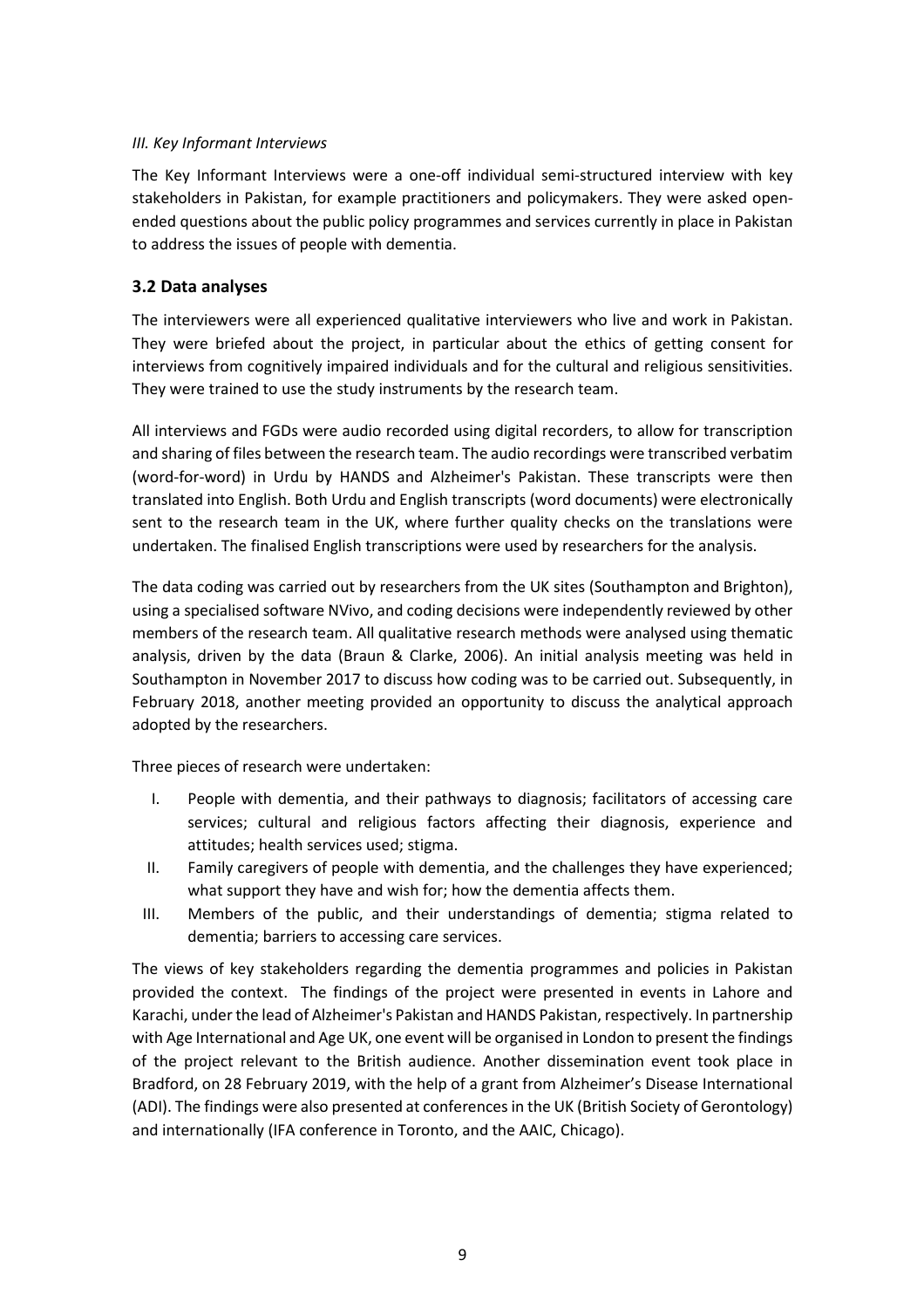# <span id="page-17-0"></span>**4. Individual interviews of persons with dementia**

Aim: This part of the project set out to explore people with dementia's pathways to diagnosis; facilitators to accessing care services; any cultural or religious factors affecting their diagnosis, experience and attitudes; and experiences of stigma.

# <span id="page-17-1"></span>**4.1 Background**

There is only a small amount of literature about the experiences of people with dementia in Pakistan, so this review also draws on the transferable knowledge from Pakistani and South Asian people around the world. Such literature commonly focuses on dementia awareness, experiences of stigma, and access to health and social care services.

A study of people with dementia and their family caregivers in Karachi reported that only half knew what their diagnosis was (Khan, Khan, Khan, & Najam, 2017). This finding is not specific to Pakistan, however. South Asian caregivers of people with dementia in the UK also reported that they had not heard of the term 'dementia' before their relative received a diagnosis (Adamson, 2001; Bowes & Wilkinson, 2003). The understanding of dementia and its causes is low in most studies of Pakistanis and South Asians in other countries. For example, dementia is incorrectly thought to be a normal consequence of ageing (La Fontaine, Ahuja, Bradbury, Phillips, & Oyebode, 2007; McCleary et al., 2013; Næss & Moen, 2015; Qadir, Gulzar, Haqqani, & Khalid, 2013; Turner, Christie, & Haworth, 2005). Similarly, dementia is incorrectly thought to be caused by a family rift, stress, the 'evil eye', the fault of the person with dementia, or lack of family care (Adamson, 2001; Bowes & Wilkinson, 2003; La Fontaine et al., 2007; MacKenzie, 2006; McCleary et al., 2013; Qadir et al., 2013; Turner et al., 2005). However, some South Asian participants correctly understood the causes and progression of dementia (Adamson, 2001).

Several studies have reported that mental illness in general, and dementia in particular, are stigmatised among South Asian communities (Giebel et al., 2015; MacKenzie, 2006; Nielsen & Waldemar, 2016). One of the sources of stigma was a fear that dementia was contagious, which again stems from a lack of understanding of the nature of dementia. This stigmatisation, or fear of it, has led some South Asian families to conceal the person with dementia and therefore inhibit access to appropriate health and social care services.

South Asians have been shown to be typically less likely than the majority population in a range of country contexts to use dementia services (Giebel et al., 2015; McCleary et al., 2013). In Pakistan, access to care is made more difficult by the relative lack of services for dementia (Khan, 2014; Khan et al., 2017). Furthermore, it has been reported that medical practitioners in Pakistan have a low level of awareness of dementia, which will further inhibit diagnosis and access to services (Ahmad et al., 2013).

# <span id="page-17-2"></span>**4.2 Methods**

Ten interviews with people with dementia were conducted in Karachi (4 female, 6 male), and ten in Lahore (5 female, 5 male). Table A.1 provides other important characteristics of the 20 participants. Several of the participants with dementia were accompanied to the interview by a caregiver. This was usually a family member, and one was a paid home-help. The strengths of the research include the fact that people with mild dementia were successfully recruited to take part, that a balance of male and female respondents was recruited, and that two recruitment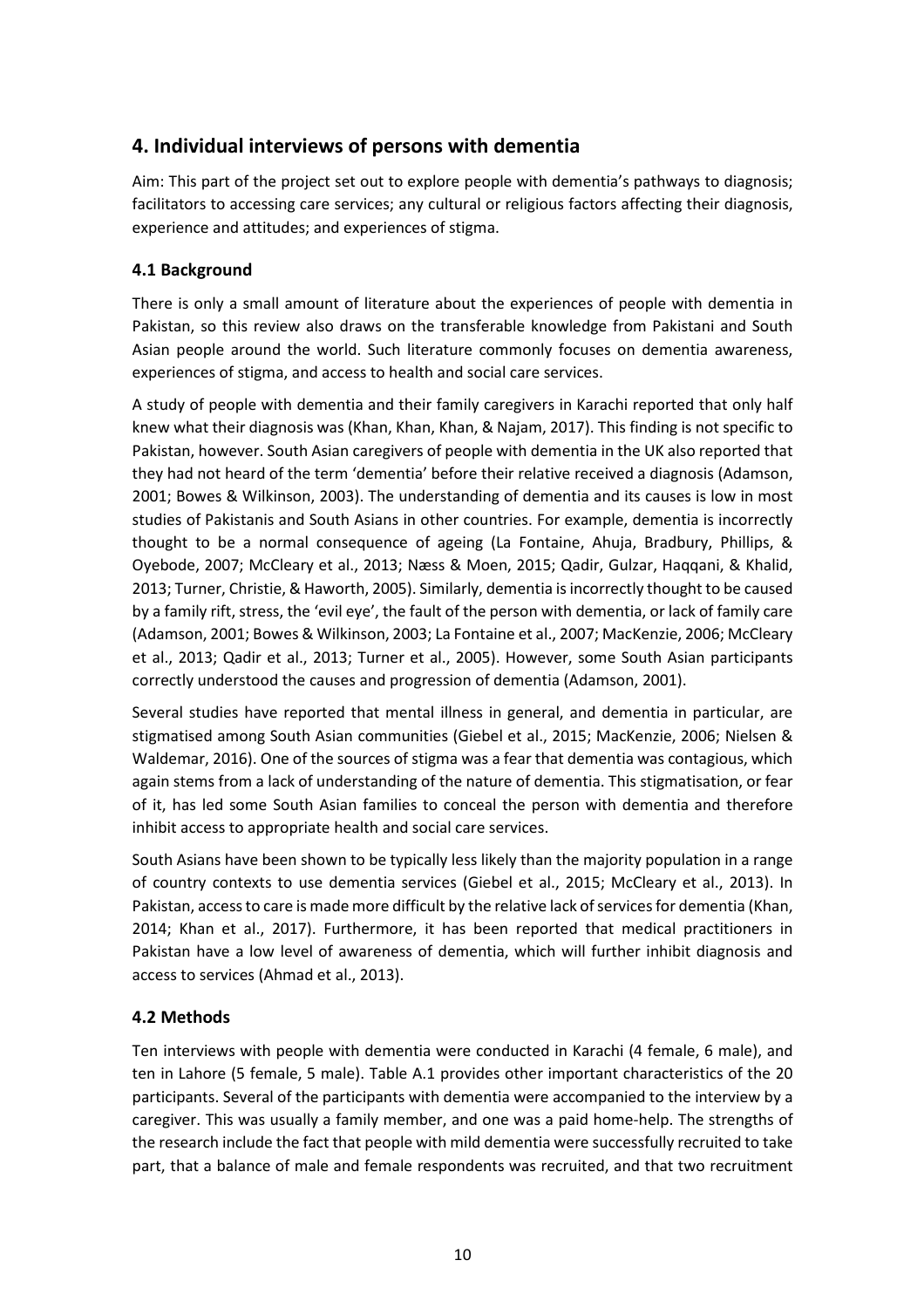locations were involved, adding heterogeneity. The limitations include the similarly mid to high socio-economic status of the participants and that they all lived in urban areas.

During the interviews, participants were asked how they first recognised they had memory problems, their understanding of what caused their memory problems, how they feel about it, how their family and people in the neighbourhood have responded, their access to medical services, any changes they have made to their lives, and their advice for other people with the same issues.

Thematic analysis of the interviews was carried out, following a combination of deductive and inductive perspectives (Braun & Clarke, 2006). The themes were: pathways to diagnosis; understanding of diagnosis; stigma; and religion.

### <span id="page-18-0"></span>**4.3 Results**

### <span id="page-18-1"></span>*I. Pathways to diagnosis*

There were three main pathways to diagnosis, which were named 'Sought help for dementia symptoms', 'Already in the system', and 'Serendipity'. Those who 'Sought help for dementia symptoms' recognised that there was something wrong, and so they accessed health services. Many started by consulting a family member who was a physician. This demonstrates the importance of social and financial capital and is likely linked to the higher SES of participants. Some of those 'Already in the system' already knew about psychiatric services, either due to their own prior medical history or that of a family member.

"Interviewer: Can you tell me about how you got in touch with the clinic about your memory?

Person with dementia: My daughter was already treated by Dr [name] in Aga Khan [hospital] so we thought to consult for me…as well." (Person with dementia 06, Karachi, male)

The 'Serendipity' group accessed services almost by accident. A health professional, when consulted for another matter, recognised the symptoms of dementia and encouraged the participants to seek specialist attention. In these cases, the participants had not realised that their symptoms were problematic.

#### <span id="page-18-2"></span>*II. Understanding of diagnosis*

Despite the fact that all of the people with dementia who were interviewed had a formal diagnosis of dementia, only some of them (and their caregivers) understood what dementia means. Some of the participants had a biomedical understanding of dementia. They correctly identified that dementia can be caused by stroke, that it is not a normal part of ageing, and that the condition is progressive and affects activities of daily living.

"Interviewer: What is this disease about? Do you know anything about it?

Person with dementia: Yes she [the doctor] told me.

Interviewer: What?

Person with dementia: That it is related to forgetting things. [The doctor told me] that with time slowly, slowly the patient's condition happens to be such that they even forget that they have to go to the washroom. This is how she explained it to me." (Person with dementia 03, Lahore, female)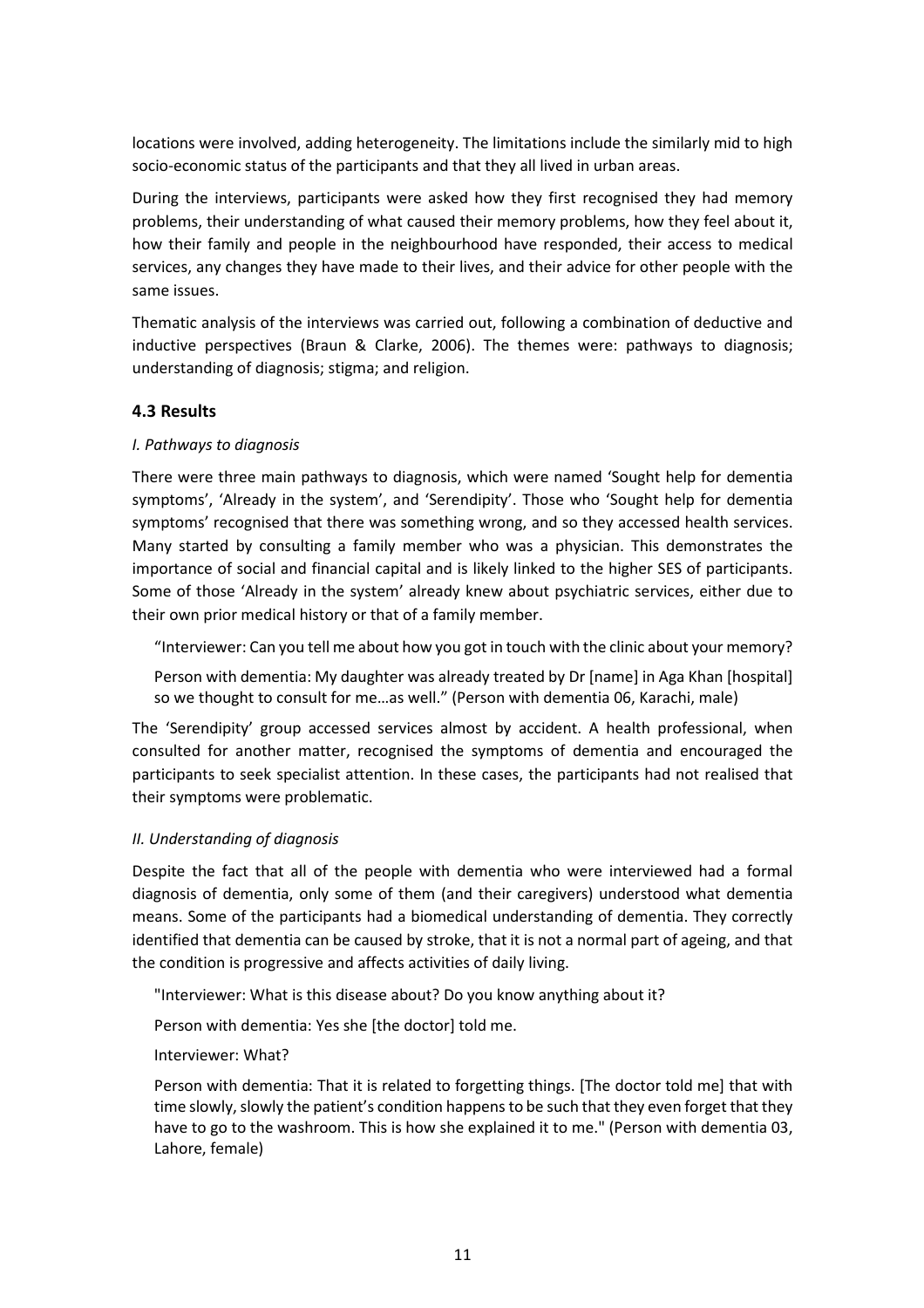However, several of the participants had misapprehensions about the causes of dementia. Incorrect causes cited included shock, depression, stress, old age, bereavement, 'black magic', or thinking too much.

"Interviewer: What has happened to you? What are the issues?

Person with dementia: Just my confusion is increasing day by day due to over thinking." (Person with dementia 09, Karachi, male)

#### <span id="page-19-0"></span>*III. Stigma*

Literature commonly reports that people from South Asian backgrounds fear that their community holds stigmatising attitudes towards dementia. However, our data showed little evidence of stigmatising experiences from members of the local community. Only one participant reported that somebody made fun of the dementia symptoms. In contrast, most participants had positive stories to tell about how they were treated by the local community.

A possible reason for not being treated badly by community members may be that these people with dementia are still in the mild stage. They are able to go out-and-about by themselves, do shopping, etc. The symptoms that community members observe (getting lost on the way home from the mosque, forgetting to bring groceries home after shopping) are not socially unacceptable behaviours. Therefore, community members respond with kindness and try to help. In contrast, if the people with dementia were displaying other symptoms like aggression or swearing in public, that would likely be socially unacceptable and would be responded to in a more negative way.

For example, one person was shown home because they got lost after prayers at the mosque, while another person who left their shopping behind at the grocery store had it delivered by the shopkeeper.

"Interviewer: What happens when you forget groceries at the store?

Person with dementia: … The shopkeeper knows that I forget. At times [the shopkeeper] used to come to my home [with the forgotten items]." (Person with dementia 04, Lahore, male)

On the other hand, there were reports of family members treating the person with dementia badly. There were stories of family members disbelieving that the dementia existed, while others referred to the person with dementia as 'insane'. There were some supportive attitudes from family members, which was said to be due to being educated and therefore having a greater understanding of medical matters. Therefore, this poor treatment by family could be improved by raising awareness of the nature of dementia.

#### <span id="page-19-1"></span>*IV. Religion*

Several of the participants reported that the symptoms of dementia caused problems for performing the five obligatory daily prayers of Islam. Forgetfulness meant that participants forgot to pray, that their mind wandered while saying their prayers, or that they had forgotten verses from the Quran that they had previously memorised. The symptom of poor orientation in time meant that participants did not know when it was the correct time of day to offer prayers.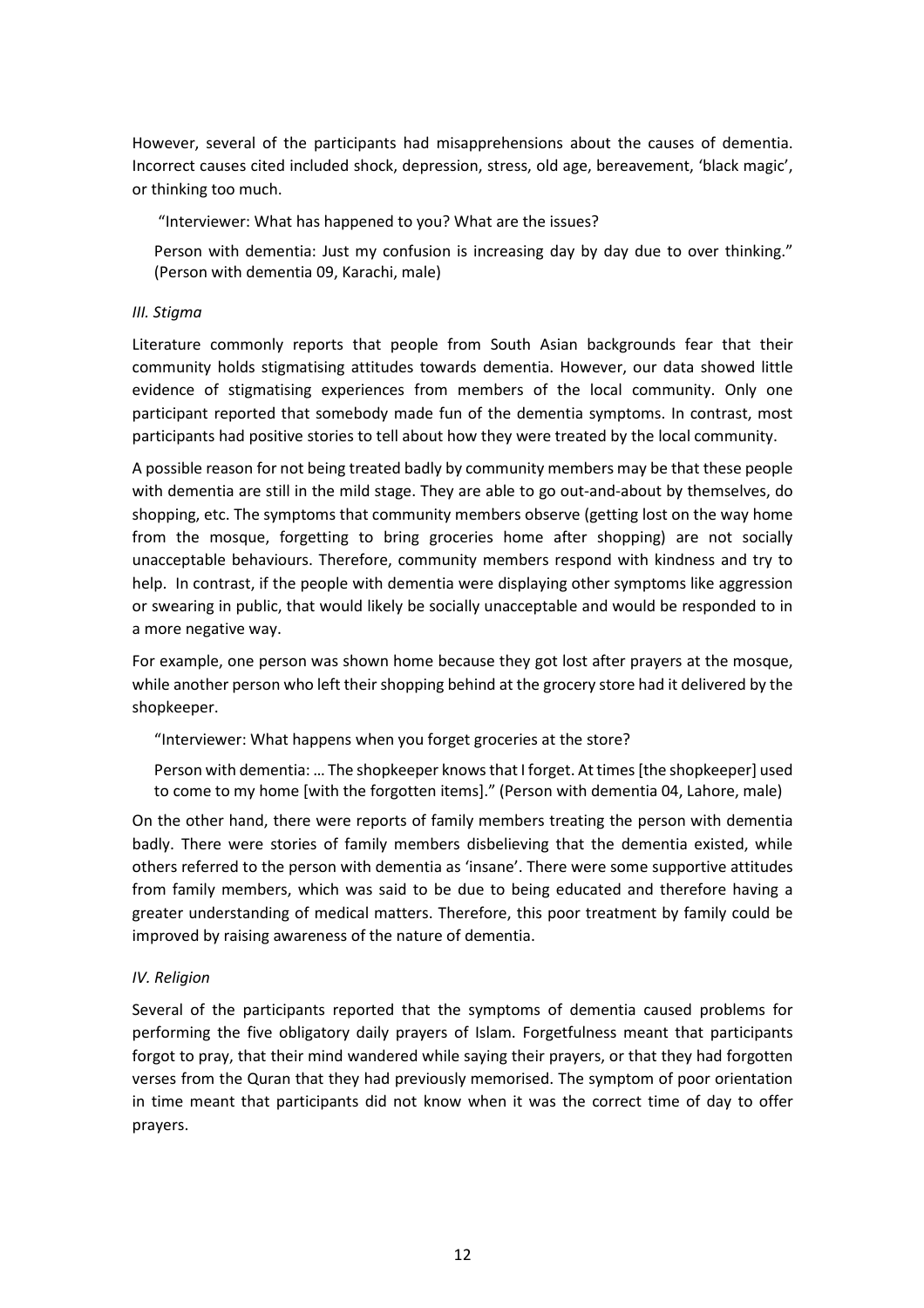"Person with dementia: Sometimes I don't have any idea that it's morning. To offer prayer is also very difficult. I usually ask a family member … 'Have I offered Zuhr [second daily] prayer?' If they see me while offering they say 'Yes, you have done it'." (Person with dementia 10, Karachi, female)

Caregivers also reported that prayer time was difficult, and that their family member repeatedly asked them if it was prayer time or forgot to pray at the correct time. Another caregiver reported having to assist their family member with dementia to lay their prayer mat in the correct orientation towards Kaaba/Mecca, because the person with dementia's orientation in space had deteriorated.

"Caregiver: I have this issue that I have to remind him to pray.

Interviewer: Does he pray alright?

Caregiver: Sometimes he offers two rakats [kneeling and prostration], sometimes one.

Interviewer: Does he find out the direction of Kaaba?

Caregiver: No, He does not know that. I prepare the prayer mat for him. If he does it he doesn't do it right." (Caregiver of person with dementia 01, Lahore)

Finally, one caregiver had a challenging relationship with their family member with dementia, who refused to pray at the correct times but instead tried to pray in the bathroom, which is inappropriate.

### <span id="page-20-0"></span>**4.4 Conclusions**

Overall, it can be seen that participants with high social capital were advantaged in accessing health services and obtaining a diagnosis more smoothly. Experiences of stigma were not common, but low educational level was assumed by participants to lead to stigmatising attitudes towards dementia. Despite the fact that all participants had received a diagnosis of dementia, some still did not fully understand the nature of dementia as a progressive brain disease. Finally, the dementia symptoms impacted seriously on the ability to practice daily prayers.

Key findings from the present study are that:

- It is possible to successfully obtain a diagnosis of dementia in Pakistan, despite the relative lack of services and low public awareness of dementia;
- Access to services was facilitated by health professionals who recognised dementia symptoms and who referred people on to appropriate services;
- A high level of education made understanding symptoms and knowing about services more likely, and was also assumed by participants to lead to lower levels of stigma;
- Even though all participants had a diagnosis, the understanding of the causes and prognosis of dementia was poor in some cases;
- Levels of stigma in the community were lower than expected from past literature;
- Dementia symptoms caused problems in performing the five obligatory daily prayers of Islam.

One of the limitations of the study is the high socio-economic status of the participants, which indicates that their experiences would not be shared by people of lower status, who may have greater difficulty accessing services.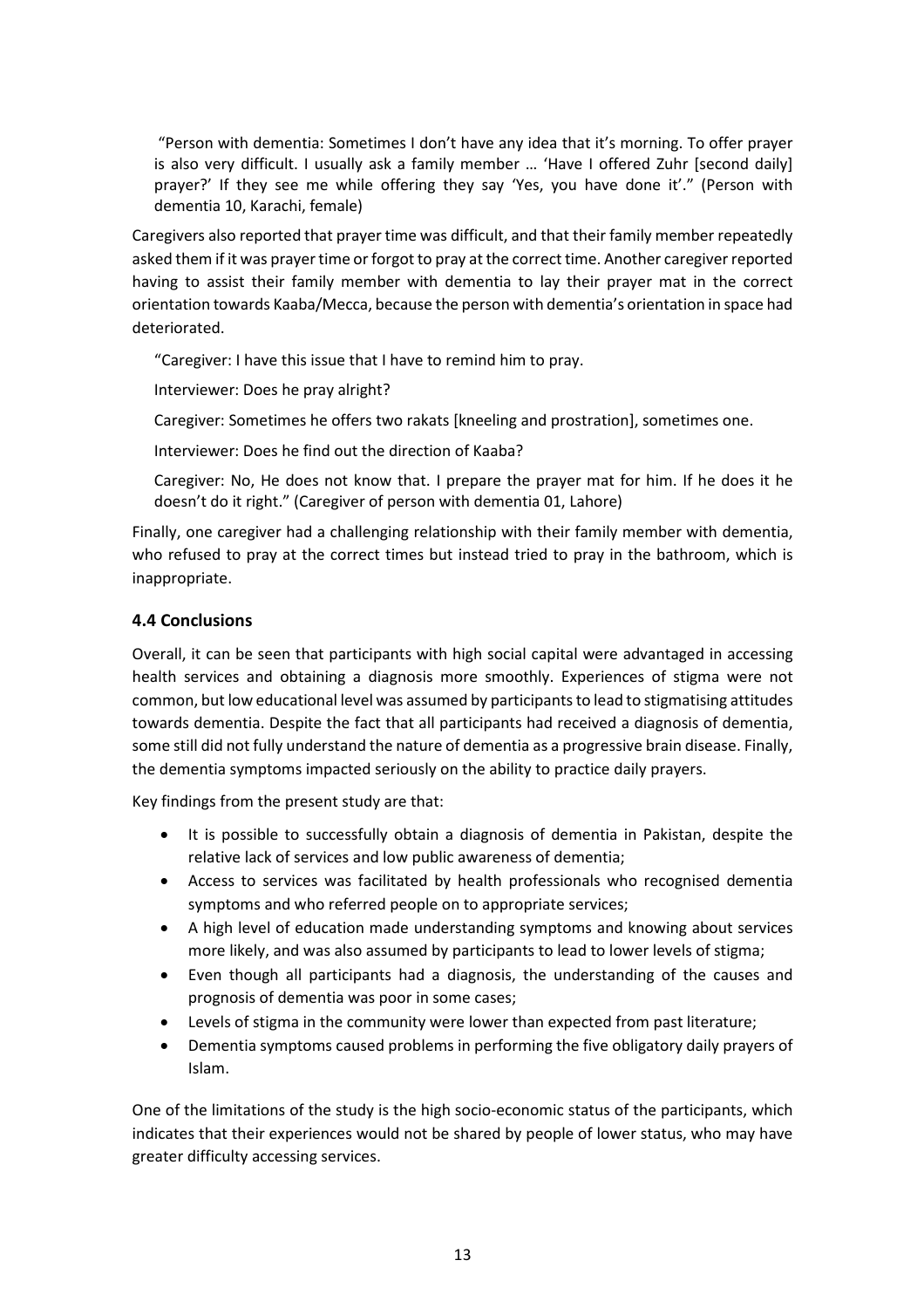# <span id="page-21-0"></span>**5. Individual interviews of family caregivers**

Aim: This part of the project seeks to draw insights on how family caregivers cope, what barriers do they face, and what help they would be willing to accept based on the complexities of the cultural and religious values in Pakistan.

# <span id="page-21-1"></span>**5.1 Background**

In Pakistan, dementia caregivers are predominantly female family members (Qadir, Gulzar, Haqqani, & Khalid, 2013). This can cause immense pressure on them leading to caregiver burden, which is related to diminished physical health (Schulz & Sherwood, 2008), depression (Adelman, Tmanova, Delgado, Dion, & Lachs, 2014), poor quality of life (Riedijk et al., 2006) and increased financial burden (Wimo, Jönsson, Bond, Prince, & Winblad, 2013).

Furthermore, understanding how a society's culture, beliefs and dementia awareness affect help-seeking and how care is delivered is of great importance. To our knowledge there are only very few studies on dementia attitudes and experiences of dementia caregivers in Pakistan (Ali & Bokharey, 2015, 2016; Khan, Khan, Khan, & Najam, 2017; Qadir et al., 2013). Ali & Bokharey (2015) found high levels of stress, sleep disruption and fatigue, which were made worse by maladaptive thinking patterns, in eight dementia caregivers in Pakistan. Ali and Bokharey later suggested an interaction between maladaptive emotions and behaviours, and how that might play a role in caregiver burden and quality of life (Ali & Bokharey, 2016).

Qadir and colleagues found that caregivers in Rawalpindi/Islamabad lacked awareness of dementia, were conflicted by emotional and religious commitments to care and reported high psychological, physical and economic burden (Qadir et al., 2013). Finally, in a survey of the caregivers of people with dementia, and members of the general public (n=38), Khan et al. (2017) found that only half of the people with dementia and caregivers were aware of their diagnosis. Memory loss was the most distressing symptom, followed by depression, anxiety and incontinence.

Further research is required to explore experiences and knowledge of dementia in Pakistan, in order to influence public policy and increase dementia awareness in Pakistan. Thus, the current study explored dementia awareness in dementia family caregivers in Pakistan, how culture and religion play a role in their caregiving, what barriers they face and what help they would be willing to accept based on the complexities of their cultural and religious values.

# <span id="page-21-2"></span>**5.2 Methods**

Twenty family caregivers of people living with dementia were recruited from two major metropolitan cities in Pakistan (10 from Karachi; 10 from Lahore). Semi-structured interviews were carried out in Urdu, transcribed and then translated into English for qualitative analysis. The translated transcripts were coded and key themes were drawn from common codes.

The caregivers were mostly female in both cities (14 females overall). On average, male caregivers were 62 years old (SD = 14.21) and tended to be older than the female caregivers (M= 48 years, SD = 9.43). Based on the career information we have available, it appears that the caregivers interviewed were of high SES. The relationship of caregivers to the people with dementia included mostly partners.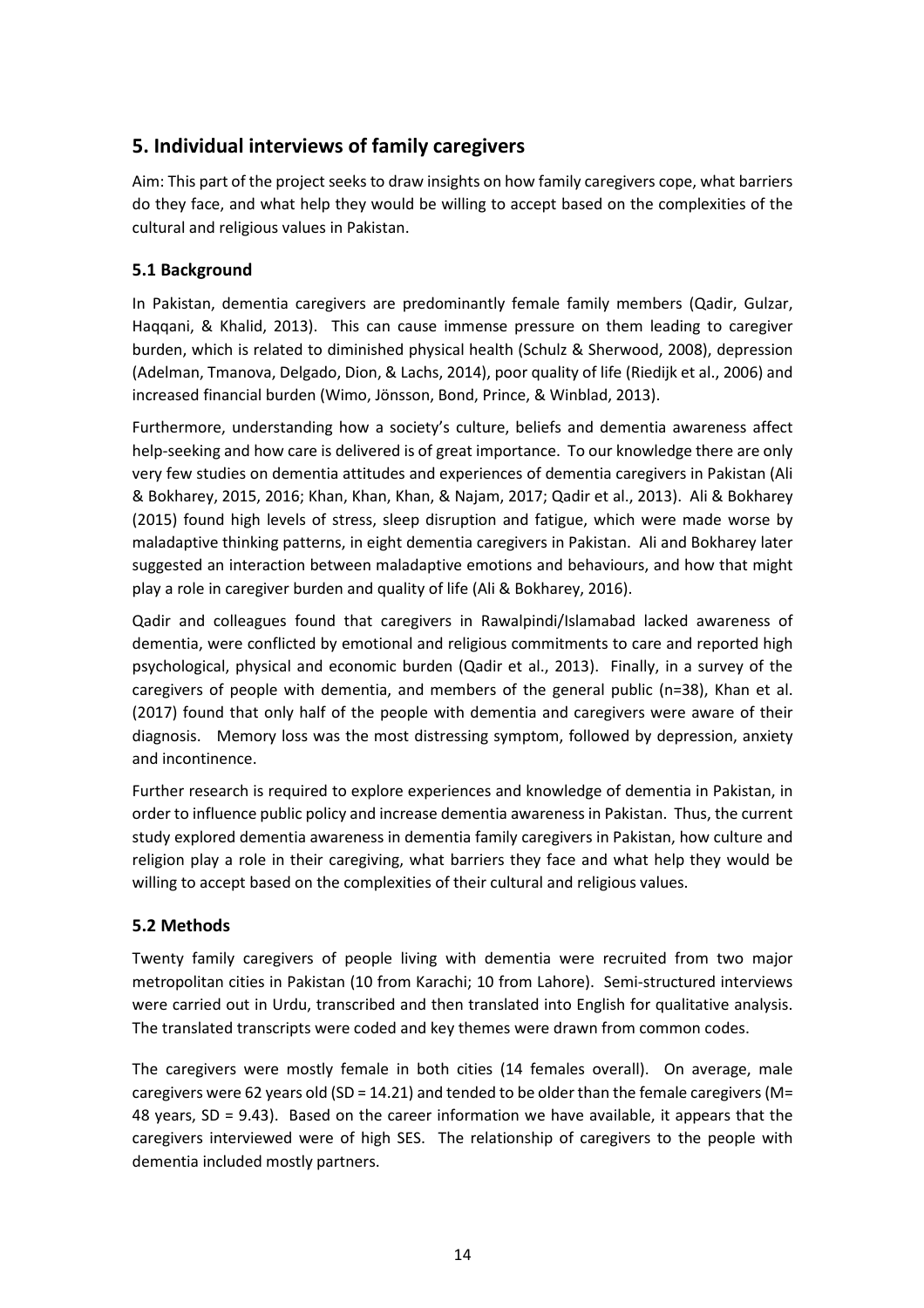Eight of the females and five of the males interviewed were receiving home-help (paid help for household chores and personal care to the person with dementia). Six of the caregivers from Lahore and 10 from Karachi mentioned that the person they were caring for had other diseases, health conditions or disabilities, in addition to their dementia (i.e. multimorbidity).

Most caregivers mentioned that the person they were caring for was receiving or had previously received conventional treatment (e.g. acetylcholinesterase inhibitors) for their dementia (7 from Lahore; 7 from Karachi), whilst 6 caregivers told us that the persons they were caring for were currently not on any treatment for their dementia (5 from Lahore; 1 from Karachi). Four caregivers stated that the persons they were caring for had received or were receiving alternative treatment for their dementia (e.g. natural remedies, homeopathy).

### <span id="page-22-0"></span>**5.3 Results**

Five key themes were drawn from the data, namely: Knowledge and awareness; Stigma; Religion; Use of day-centres and home-help; and Barriers.

#### <span id="page-22-1"></span>*I. Knowledge and awareness*

Caregivers were asked about their knowledge of dementia and what they think causes it. Nine of the caregivers had not heard of dementia or Alzheimer's disease prior to diagnosis.

 "No, we never thought that 'what is this?', because I had no idea and I didn't know what is Alzheimer's." K1 (female, Karachi)

Prior to a diagnosis being made caregivers mistook the early symptoms for a number of different anomalies, such as depression and normal ageing, but also more obscure things, such as the adverse effect of eating Betel nuts and evil possession. In terms of dementia causation, 13 caregivers attributed dementia to 'tension' (e.g. stress, shock or emotional trauma) as the most prominent belief.

 "It's like we should take tension, but in our lives we can't live with taking tension from everything. When we take tension, it (puts pressure on) our brain and leads to (such diseases)." L1 (female, Lahore)

Other causes for dementia that were mentioned included a trauma, loneliness, lack of social interaction, genes, blood pressure and stroke.

#### <span id="page-22-2"></span>*II. Stigma*

The caregivers generally believed that dementia was not taboo in their own families or their own SES class. They believed that dementia should not be hidden from others.

"No. We felt no need to hide it and it isn't a thing to hide really." L10 (male, Lahore)

When asked whether memory and psychological issues were stigmatized in Pakistani society, K5 (female, Karachi) said:

"Not amongst the educated, they can differentiate between 'what is mental illness?', 'what is depression?', 'what is dementia?'. Psychiatry…there will be psychological reasons [and]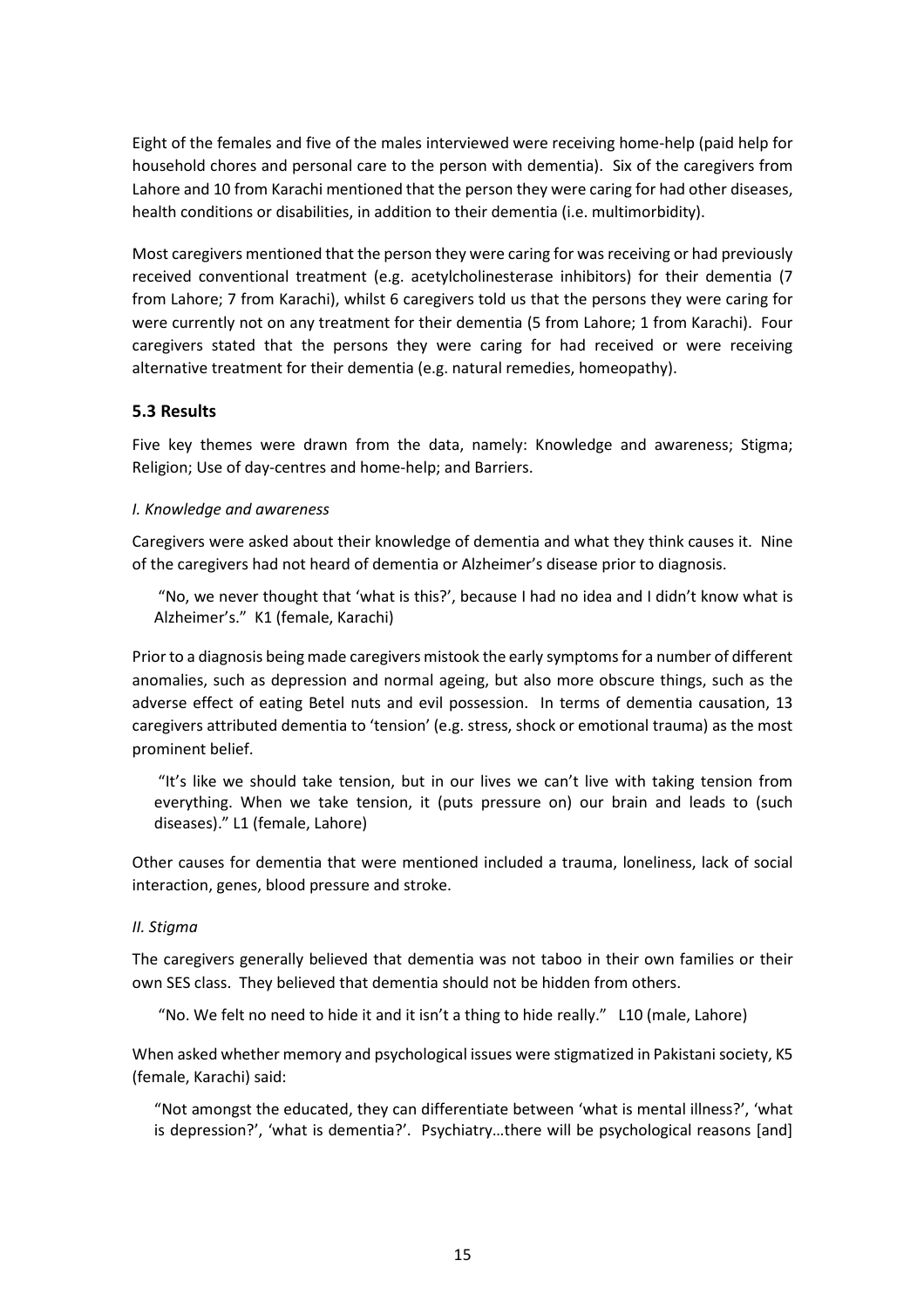they hide from the people. Less educated and families that come from lower income groups cannot differentiate."

Caregivers had mostly received positive reactions from the community, in the form of members of the community caring, being helpful, sympathizing, and praying for the person with dementia, being respectful and understanding.

"No why would they make fun. They feel bad that a person who was so outgoing and helpful is going through such an issue." L1 (female, Lahore)

However, caregivers had also received negative community reactions, and these included, physical abuse, not caring, others making fun, others using stigmatizing language, others not visiting anymore, and others talking behind their backs or 'back biting'.

#### <span id="page-23-0"></span>*III. Religion*

All caregivers felt they had a duty to care for other family members and were reluctant to admit that the caregiving was a burden.

"No I never think that he is burden for us...My parents told me one thing after marriage that taking care of your husband is your prime responsibility and take it as Jihad [a personal struggle in devotion to Islam], so I take it as my responsibility…." (K8, Female, Karachi).

As a result of this duty, putting one's relative inside a care-home or nursing home was considered shameful.

#### <span id="page-23-1"></span>*IV. Use of day-centres and home-help*

Six caregivers had accessed one of two day-centres in Karachi and Lahore. Five of these caregivers had accessed the day-centre in Lahore and had positive experiences and views of the day-centre.

"Yes, we used to take her to the day-centre. She felt very relaxed there. She was engaged in different activities…She was happy, and the main thing is that due to the activities she had to do there, she came home tired." L4 (female, Lahore)

However, the remaining one caregiver, who had accessed the day-centre in Karachi had a negative experience.

Six caregivers in Lahore and seven in Karachi had hired attendants to assist in care and/or household chores (home-help). Almost all the male caregivers had received home-help (5 out of 6), but approximately half of the females had accessed home-help (8 out of 14).

"…her mental condition became worse. So, some of my relatives advised me to appoint attendant for her who will take care of her because it's not possible for you and us to look after her……So that's why I have appointed attendant. There are two attendants one for day and one for night, and she is day attendant. They are both helpful, and I am so much thankful to both of them." K3 (male, Karachi) recounts when his children moved abroad.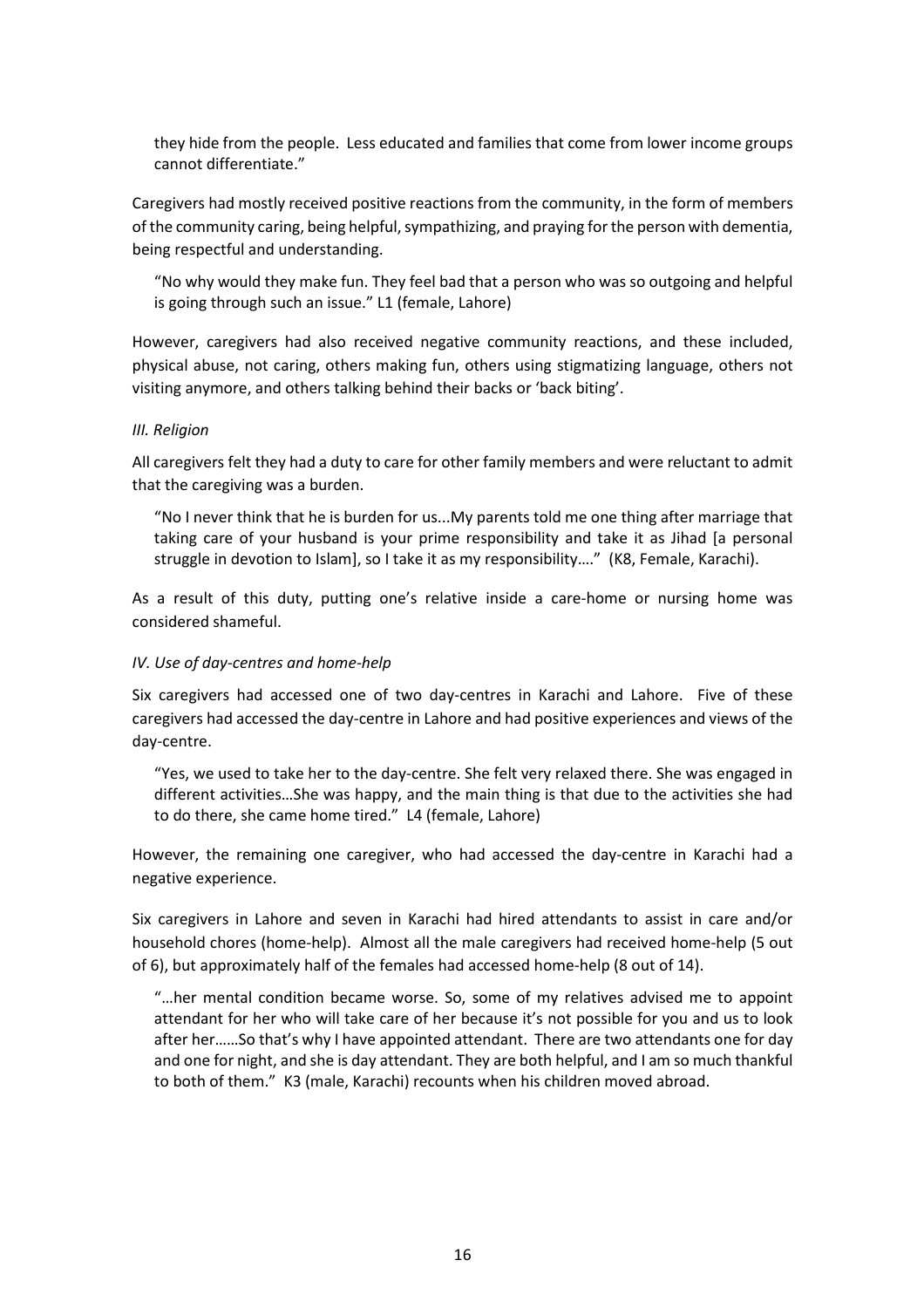#### <span id="page-24-0"></span>*V. Barriers*

In times when caregivers had not received any support or treatment for their relative with dementia, we delved further to find out what the barriers were.

*A lack of resources:* The most prominent barrier expressed by 16 caregivers (8 from Lahore; 8 from Karachi) was a lack of resources (e.g. lack of funds, no transportation, lack of support services, doctors being too busy and unavailable treatment). One respondent explained why he could not take his wife with dementia to the day-centre,

"Like she cannot climb up or down the stairs, so how can we take her there?" (L8, male, Lahore)

Caregivers wished for more day-centres that were easier to travel to:

"There should be a number of day centres in every area so that people who cannot go far can have access to them. And so, people can go there on foot" (L4, Female, Lahore).

They also wished for dementia support groups and better training for healthcare staff.

*Mistrust of external support:* Some caregivers were reluctant to receive support from outside of the family, as they were wary about external care (including some of those who had received home-help). They did not believe that the care could be as good as the family care.

"Only those people can care for you, who actually feel anything for you." Sometimes it was the person with dementia who refused external support. L9 (female, Lahore)

*A lack of awareness:* A lack of dementia awareness led two caregivers to delay treatment for the person with dementia, because they were either scared of the diagnosis or thought the condition would get better naturally. Seven caregivers were unaware of any day-centres, even though they lived in a city with a day-centre. All caregivers believed that raising awareness of dementia was necessary in Pakistan and the most common suggestions on how to do this was through online/social media, TV/radio and printed media.

"….like social media that informs that what it is, what kind of disease it is. I have read and learnt lot of things relating to the disease of my mother-in-law from Internet. My husband has also read about it." K4 (female, Karachi)

"What could be done is that a TV commercial could be run." L1 (female, Lahore)

Interestingly, when caregivers were asked how dementia awareness could be raised in Pakistan, only two caregivers thought mosques would be an appropriate platform for raising awareness. Five caregivers felt it was not an appropriate place for raising awareness about health issues or had doubts about it. The reasons given were that women rarely attend mosques, mosques are for character building not for health issues, mosques are *"tangled in their own problems"* (L8, male, Lahore) and L4 (female, Lahore) recalled a time when an ill person was trying to raise money for their treatment in a mosque, but nobody was listening: "*I think hardly anyone helped him out. Nobody listens."* Thus, L4 had no confidence in using mosques as a platform for raising awareness.5.3 Conclusions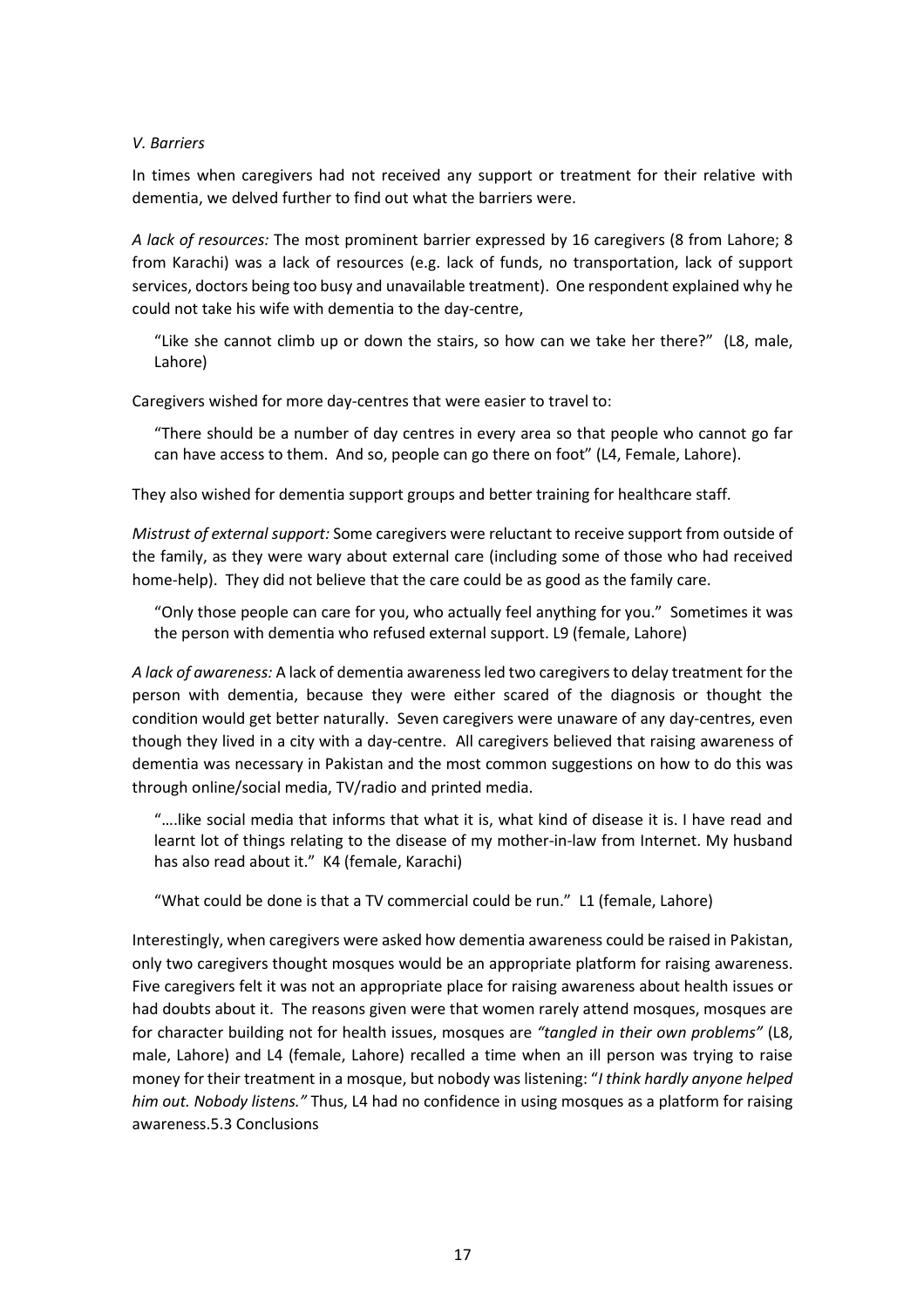The dementia caregivers interviewed had some knowledge of dementia. However, there were inaccuracies in their knowledge, often attributing dementia to stress, and many had not even heard of dementia or Alzheimer's disease prior to the diagnosis. There was an overwhelming belief from the caregivers that Pakistani people had little or no awareness of dementia and all caregivers felt a need to raise dementia awareness in Pakistan, through social media, TV and radio.

Interestingly, the caregivers and their families believed that dementia should not be taboo. However, they had received a mixture of positive and negative reactions from the community. The general belief was that only in lower SES communities or in uneducated people, taboo and stigma of dementia exists. This may be due to the fact that the caregivers interviewed were relatively educated and from a higher SES. It may also mean that the caregivers were caring for relatives in the milder stages of dementia, whose symptoms might not be as noticeable to the community. Thus, future research should aim to interview caregivers in more deprived areas and caregivers of relatives with severe dementia.

In line with previous research (e.g. Shaji, Smitha, Lal, & Prince, 2003), caregivers believed in a religious duty to care for their relatives, thus nursing homes were frowned upon. In contrast, however, day-centres and home-help were accessed and often viewed positively by those who used them. This appears to be a compromise in order to cope with the strains of caregiving, but without abandoning their duty to care.

As expected, a lack of resources (e.g. a lack of funds, dementia services and transportation) exist in Pakistan and this created a barrier for some caregivers and people with dementia receiving support or dementia treatment. There was also a lack of awareness of not only dementia in general, but also a lack of awareness about existing services, which prevented or delayed seeking support or treatment. However, a mistrust of external support also created a barrier to receiving support. This is in line with a research showing a general mistrust of health care services and conventional medicine amongst ethnic minorities living in Western countries (Kenning, Daker-White, Blakemore, Panagioti, & Waheed, 2017). More work needs to be done in Pakistan to build public trust of health care services and conventional medicine.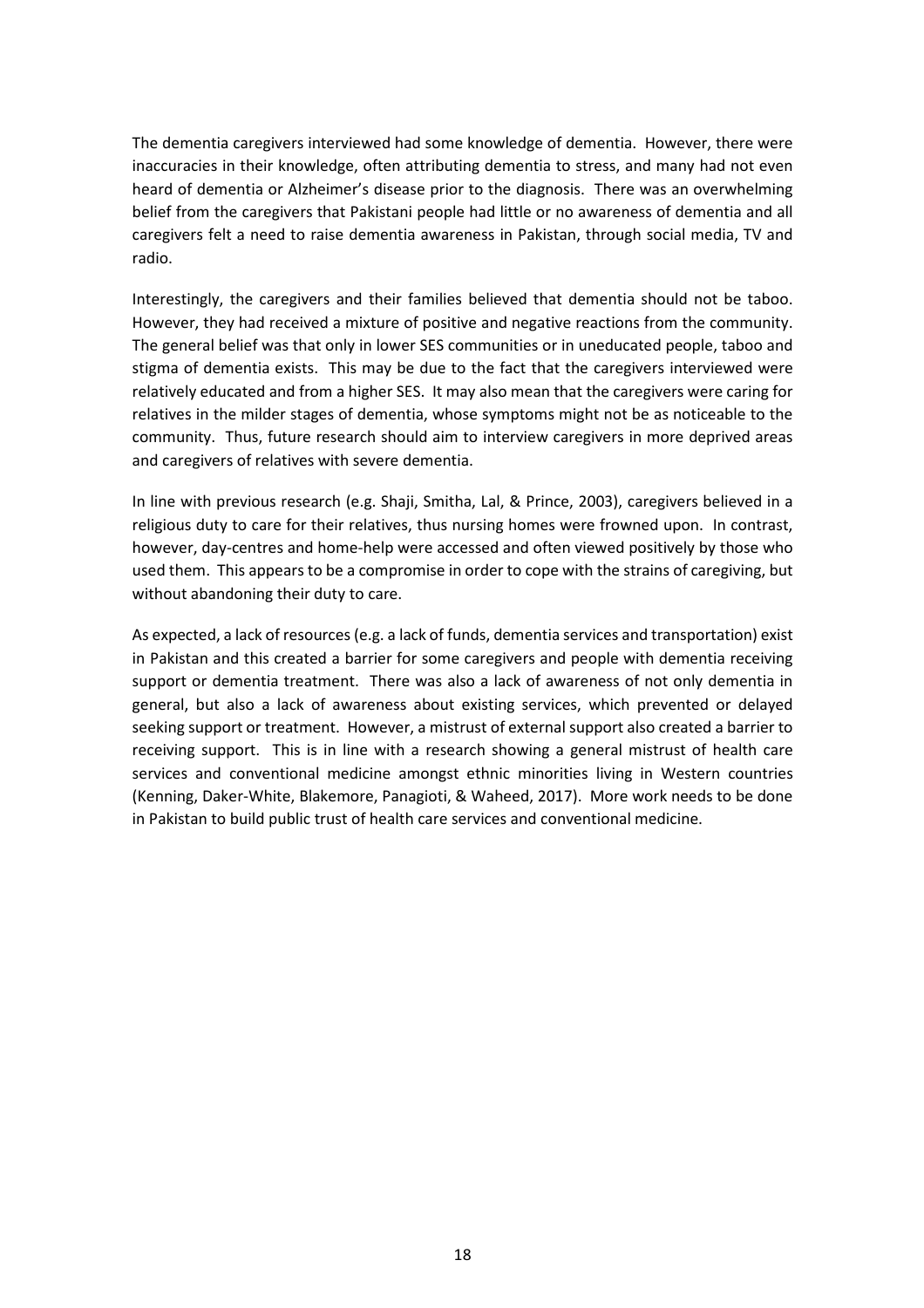# <span id="page-26-0"></span>**6. Focus Group Discussions**

Aim: This part explores perceptions of dementia, its treatment and care in a group of adult Pakistanis residing in two urban centres.

## <span id="page-26-1"></span>**6.1 Background**

Raising awareness of dementia is a worldwide priority, as set out in World Health Organisation's Global action plan on dementia (World Health Organisation, 2017), in part because raising awareness is a key pathway to enhance timely diagnosis and reduce stigma (Mukadam and Livingston, 2012). However, before this can be initiated, it is important to establish what people's attitudes, beliefs and knowledge currently are in Pakistan. We have very little knowledge about what the general public views of dementia are, and it is important not to assume that literature derived from Pakistani immigrants living abroad will be the same as those living within Pakistan.

## <span id="page-26-2"></span>**6.2 Methods**

Across Lahore and Karachi, 40 participants completed the FGDs. On average participants were 37.2 years old. The majority of participants, to their knowledge, had never encountered someone with dementia (n=30, 81.1%), spoken to family or friends about dementia (n=27, 73.0%), been taught about dementia in school (n=35, 94.6%) or watched a TV shows or movies in which a character has dementia (n=24, 64.9%).

From the FGDs of the general public in Pakistan, five key themes were identified: 1) Dementia awareness, 2) Responsibility, 3) Religion, 4) Barriers to healthcare, and 5) Identified support needs. All themes were inductive, and thus driven by the data. The final coding and formation of themes were discussed amongst members of the research team and broader scientific advisory board (composed of Pakistani clinicians and academics) to ensure the findings remained valid.

### <span id="page-26-3"></span>**6.3 Results**

### <span id="page-26-4"></span>*I. Dementia Awareness*

Participants tended to some basic awareness of dementia, but had very little knowledge of dementia, identifying a variety of causes of dementia and its symptoms. Commonly, participants felt that the symptoms described in both vignettes were due to normal age-related decline. However, many participants also incorrectly identified that the cause of dementia was due to life-stresses, often referred to as 'tension'. This had consequences on how participants viewed the prognosis of the illness.

"Commonly, this is because of old age that it is an ailment." Female, Karachi

"…if her household takes little more care and she also takes care herself…Then her ailment will disappear." Male, Karachi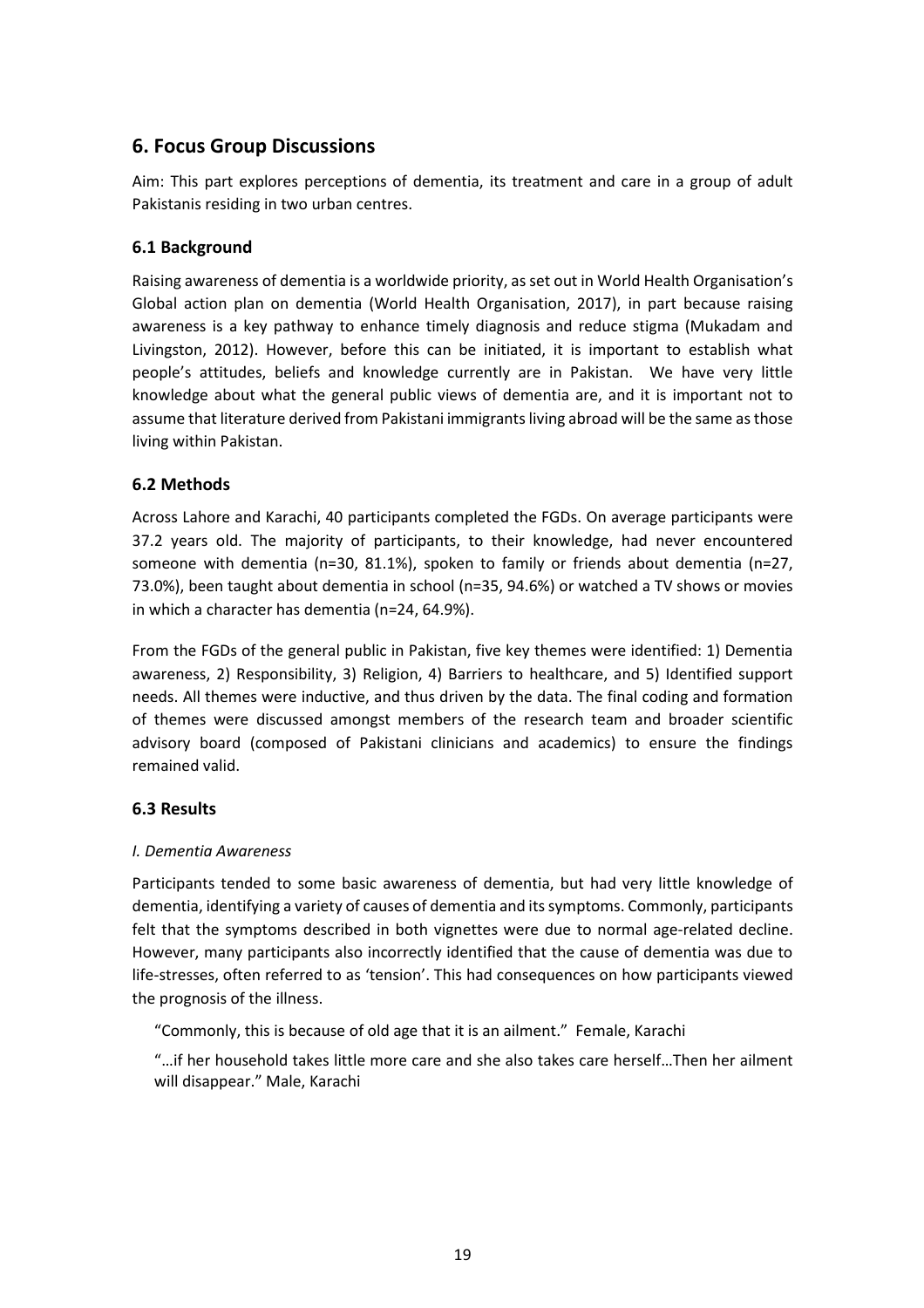#### <span id="page-27-0"></span>*II. Responsibility*

Responsibility featured heavily throughout the FGDs, with participants commonly identifying that the responsibility of accessing or providing dementia care lies with either the person with dementia or their family. The perception that it was the family's responsibility to provide care was driven, in part, by societal norms. This sometimes led to an emphasis of children taking a greater responsibility.

"To look after Mother and father (parents) is the responsibility of the children." Female, Karachi

#### <span id="page-27-1"></span>*III. Religion*

Closely related to responsibility, religion was also used to provide context into why the family members should provide care for someone with dementia. Religion was also used as a means of describing how best to treat dementia as well as to inform its prognosis. A common theme, particularly amongst the Karachi FGDs, was that prayer could be a means of preventing or treating dementia.

"It is very clearly mentioned in the Holy Quran that you need to treat your parent like your parents treated you when you were young." Female, Lahore

#### <span id="page-27-2"></span>*IV. Barriers to healthcare*

Participants often struggled to identify potential barriers to accessing care for someone living with dementia, aside from self- or family-related barriers (see above). However, finances were occasionally identified as a key barrier to accessing support and healthcare. Some of the participants also felt that the current healthcare system was a barrier to receiving care. Either because of feelings that the doctors were not sufficiently trained, that they did not have the patients' best intentions, or that they would make an incorrect diagnosis. A smaller group of participants identified that stigma may act as a barrier; either from the stigma derived from receiving a formal diagnosis or the fact that getting external help would be seen as a failure on the part of the family.

"Household members would like to (medically) treat her, but there is also no money…" Male, Karachi

"That if we will send our parents to day care then what will other people say about us? If we will hire some helper then what will the people think or say about us?" Female, Lahore

It was only within perceived barriers, where the gender of participants appeared to influence responses. Female participants were more likely to highlight that the family dynamics could act as a barrier, with views of certain family members being prioritised over other. For example, if was felt that if the daughter identified a need for additional support this could be overridden by the son.

### <span id="page-27-3"></span>*V. Identified support needs*

Despite individuals' limited knowledge of dementia, participants identified that more could be done for people with dementia in Pakistan. Most frequently, participants identified the need to raise more awareness about dementia. A portion of participants suggested that TV and radio was the best means of raising awareness, though others felt that using a strategy similar to those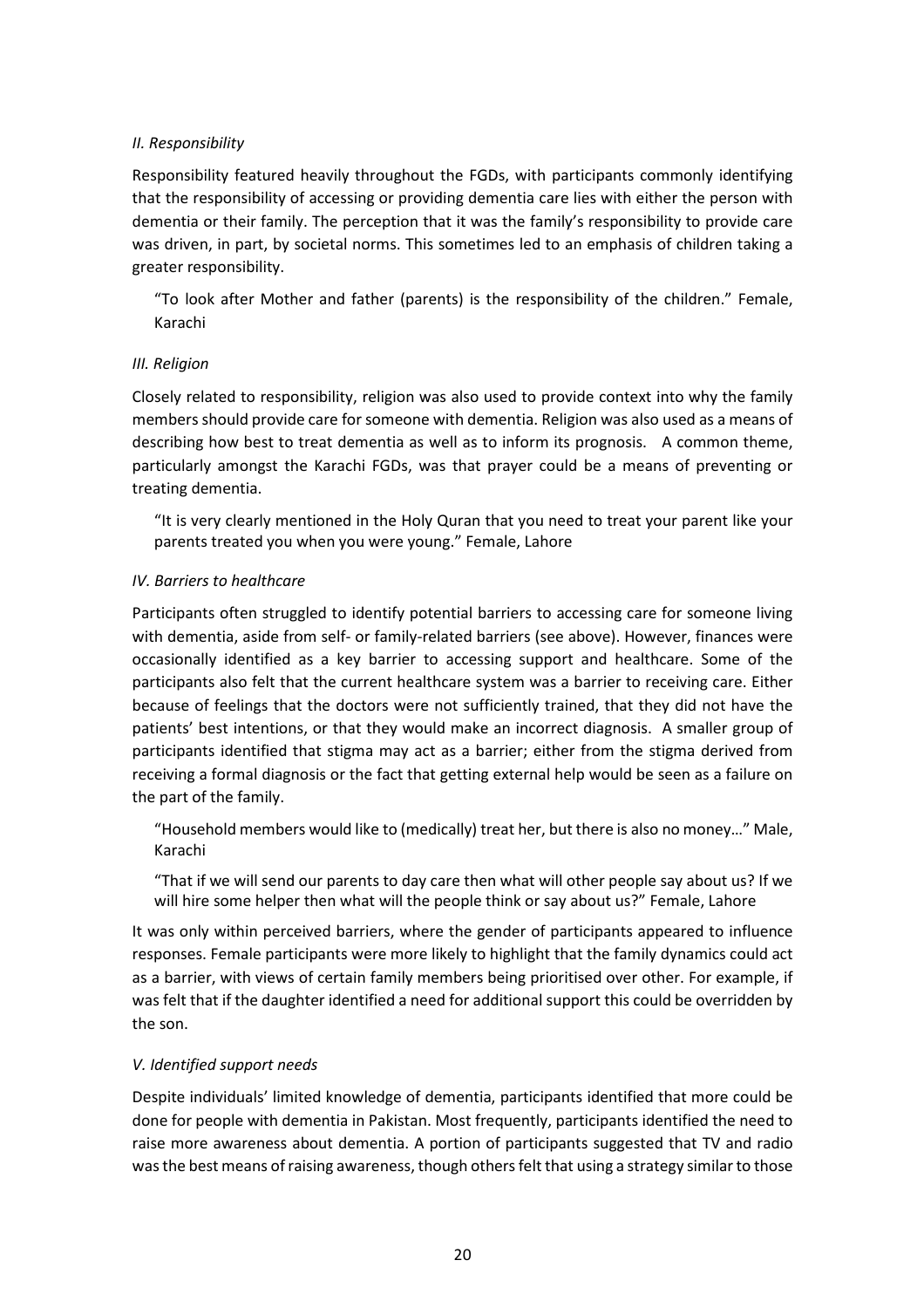used to raise awareness of Polio and Dengue Fever would be the more effective. For example, In the case of Polio a mass media campaign and targeted community engagement was used to raise awareness, but this was complimented with support from international leading Islamic scholars.

Participants also identified that the there was a need for new facilities and specialists, and that they should be accessible and low-lost.

"Institutions should be opened immediately and the ones that are open, should provide environment like home." Male, Karachi

### <span id="page-28-0"></span>**6.3 Conclusions**

As a whole the findings highlight that the general public in Pakistan had little awareness of dementia, this subsequently led to normalising and stigmatising attitudes. The lack of awareness about dementia has a profound impact on how the public see the condition. Not only does it lead to misconceptions about prognosis and treatment, but it also affects how people perceive duty of care. For example, if the symptoms of dementia are seen as being due to life-stressors, then it is either the person with dementia or their family's responsibility to remove them. Irrespective of these misconceptions, religion obviously plays an important role in shaping attitudes within Pakistan. Teachings that children should look after the parents in old age, whilst admirable, does overlook the complexities of dementia, its progression, and the needs of the carer. Having children as the de facto carer, could lead to increased burden, stress, resentment, and reduced quality of care.

Despite participants having little to no contact with dementia, it was positive that they were able to identify barriers and support needs associated with dementia. Many of which tied in with healthcare services more broadly (e.g. affordable, accessible). Understanding that there is a need to raise awareness of dementia is very positive as it increases the likelihood of accepting the message when presented.

Every effort was made to encourage participation from people with a range of social and economic backgrounds. However, it is important to note that participants were primarily recruited from two metropolitan centres, and therefore may not capture the views from Pakistanis residing in more deprived, rural areas. It is also possible that certain demographics may have chosen to not participate in the FGDs because of their views on the topic. For example, if members of the public did not have any opinions about dementia then they may not have wanted to participate in the research, this might have been the case for those who are less educated, or those less aware of dementia. In addition, the settings of the FGDs may have influenced who participated. Within Karachi, the FGDs were held in a community setting within Korangi, a quite deprived district, which may have been off-putting for those with a higher socioeconomic status.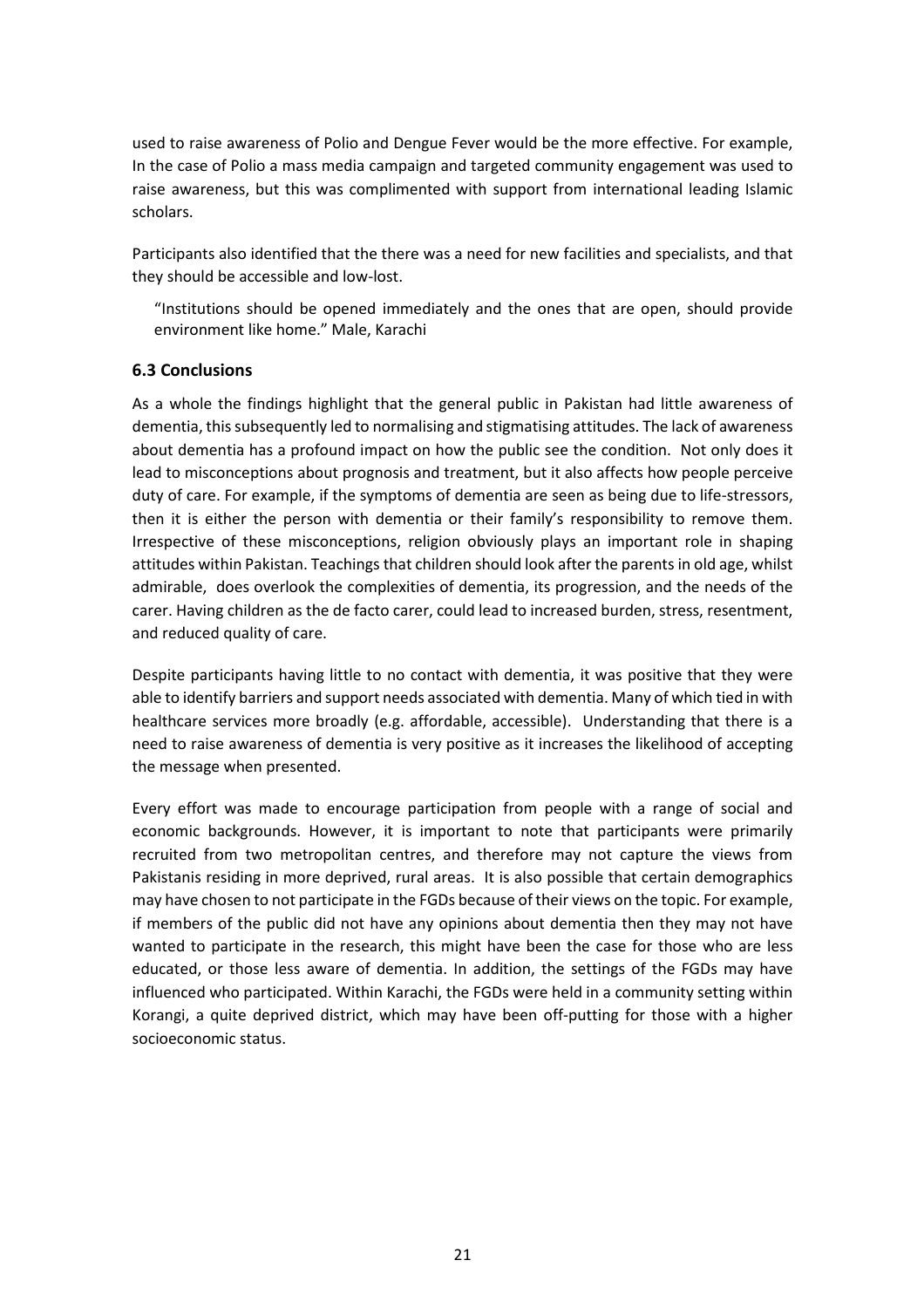# <span id="page-29-0"></span>**7. Recommendations for policy and further research**

## <span id="page-29-1"></span>**7.1 Policy recommendations**

Following from the individual interviews with persons living with dementia and with caregivers and from the insights obtained with the help of focus groups discussions, these policy recommendations can be made:

- 1. A national screening programme to identify dementia cases would be beneficial, as would increasing the number and reach of dementia services. More funding should be made available for affordable, visible and accessible specialist dementia services, such as day care centres, dedicated hospital wards, staff and support groups.
- 2. A scheme to raise awareness of dementia symptoms and appropriate care is recommended. Despite having a diagnosis, the participants' understanding of the meaning of diagnosis was quite mixed. Some participants drew on a medical model of dementia, while others blamed stress, bereavement, or the 'evil eye'. Low awareness of dementia inhibits diagnosis, access to services, and contributes to stigmatising attitudes from family and community members.
- 3. We recommend that family caregivers be advised to enable prayers, e.g. by assisting with ritual ablutions and placing of prayer mats, if the person with dementia wishes to continue praying. This could alleviate guilt and stress among people with dementia and family caregivers.
- 4. We recommend that religious and community leaders in Pakistan could engage with policy makers and physicians to inform the general public about obligations and exemptions on prayers in the case of dementia. Participants reported difficulties carrying out the five daily prayers of Islam, which was a cause of distress to both people with dementia and their caregivers. Some authors have argued that people with a cognitive impairment such as dementia ought to be exempted from obligatory prayers, because they do not have the 'clear mind' essential to engage in prayer. No mention of such an exemption was made by participants in the present study, so this knowledge does not seem to be common in Pakistan.
- 5. A greater focus should be placed on formal help in the home, as families in Pakistan are more likely to accept and benefit from the home-based care.
- 6. Work with religious leaders to shape the narrative surrounding dementia in Islam.

On the whole, there is a need to design and implement a national dementia strategy to help lessen the burden of informal support with the help of formal support from the government and the community.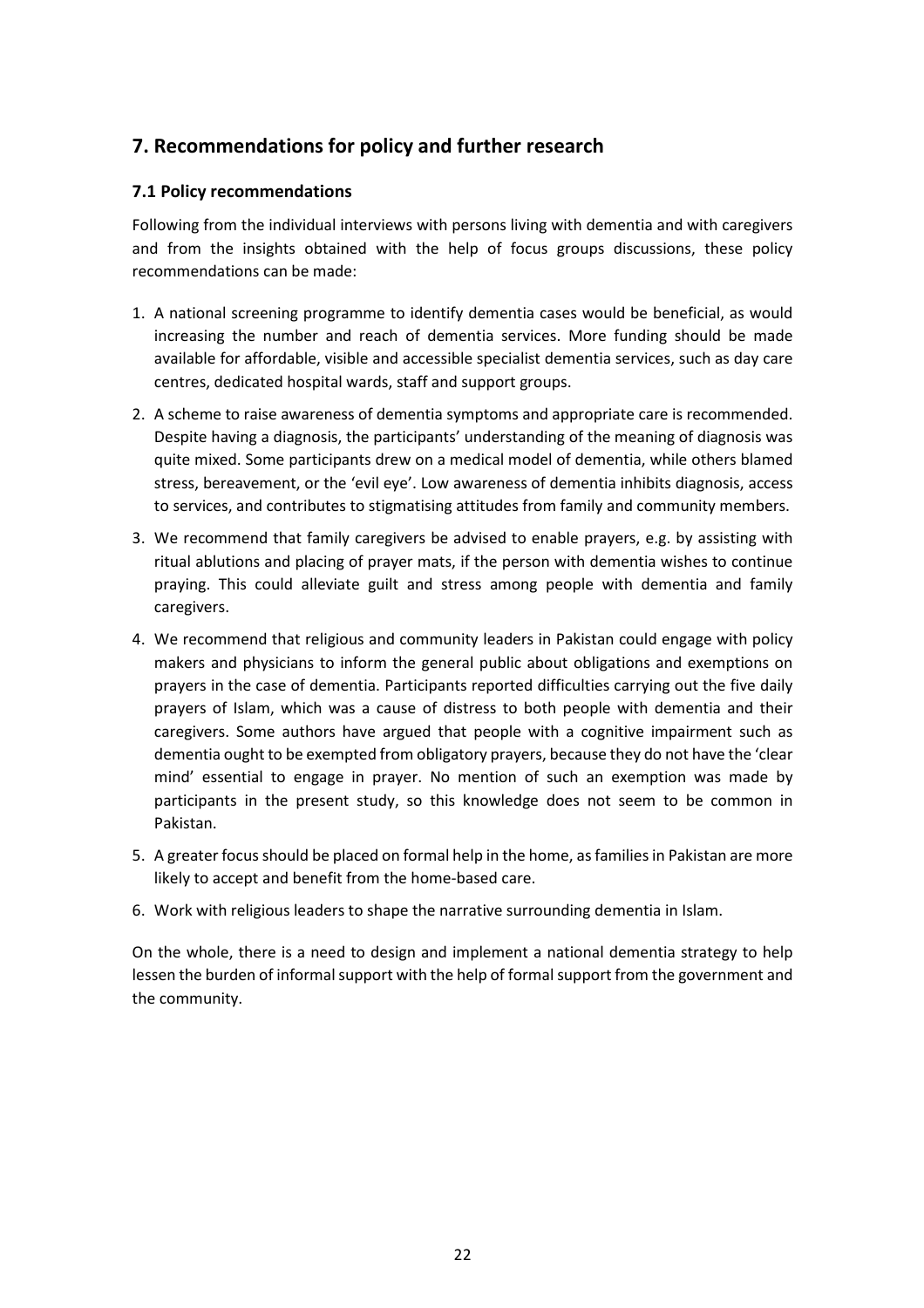#### <span id="page-30-0"></span>**7.2 Recommendations for further research**

Research and evidence-informed policymaking is scant in Pakistan. The knowledge transfer from the research on dementia carried out elsewhere in the world, typically in high income, developed countries like the United Kingdom, will also be of a good value, provided the policies implemented are culturally sensitive.

We need to upscale and expand dementia research within Pakistan. Whilst this work provides an interesting insight into experiences of dementia in Pakistan, it is far from being a representative sample of all those living in Pakistan. In particular, there is a pressing need to understand whether these findings are the same as in rural areas of Pakistan, where healthcare services are more dispersed, there is greater poverty, and religious beliefs are more varied.

Tied with this, a nationally representative survey of Pakistan could help us better identify whether certain demographics or cultures predict attitudes and knowledge of dementia. Not only will this improve our understanding of dementia attitudes and knowledge in Pakistan, but it would better inform policy makers whether certain groups need to be targeted as a priority or whether different awareness campaigns are needed.

In future research, it would be advantageous to conduct the analysis in Urdu, before translating into English, but this was not logistically possible in this study.

Our work in this project offers only a first step, and there is so much more that needs doing to better understand the social and economic consequences of dementia in Pakistan and other low- and middle-income countries.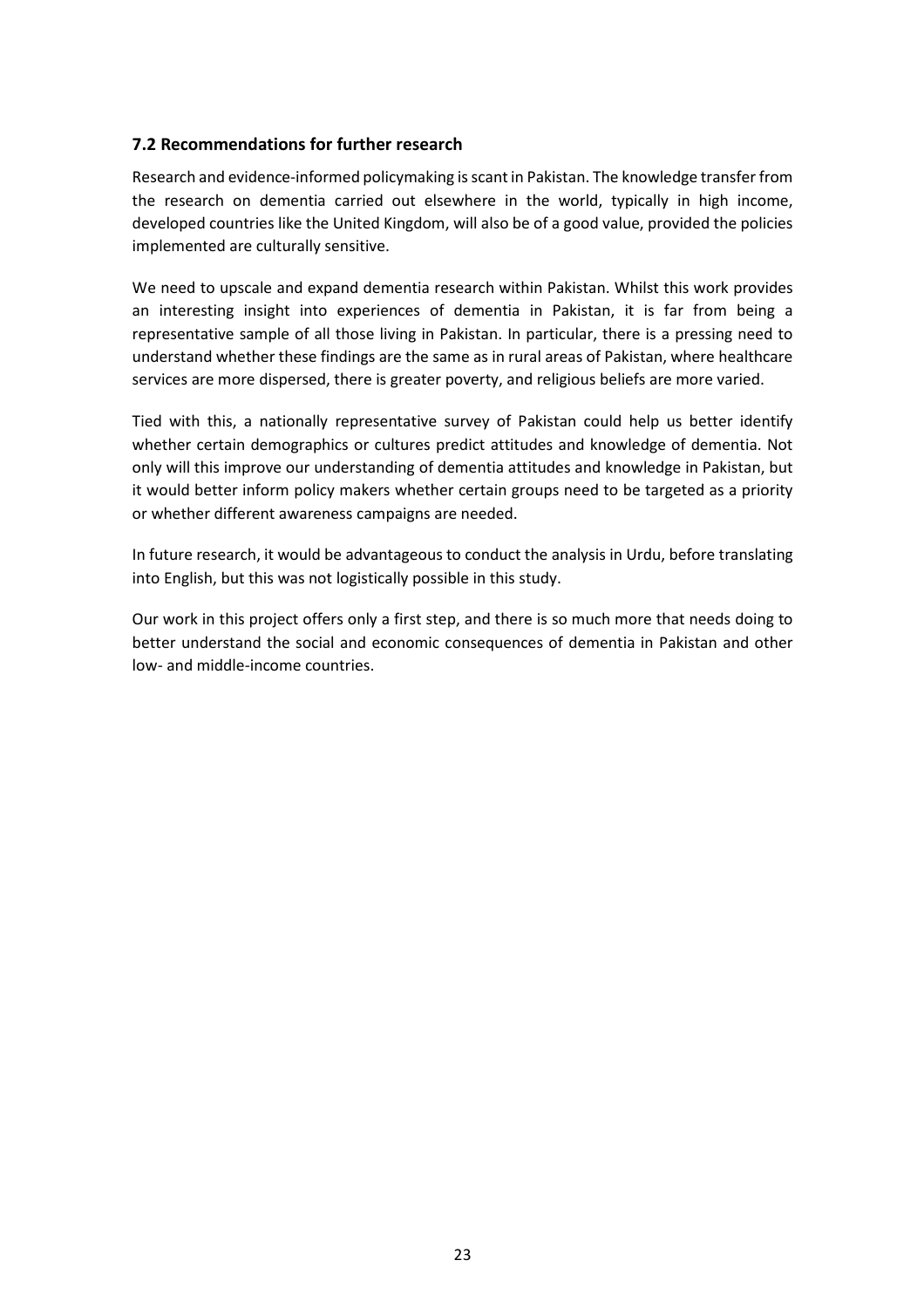# <span id="page-31-0"></span>**References**

- Abojabel, Hanan, and Perla Werner (2016) "Exploring family stigma among caregivers of persons with Alzheimer's disease: The experiences of Israeli-Arab caregivers." Dementia (2016): 1471301216673920.
- Adamson, J. (2001). Awareness and understanding of dementia in African/Caribbean and South Asian families. Health & Social Care in the Community, 9(6), 391-396.
- Adelman, R. D., Tmanova, L. L., Delgado, D., Dion, S., & Lachs, M. S. (2014). Caregiver Burden: A Clinical Review. JAMA, 311(10), 1052–1060. https://doi.org/10.1001/jama.2014.304
- ADI (2012) World Alzheimer Report 2012: Overcoming the stigma of dementia, London: ADI.
- Ahmad, A., Owais, K., Siddiqui, M., Mamun, K., Fao, F. and Yousufzai, A. W. (2013) 'Dementia in Pakistan: National guidelines for clinicians', Pakistan Journal of Neurological Sciences, 8(3), pp. 17-27.
- Ali, S., & Bokharey, I. Z. (2015). Maladaptive cognitions and physical health of the caregivers of dementia: An interpretative phenomenological analysis. International Journal of Qualitative Studies on Health and Well-Being, 10. <https://doi.org/10.3402/qhw.v10.28980>
- Ali, S., & Bokharey, I. Z. (2016). Caregiving in dementia: Emotional and behavioral challenges. Educational Gerontology, 42(7), 455–464. <https://doi.org/10.1080/03601277.2016.1156375>
- Awan, Safia, et al. "Validation study of the Mini-Mental State Examination in Urdu language for Pakistani population." The open neurology journal 9 (2015): 53.
- Bowes, A., & Wilkinson, H. (2003). 'We didn't know it would get that bad': South Asian experiences of dementia and the service response. Health & Social Care in the Community, 11(5), 387-396.
- Braun, V. and Clarke, V. (2006) 'Using thematic analysis in psychology', Qual Research in Psych, 3(2), pp. 77-101.
- Brondani, M.A., MacEntee, M.I., Bryant, S.R. and O'Neill, B. (2008) 'Using Written Vignettes in Focus Groups Among Older Adults to Discuss Oral Health as a Sensitive Topic', Qualitative Health Research. 18(8): 1145-1153.
- Bryman, A. (2015) Social Research Methods, 5th edition. Oxford: Oxford University Press.
- Dickson-Swift, V., James, E.L. and Liamputtong, P. (2008) Undertaking Sensitive Research in the Health and Social Sciences: Managing Boundaries, Emotions and Risks, Cambridge: Cambridge University Press.
- Downs, M. *&.* Bowers, B. (Eds)(2010) Excellence in Dementia Care: Research into Practice. Maidenhead: Open University Press.
- Forbat, L. (2003). Concepts and understandings of dementia by 'gatekeepers' and minority ethnic 'service users'. Journal of Health Psychology, 8(5), 645-655.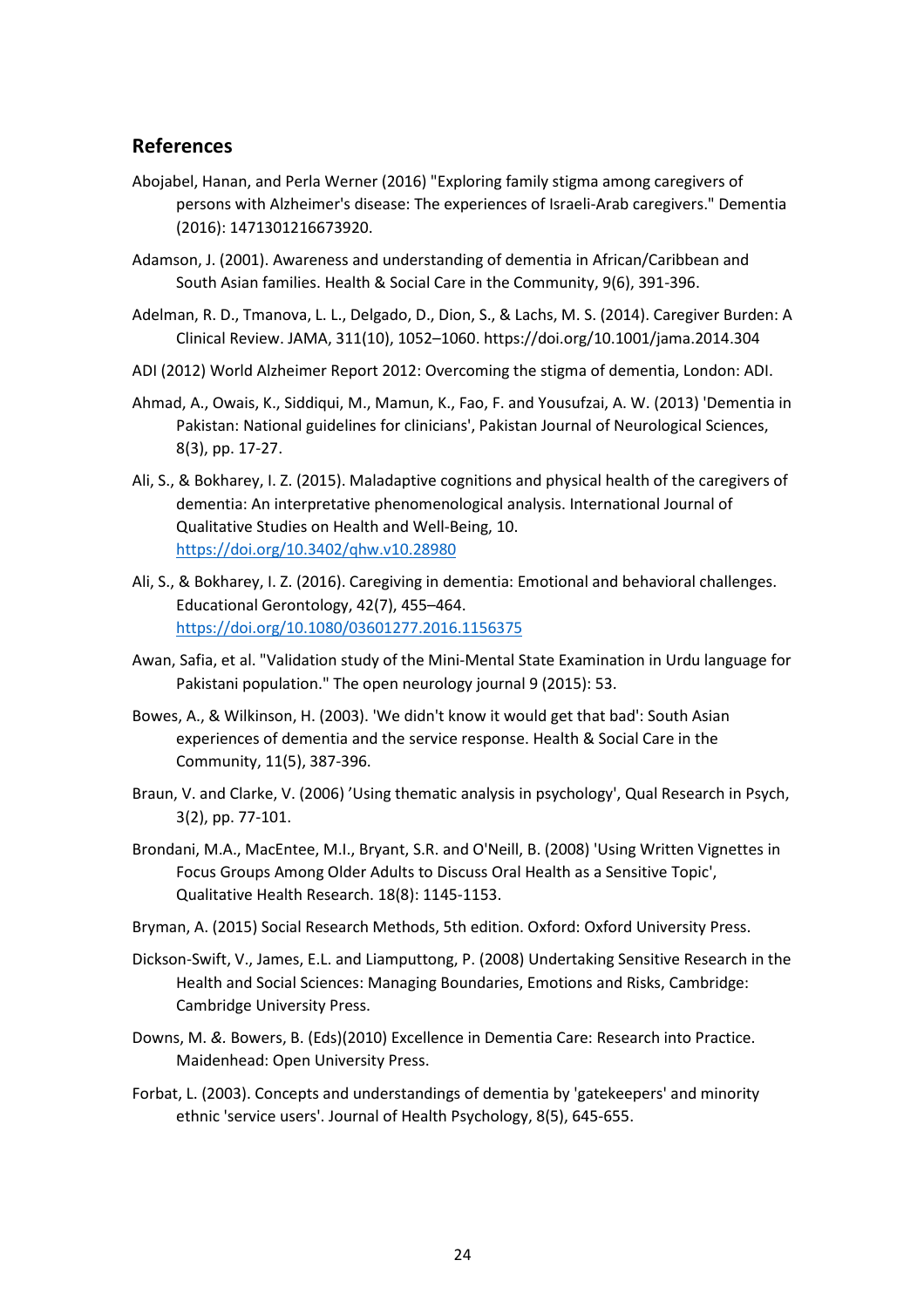- Giebel, C. M., et al. (2015). South Asian older adults with memory impairment: improving assessment and access to dementia care. International Journal of Geriatric Psychiatry, 30(4), 345-356.<https://doi.org/10.1002/gps.4242>
- Gabriele, C. and G. Borin (2014). "Understanding dementia in the sociocultural context: A review." International Journal of Social Psychiatry: 0020764014560357.
- Greenwood, N., Ellmers, T. and Holley, J. (2014) 'The influence of ethnic group composition on focus group discussions', BMC Medical Research Methodology, 14, pp. 107.
- Hailstone, J., Mukadam, N., Owen, T., Cooper, C., *&.* Livingston, G. (2016). The development of Attitudes of People from Ethnic Minorities to Help-Seeking for Dementia (APEND): a questionnaire to measure attitudes to help-seeking for dementia in people from South Asian backgrounds in the UK. Int. Journal of Geriatric Psychiatry.
- Hall, S., Longhurst, S. and Higginson, I.J. (2009) 'Challenges in conducting research with older people living in nursing homes', BMC Geriatrics 9(38).
- Heggestad, A. K. T., Nortvedt, P. and Slettebo, A. (2013) 'The importance of moral sensitivity when including persons with dementia in qualitative research', Nursing Ethics, 20(1), pp. 30-40.
- Hinton, L., Franz, C., & Friend, J. (2004). Pathways to dementia diagnosis: evidence for crossethnic differences. Alzheimer Disease and Associated Disorders, 18(3), 134-144.
- Jolley, D., Moreland, N., Read, K., Kaur, H., Jutlla, K., *&* Clark, M. (2009). The Twice a Child' projects: learning about dementia and related disorders within the black and minority ethnic population of an English city and improving relevant services. Ethnicity and Inequalities in Health and Social Care, 2(4), 4-9.
- Kenning, C., Daker-White, G., Blakemore, A., Panagioti, M., & Waheed, W. (2017). Barriers and facilitators in accessing dementia care by ethnic minority groups: a meta-synthesis of qualitative studies. BMC Psychiatry, 17[. https://doi.org/10.1186/s12888-017-1474-0](https://doi.org/10.1186/s12888-017-1474-0)
- Khan, Q. (2014) 'Dementia: Challenges of practice in Pakistan', Neurology, 83(22), pp. 2091- 2092
- Khan, Q. and Aisha Sanober (2016) "Jinn Possession" and Delirious Mania in a Pakistani Woman." The American journal of psychiatry 173.3 (2016): 219-220.
- Khan, Q., Khan, Y. H., Khan, M. Z., & Najam, S. (2017). Dementia survey amongst attendees of a dementia awareness event in Karachi, Pakistan. *HSOA Journal of Alzheimer's and Neurodegenerative Diseases, 3*(014), 1-5. doi:http://dx.doi.org/10.24966/AND-9608/100014
- Khan, Q., Khan, Y. H., Khan, M. Z., & Najam, S. (2017). Dementia survey among Attendees of a Dementia Awareness Event in Karachi, Pakistan. Pakistan Journal of Neurological Sciences (PJNS), 12(4), 34–41.
- Katbamna, S., Ahmad, W., Bhakta, P., Baker, R., *&* Parker, G. (2004). Do they look after their own? Informal support for South Asian carers. Health *&* Social Care in the Community, 12(5), 398-406.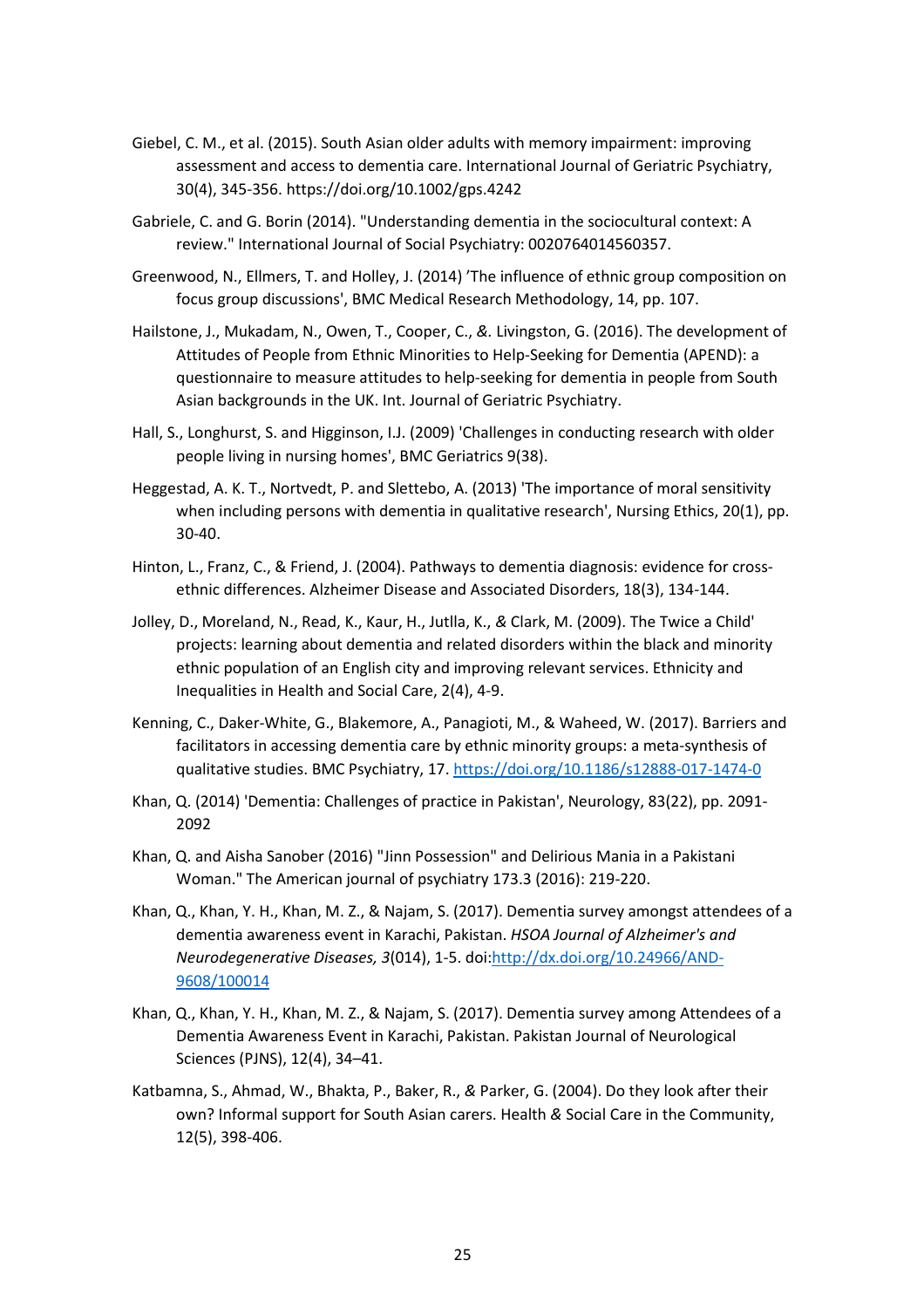- La Fontaine, J., Ahuja, J., Bradbury, N. M., Phillips, S., & Oyebode, J. R. (2007). Understanding dementia amongst people in minority ethnic and cultural groups. Journal of Advanced Nursing, 60(6), 605-614.
- Lawrence, V., Murray, J., Samsi, K., & Banerjee, S. (2008). Attitudes and support needs of Black Caribbean, south Asian and White British carers of people with dementia in the UK. The British J. of Psychiatry, 193(3), 240-246.
- Lawrence, V., Samsi, K., Banerjee, S., Morgan, C. and Murray, J. (2010) 'Threat to valued elements of life: the experience of dementia across three ethnic groups', The Gerontologist, 51(1), pp. 39-50.
- Luengo-Fernandez, J., Leal, J. and Gray, A. (2010) Dementia 2010: The economic burden of dementia and associated research funding in the United Kingdom, Cambridge: Alzheimer's Research Trust.
- Martin-Cook, K., Remakel-Davis, B., Svetlik, D., Hynan, L.S., & Weiner, M.F.(2003). Caregiver attribution and resentment in dementia care. AmericanJournal of Alzheimers Disease and Other Dementias, 18(6), 366\_374.
- McCleary, L., Persaud, M., Hum, S., Pimlott, N. J. G., Cohen, CA, Koehn, S., Leung, K. K., Dalziel, W. B., Kozak, J. and Emerson, V. F. (2013) 'Pathways to dementia diagnosis among South Asian Canadians', Dementia, 12(6), 769-789.
- Mackenzie, J. (2006). Stigma and dementia: East European and South Asian family carers negotiating stigma in the UK. Dementia, 5(2), 233-247. <https://doi.org/10.1177/1471301206062252>
- Mukadam, N., Cooper, C., *&* Livingston, G. (2011). A systematic review of ethnicity and pathways to care in dementia. International Journal of Geriatric Psychiatry, 26(1), 12-20. <https://doi.org/10.1002/gps.2484>
- Mukadam, N., & Livingston, G. (2012). Reducing the stigma associated with dementia: approaches and goals. *Aging Health*, *8*(4), 377–386.<https://doi.org/10.2217/ahe.12.42>
- Merrell, J., Kinsella, F., Murphy, F., Philpin, S. and Ali, A. (2005) 'Support needs of carers of dependent adults from a Bangladeshi community', Journal of Advanced Nursing, 51(6), pp. 549-557.
- Moriarty, J., Sharif, N. and Robinson, J. (2011) Black and minority ethnic people with dementia and their access to support and services. Research Briefing 35, London: Social Care Institute for Excellence.
- Naess, A. and Moen, B. (2015) 'Dementia and migration: Pakistani immigrants in the Norwegian welfare state', Ageing and Society, 35(8), pp. 1713-1738.
- Nielsen, T. R., & Waldemar, G. (2016). Knowledge and perceptions of dementia and Alzheimer's disease in four ethnic groups in Copenhagen, Denmark. International Journal of Geriatric Psychiatry, 31(3), 222-230.
- Nijjar, M. K. (2012). Perspectives on ageing in South Asian families. Retrieved from [http://www.wisdominpractice.org.uk/wp-content/uploads/2014/08/ageing-south](http://www.wisdominpractice.org.uk/wp-content/uploads/2014/08/ageing-south-asian-families-summary.pdf)[asian-families-summary.pdf](http://www.wisdominpractice.org.uk/wp-content/uploads/2014/08/ageing-south-asian-families-summary.pdf)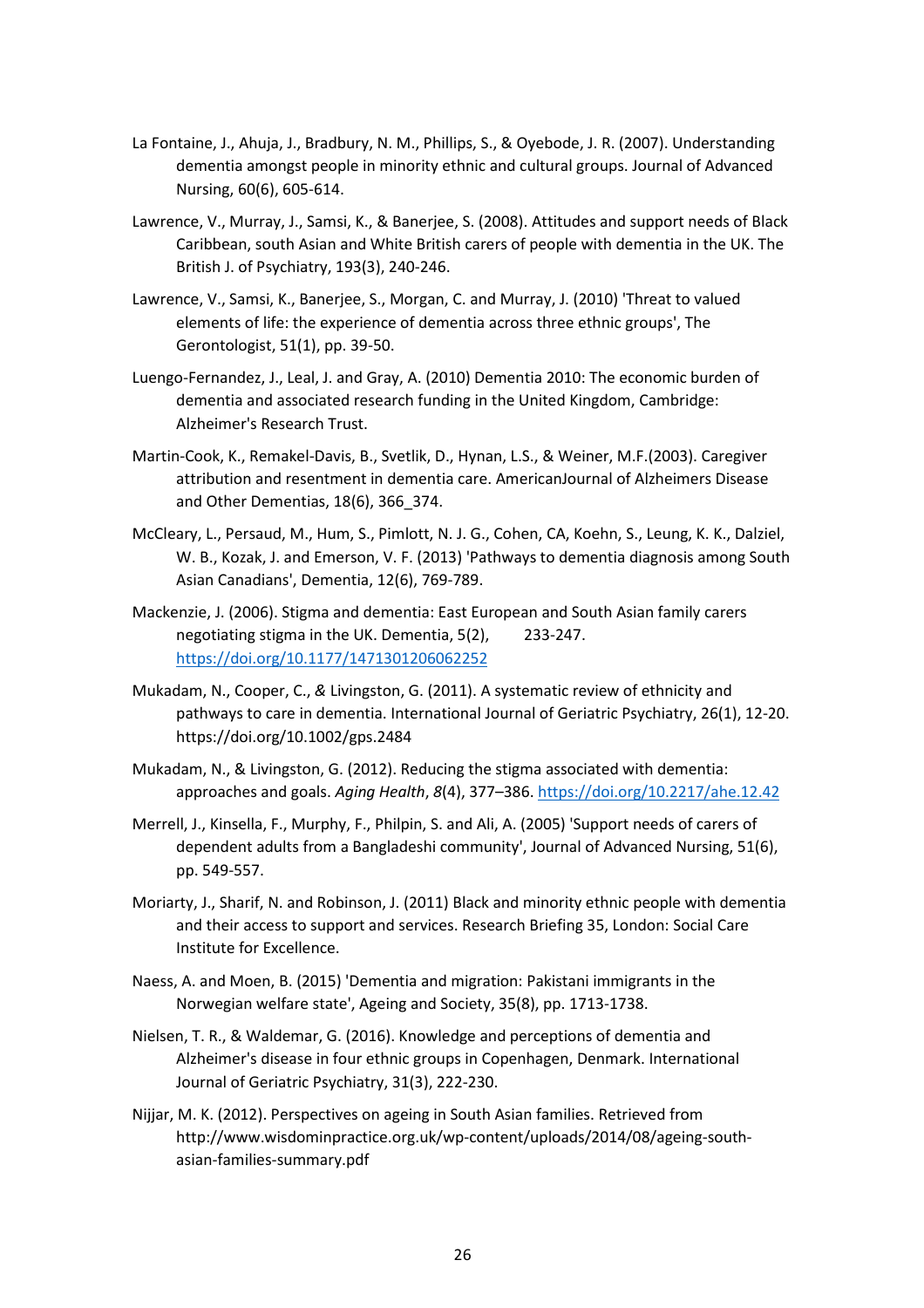- Office for National Statistics. (2012). Ethnicity and National Identity in England and Wales: 2011. Retrieved 8 January 2017.
- Petersen, R. C. (2004) 'Mild cognitive impairment as a diagnostic entity', J of Internal Medicine, 256(3), 183-194.
- Piggott, M.A. & Court, J. (2008) 'Neurochemical pathology of neurodegenerative disorders of old age'. In Jacoby, R., Oppenheimer, C., Dening, T., and Thomas, A. (Eds)(2008) *Oxford Textbook of Old Age Psychiatry.* Oxford: Oxford University Press, pp.85-101.
- Prince, M., Wimo, A., Guerchet, M., Ali, G.-C., Wu, Y.-T., *&* Prina, M. (2015). World Alzheimer Report 2015: The Global Impact of Dementia. London: Alzheimer's Disease International.
- Prince, M., et al. "Dementia diagnosis in developing countries: a cross-cultural validation study." The Lancet 361.9361 (2003): 909-917.
- Prince, M., et al. (2014) Dementia UK Update: Second Edition, London: Alzheimer's Society.
- Purandare, N., Luthra, V., Swarbrick, C., *&* Burns, A. (2007). Knowledge of dementia among South Asian (Indian) older people in Manchester, UK. International Journal of Geriatric Psychiatry, 22(8), 777-781.
- Qadir, F., et al. (2013) "A pilot study examining the awareness, attitude, and burden of informal caregivers of patients with dementia." Care Management Journals 14.4 (2013): 230-240.
- Quinn, Catherine, Ian Rees Jones, and Linda Clare (2016) "Illness representations in caregivers of people with dementia." Aging *&* mental health (2016): 1-9.
- Regan, J. L. (2014) 'Redefining dementia care barriers for ethnic minorities: the religion-culture distinction', Mental Health, Religion *&* Culture, 17(4), pp. 345-353.
- Riedijk, S. R., Vugt, M. E. D., Duivenvoorden, H. J., Niermeijer, M. F., Swieten, J. C. van, Verhey, F. R. J., & Tibben, A. (2006). Caregiver Burden, Health-Related Quality of Life and Coping in Dementia Caregivers: A Comparison of Frontotemporal Dementia and Alzheimer's Disease. Dementia and Geriatric Cognitive Disorders, 22(5–6), 405–412. <https://doi.org/10.1159/000095750>
- Shaji, K. S., Smitha, K., Lal, K. P., & Prince, M. J. (2003). Caregivers of people with Alzheimer's disease: A qualitative study from the Indian 10/66 dementia research network. International Journal of Geriatric Psychiatry, 18(1), 1–6. <http://dx.doi.org/10.1002/gps.649>
- Schneider, J., et al. (1999) 'EUROCARE: A cross-national study of co-resident spouse carers for people with Alzheimer's disease: I - Factors associated with carer burden', Int Journal of Geriatric Psych, 14, pp. 651-661.
- Schulz, R., & Sherwood, P. R. (2008). Physical and Mental Health Effects of Family Caregiving. The American Journal of Nursing, 108(9 Suppl), 23–27. <https://doi.org/10.1097/01.NAJ.0000336406.45248.4c>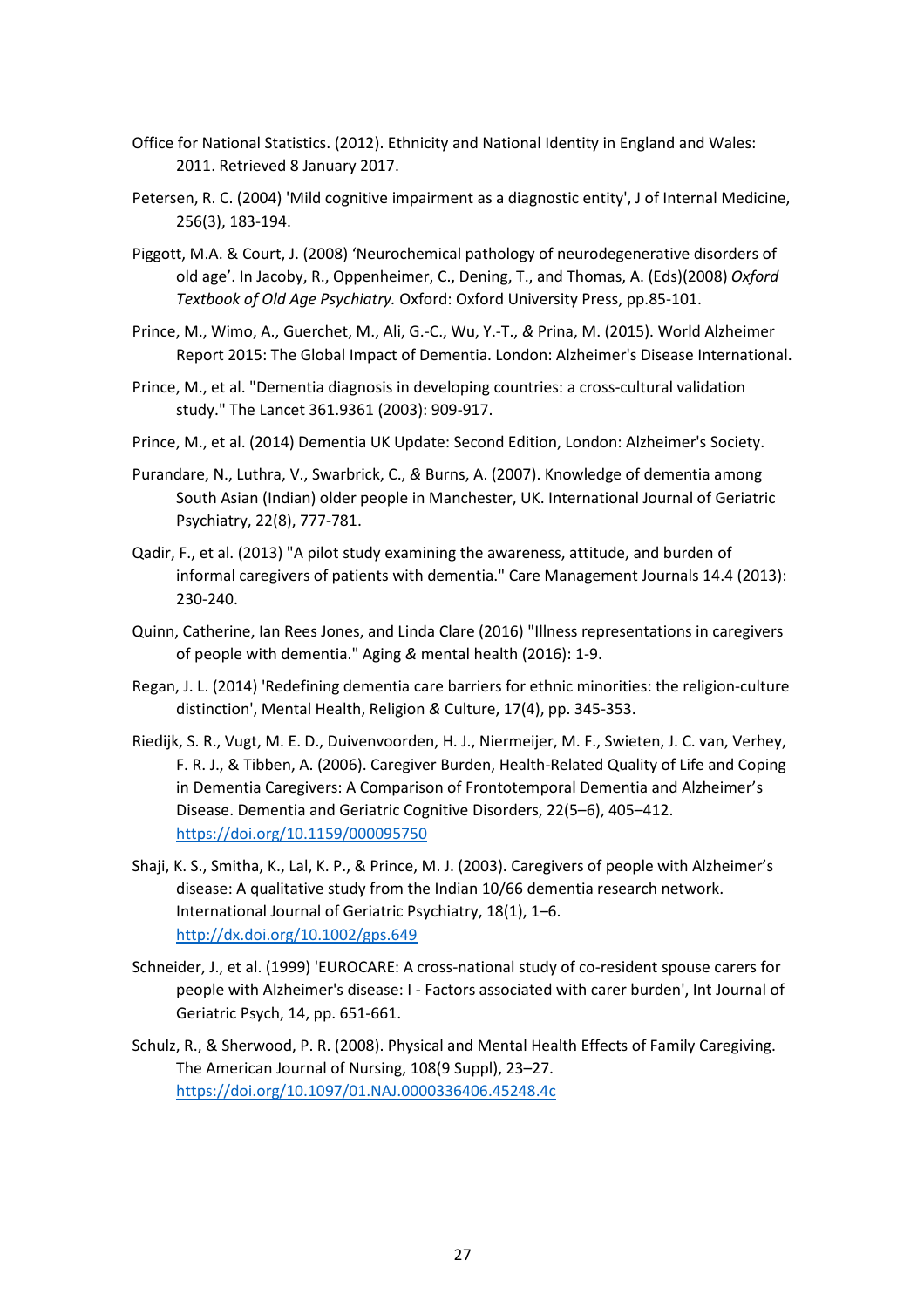- Turner, S., Christie, A., & Haworth, E. (2005). South Asian and white older people and dementia: a qualitative study of knowledge and attitudes. Diversity & Equality in Health and Care. Retrieved on 7th December 2016.
- Uppal, G., *&* Bonas, S. (2014). Constructions of dementia in the South Asian community: a systematic literature review. Mental Health, Religion & Culture, 17(2), 143-160. <https://doi.org/10.1080/13674676.2013.764515>
- Uppal, G. K., Bonas, S. and Philpott, H. (2014) 'Understanding and awareness of dementia in the Sikh community', Mental Health, Religion *&* Culture, 17(4), pp. 400-414.
- Willis, R. (2012) 'Individualism, collectivism and ethnic identity: Cultural assumptions in accounting for caregiving behaviour in Britain', Journal of Cross Cultural Gerontology, 27(3), pp. 201-216.
- Wimo, A., Jönsson, L., Bond, J., Prince, M., & Winblad, B. (2013). The worldwide economic impact of dementia 2010. *Alzheimer's & Dementia: The Journal of the Alzheimer's Association*, *9*(1), 1-11.e3[. https://doi.org/10.1016/j.jalz.2012.11.006](https://doi.org/10.1016/j.jalz.2012.11.006)
- World Health Organisation. (2017). *Dementia: a public health priority*. Geneva, Switzerland: World Health Organization. Retrieved from [http://www.who.int/mental\\_health/publications/dementia\\_report\\_2012/en/](http://www.who.int/mental_health/publications/dementia_report_2012/en/)
- Zaidi, A. (2015). *Ageing and Development*. GSDRC Professional Development Reading Pack no. 25, prepared for DFID, Birmingham, UK: University of Birmingham.
- Zaidi, A. (2016). 'In Pakistan, old age means being in the throes of joblessness, poor health, loss of control over life', The News International, Pakistan.
- Zaidi, A. (2013). *Global AgeWatch Index (2013). Purpose, Methodology and Results*. Report prepared for HelpAge International, Centre for Research on Ageing, University of Southampton.
- Zaidi, A., Stefanoni, S. and Khalil, H. (2019). *Moving from the Margins: Promoting the Rights of Older Persons in Pakistan*. Policy Brief. British Council Islamabad and HelpAge Pakistan.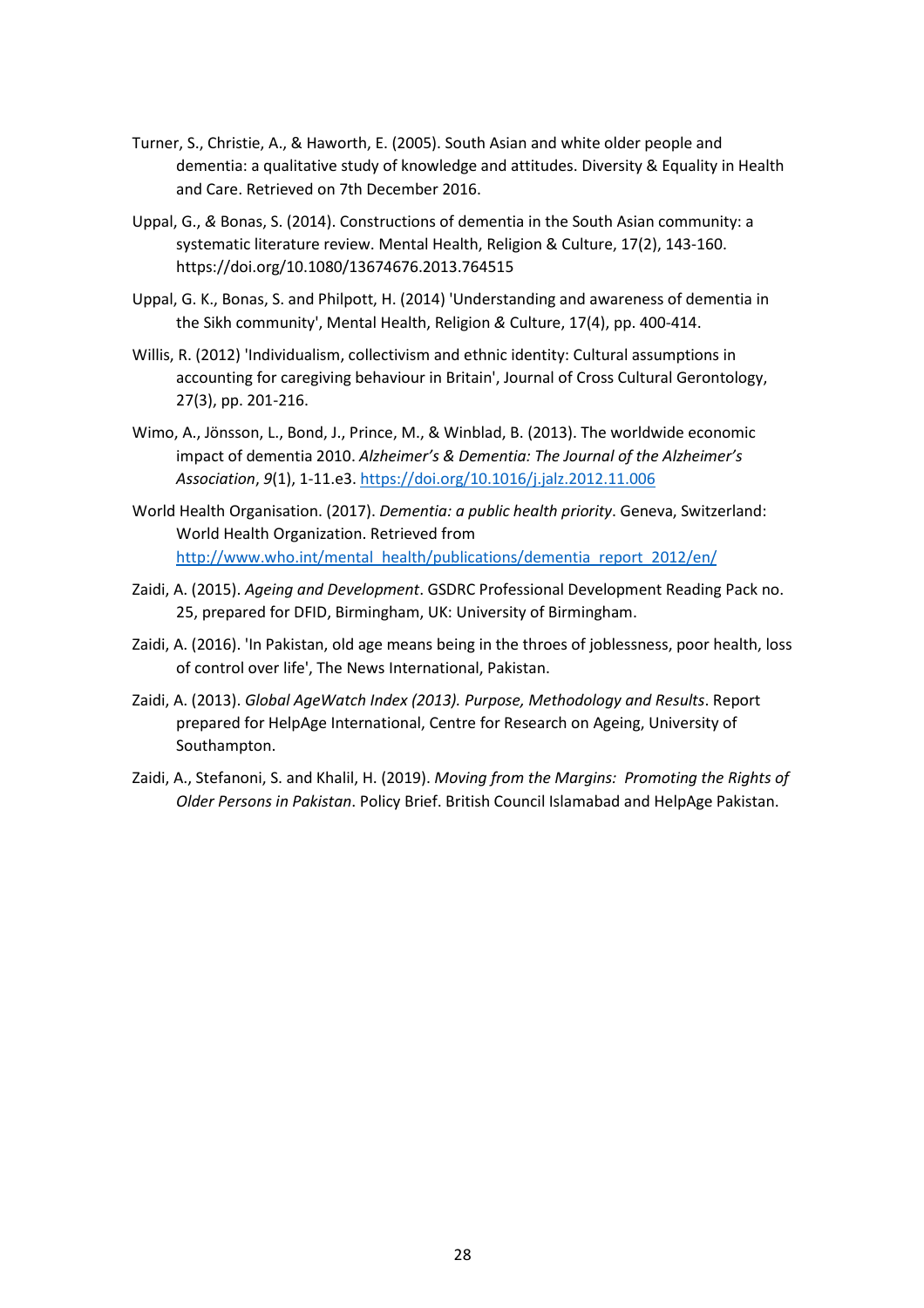# <span id="page-36-0"></span>**Annex A: Experience of dementia among South Asian diaspora**

# <span id="page-36-1"></span>**A.1 Understanding of dementia among South Asian communities in the UK**

South Asian populations represent one of the largest ethnic groups within England and Wales (ONS, 2012). In view of limited evidence about perceptions of dementia in Pakistan, we draw *a priori* some insights from research in the South Asian communities living in the UK.

South Asian communities within the UK have poorer knowledge about dementia and its symptoms compared to their White British counterparts (Purandare et al. 2007; Turner et al 2005). Notably, one study identified that South Asian caregivers had not heard about dementia prior to their relative being diagnosed (Adamson 2001). Alongside gaps in knowledge about dementia. South Asian communities within the UK have been shown to have negative beliefs about the condition, with some believing the cause of the dementia was the fault of the individual or as a result of lack of family care (La Fontaine et al 2007).

It is therefore unsurprising that South Asians within the UK tend to use the word 'dementia' as a stigmatising rather than neutral term (Bowes and Wilkinson 2003). This may in part be due to an absence in equivalent term within some South Asian languages. For example, in Urdu, the closest synonym for 'dementia' is 'crazy' or 'insane' (Forbat 2003). It is also possible that South Asian spirituality and religion may affect peoples' attitudes toward dementia, however, this has not been fully explored previously (Uppal and Bonas 2014; Uppal et al 2014).

There are also cultural differences in caring attitudes and accessing what public support is available. The British South Asian caregivers tend to have traditional ideologies, and therefore put the person with dementia's needs above their own, whilst seeking professional help is seen a failure of caregiver responsibility (Lawrence et al 2008). There are also beliefs in UK South Asian communities that there is little value of getting a diagnosis of dementia (La Fontaine et al 2007; Mukadam et al 2011).

Willingness to seek help about memory problems within UK South Asian communities has also been found to be tied with social pressures from significant others, who have their own beliefs about dementia whilst there is also a stigma surrounding seeking help (Hailstone et al 2016). South Asian caregivers often had the sole responsibility for care and did not receive help from other family members (Katbamna et al 2004). Notably, a reluctance to access health services has not solely been attributed to South Asian communities' attitudes. A lack of knowledge about dementia from healthcare professionals and a lack of cultural sensitivity may act as additional barriers for South Asian groups from accessing services (Geibel et al 2015).

In summary, there are a number of differences between South Asian and White British communities when it comes to perceptions about dementia. Cultural attitudes, beliefs of health care and dementia knowledge all act as barriers for South Asian communities in the UK to seek help with dementia (Mukadam et al 2011). Creating a culturally sensitive healthcare system (Jolley et al 2009; Niijar 2012), alongside improving attitudes towards dementia (Hailstone et al 2016) were identified as key pathways to improve help-seeking behaviours for dementia within the UK.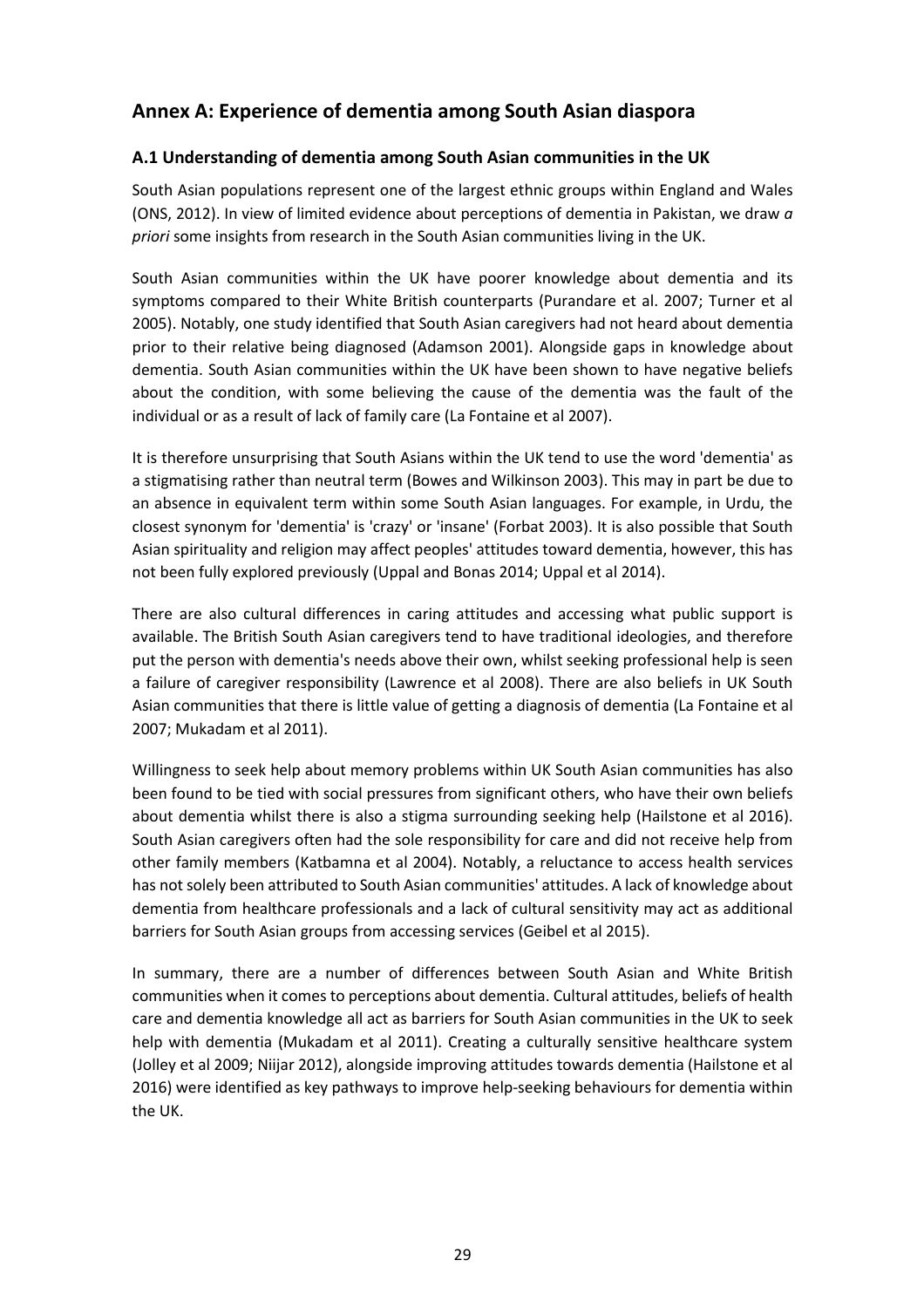### <span id="page-37-0"></span>**A.2 Understanding of dementia among South Asians in other countries**

Research into South Asian perceptions about dementia, though predominantly found within the UK communities (Giebel et al 2015), exist in other non-UK countries. These findings from South Asian communities outside of the UK provide additional context as well as generalisability.

Naess and Moen explored the response processes surrounding signs and symptoms of dementia in Norwegian-Pakistani families (Naess and Moen 2015). The study focused on understanding the interaction between the Pakistani culturally defined system of care with the Norwegian healthcare culture of public care and biomedical intervention. It showed that according to the Pakistani culture, caring for older people is the responsibility of the family, especially the younger family members, who will also expect to be looked after by their children when they grow old. The signs of dementia were also 'normalised' and attributed to 'normal ageing' in line with previous evidence (McCleary et al 2013). More recently, Nielsen and Waldemar compared the knowledge and perceptions of dementia amongst four ethnic groups in Copenhagen. Pakistani people were more likely to hold normalising and stigmatising views of dementia than Danish and Polish people. Level of education and acculturation influenced dementia knowledge (Nielsen and Waldemar 2016).

McCleary and his colleagues sought to explore and describe the experiences of South Asian Canadian people with dementia and their families at a time prior to being diagnosed with dementia (McCleary et al 2013). Interestingly, all families in this study initially considered the early signs of dementia to be 'normal' and this contributed to a delay of 1-4 years between the first signs of dementia to seeking professional support. They found that dementia diagnosis normally occurred after an acute medical problem or hospital admission, which was in line with other cross-ethnic comparisons of pathway to dementia diagnosis. Thus, dementia was only diagnosed due to another health concern taking precedence, suggesting a need for increased awareness of dementia signs in the South Asian community. Stigma, which is normally a common theme in South Asian immigrants' experience of dementia in the UK (Mackenzie 2006) did not emerge as a theme in this study, most likely due to the sample being limited to persons who had eventually sought medical care and thus were more open to sharing their experiences.

In summary, the attitudes and experiences of South Asian communities in other non-UK countries appears to be similar to those living in the UK. There is a general lack of knowledge whether signs of dementia are part of normal ageing, a sense that dementia is shameful and that it is the family's responsibility to provide care to the person with dementia. These findings suggest a fundamental need for raising awareness and changing negative beliefs about dementia in South Asian communities, in order for South Asian people with dementia to access health care services a lot earlier.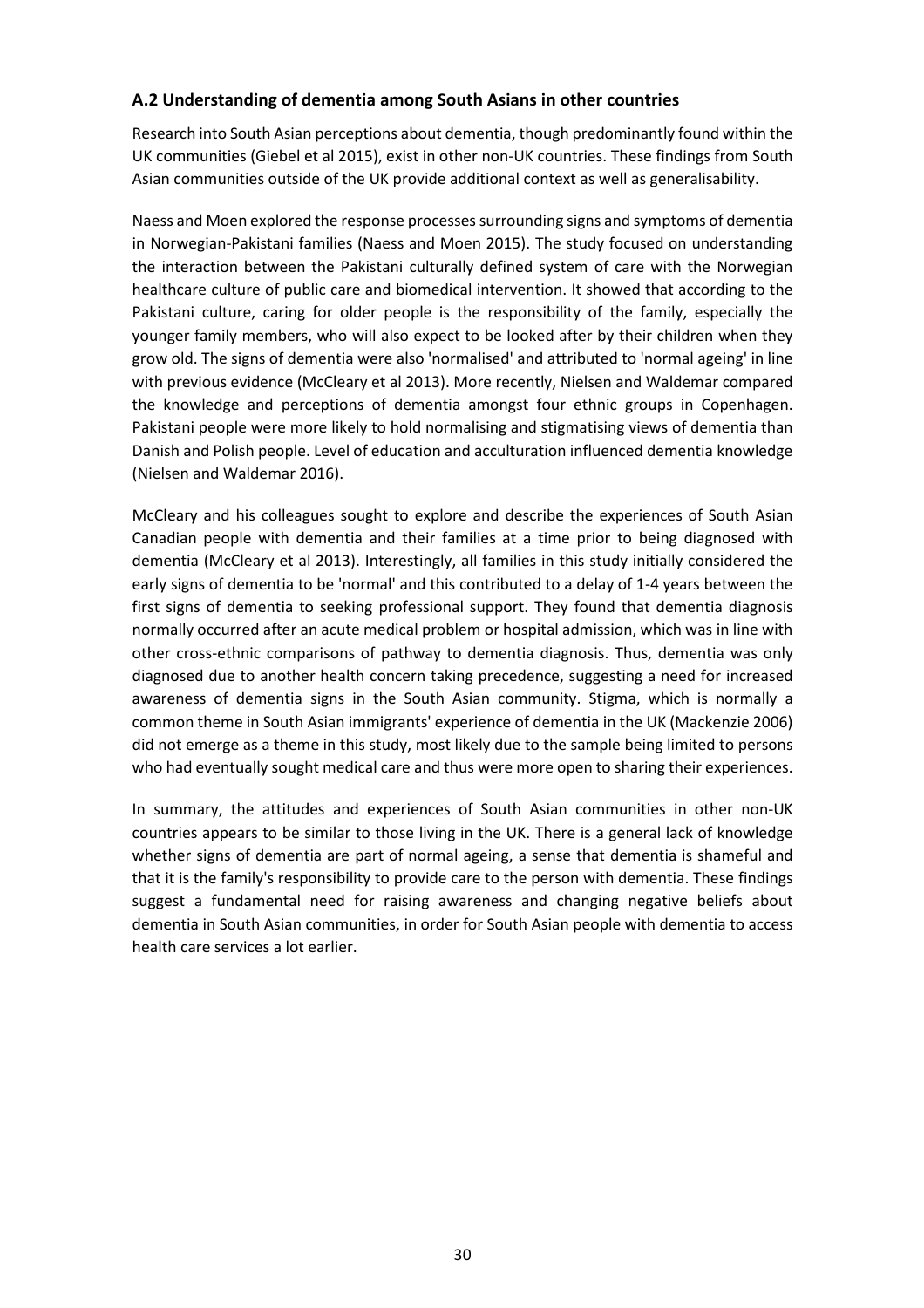# <span id="page-38-0"></span>**Annex B: Key demographic characteristics of participants**

<span id="page-38-1"></span>

| <b>Interview</b><br>location | Participant<br>number | <b>Sex</b> | Age   | <b>Tenancy status</b> | (Former) Occupation  |
|------------------------------|-----------------------|------------|-------|-----------------------|----------------------|
| Karachi                      | 01                    | Female     | 80-89 | Owner Occupier        | Housewife            |
| Karachi                      | 02                    | Male       | 60-69 | Not known             | <b>Business</b>      |
| Karachi                      | 03                    | Female     | 50-59 | Owner Occupier        | Housewife            |
| Karachi                      | 04                    | Female     | 70-79 | Not known             | Artist               |
| Karachi                      | 05                    | Male       | 70-79 | Not known             | <b>Business</b>      |
| Karachi                      | 06                    | Male       | 60-69 | Renter                | Not known            |
| Karachi                      | 07                    | Male       | 60-69 | Owner Occupier        | Mosque administrator |
| Karachi                      | 08                    | Male       | 70-79 | Owner Occupier        | Not known            |
| Karachi                      | 09                    | Male       | 60-69 | Owner Occupier        | <b>Business</b>      |
| Karachi                      | 10                    | Female     | 70-79 | Owner Occupier        | Pharmacist           |
| Lahore                       | 01                    | Female     | 70-79 | Not known             | Housewife            |
| Lahore                       | 02                    | Female     | 70-79 | <b>Owner Occupier</b> | Teacher              |
| Lahore                       | 03                    | Female     | 40-49 | Renter                | Housewife            |
| Lahore                       | 04                    | Male       | 90-99 | Owner Occupier        | University faculty   |
| Lahore                       | 05                    | Male       | 60-69 | Not known             | Contractor           |
| Lahore                       | 06                    | Male       | 70-79 | Owner Occupier        | Radio worker         |
| Lahore                       | 07                    | Female     | 80-89 | Owner Occupier        | Housewife            |
| Lahore                       | 08                    | Male       | 60-69 | Renter                | Teacher              |
| Lahore                       | 09                    | Female     | 80-89 | Not known             | Housewife            |
| Lahore                       | 10                    | Male       | 70-79 | Not known             | Engineer             |

**B.1 Key characteristics of the persons living with dementia**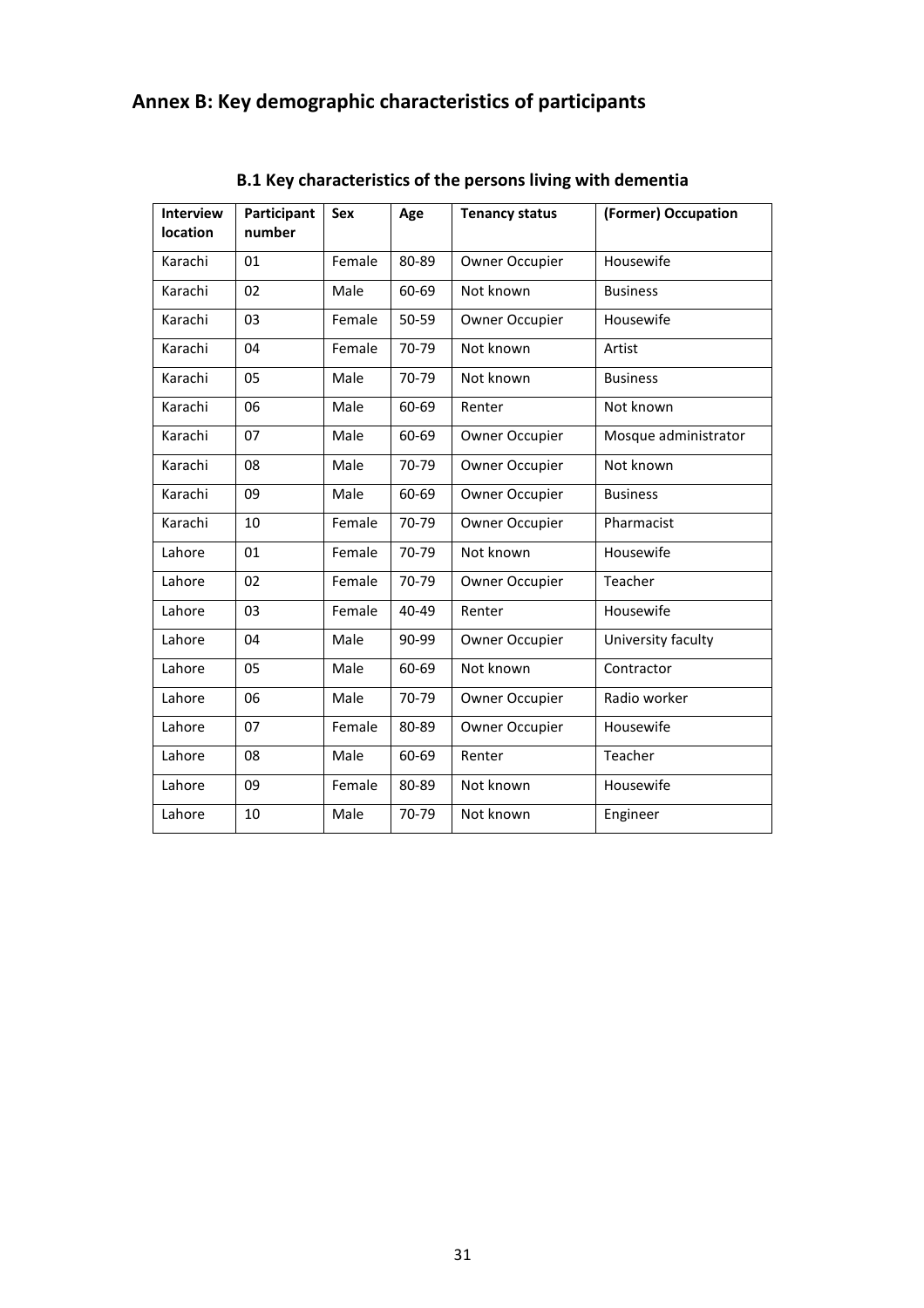<span id="page-39-0"></span>

|                                                  | Lahore                  |                | Karachi        |                |
|--------------------------------------------------|-------------------------|----------------|----------------|----------------|
|                                                  | <b>Male</b>             | Female         | <b>Male</b>    | <b>Female</b>  |
| N                                                | $\overline{\mathbf{4}}$ | 6              | $\overline{2}$ | 8              |
| Mean age (range)                                 | 56 (45-72)              | 45 (35-54)     | 74 (68-80)     | 50 (35-62)     |
| <b>Occupation type</b>                           |                         |                |                |                |
| Housewife/husband or<br>unemployed               | $\mathbf 0$             | 5              | $\mathbf 0$    | 6              |
| Professional                                     | $\mathbf 0$             | $\mathbf{1}$   | $\mathbf 0$    | $\mathbf{1}$   |
| Managerial                                       | $\mathbf{1}$            | $\Omega$       | $\Omega$       | $\mathbf 0$    |
| Clerical                                         | $\mathbf 0$             | 0              | 0              | $\mathbf{1}$   |
| Sales                                            | $\mathbf 0$             | 0              | $\mathbf 0$    | $\mathbf 0$    |
| Mechanical                                       | $\mathbf{1}$            | 0              | 0              | 0              |
| Service                                          | $\mathbf 1$             | 0              | $\Omega$       | $\mathbf 0$    |
| Operators                                        | $\pmb{0}$               | 0              | 0              | 0              |
| Farming                                          | $\pmb{0}$               | 0              | $\mathbf 0$    | 0              |
| Retired <sup>1</sup>                             | $\mathbf 1$             | 0              | $\overline{2}$ | 0              |
| Relationship<br>with<br>to<br>person<br>dementia |                         |                |                |                |
| Partner                                          | $\overline{2}$          | $\overline{2}$ | $\overline{2}$ | 4              |
| Offspring                                        | $\overline{2}$          | 0              | 0              | $\mathbf{1}$   |
| Daughter-in-law                                  | $\pmb{0}$               | $\overline{3}$ | 0              | $\mathbf{1}$   |
| Other relative <sup>2</sup>                      | $\mathbf 0$             | $\mathbf{1}$   | 0              | $\overline{2}$ |

# **B.2: Summary of caregiver demographics**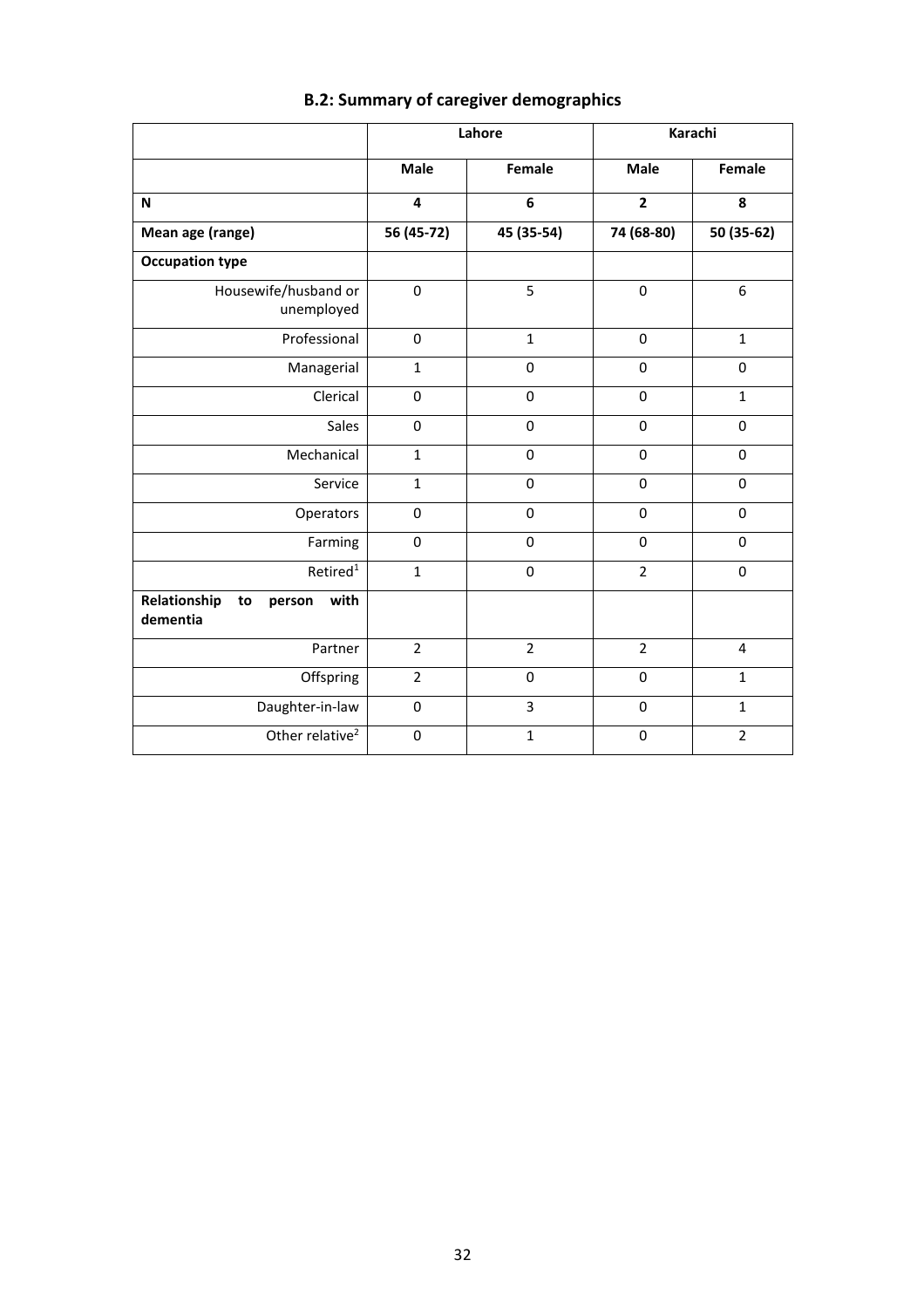<span id="page-40-0"></span>

|                                                                                            | $Male -$<br>Lahore<br>$(n=10)$ | Female-<br>Lahore<br>$(n=10)$ | $Male -$<br>Karachi<br>$(n=10)$ | Female-<br>Karachi<br>$(n=10)$ |
|--------------------------------------------------------------------------------------------|--------------------------------|-------------------------------|---------------------------------|--------------------------------|
|                                                                                            | M (SD)<br>[Range]              | M (SD)<br>[Range]             | M (SD)<br>[Range]               | M (SD)<br>[Range]              |
| Age                                                                                        | 37.7 (19.6)<br>$[17 - 68]$     | 33.8 (11.0)<br>$[21 - 52]$    | 33.7 (12.5)<br>$[22 - 64]$      | 43.2 (7.8)<br>$[28 - 55]$      |
| Household Size                                                                             | 6.1(1.7)<br>$[4-8]$            | 7.1(2.4)<br>$[4-12]$          | 6.0(1.6)<br>$[2-8]$             | $6.9(4.4)[2-$<br>15]           |
|                                                                                            | N (valid %)                    | N (valid %)                   | N (valid %)                     | N (valid %)                    |
| Household Monthly Income (Rs)                                                              |                                |                               |                                 |                                |
| 20,000 or less                                                                             | 1(11.1%)                       | 3 (37.5%)                     | 1 (10.0%)                       | 4 (40.0%)                      |
| 20,001 to 40,000                                                                           | 4 (44.4%)                      | 2 (25.0%)                     | 8 (80.0%)                       | $5(50.0\%)$                    |
| 40,001 to 60,000                                                                           | 1 (22.2%)                      | 1 (12.5%)                     | $0(0.0\%)$                      | 1 (10.0%)                      |
| 60,001 to 80,000                                                                           | 1 (11.1%)                      | $0(0.0\%)$                    | $0(0.0\%)$                      | $0(0.0\%)$                     |
| 80,001 to 100,000                                                                          | $0(0.0\%)$                     | $0(0.0\%)$                    | 1 (10.0%)                       | $0(0.0\%)$                     |
| 100,001 or more                                                                            | 2(22.2%)                       | 2 (25.0%)                     | $0(0.0\%)$                      | $0(0.0\%)$                     |
| <b>Highest Education</b>                                                                   |                                |                               |                                 |                                |
| Graduate degree or higher                                                                  | 1 (11.1%)                      | 3 (37.5%)                     | $0(0.0\%)$                      | 2 (20.0%)                      |
| Undergraduate degree                                                                       | 3(33.3%)                       | 1 (12.5%)                     | $0(0.0\%)$                      | $0(0.0\%)$                     |
| A levels or FSc                                                                            | 3(33.3%)                       | 1 (12.5%)                     | 5 (50.0%)                       | $0(0.0\%)$                     |
| O level or matriculation                                                                   | $0(0.0\%)$                     | $0(0.0\%)$                    | 3 (30.0%)                       | 2 (20.0%)                      |
| <b>HSSC</b>                                                                                | $0(0.0\%)$                     | $0(0.0\%)$                    | $0(0.0\%)$                      | $0(0.0\%)$                     |
| <b>SSC</b>                                                                                 | 1 (11.1%)                      | 2 (25.0%)                     | 1 (10.0%)                       | 2 (20.0%)                      |
| Primary or less                                                                            | $1(11.1\%)$                    | 1 (12.5%)                     | $0(0.0\%)$                      | 4 (40.0%)                      |
| Other                                                                                      | $0(0.0\%)$                     | $0(0.0\%)$                    | 1 (10.0%)                       | $0(0.0\%)$                     |
| <b>Professional Status</b>                                                                 |                                |                               |                                 |                                |
| Retired<br>Unemployed                                                                      | 2 (22.2%)<br>2 (22.2%)         | $0(0.0\%)$<br>$0(0.0\%)$      | 1 (10.0%)<br>$0(0.0\%)$         | $0(0.0\%)$<br>$0(0.0\%)$       |
| Employed                                                                                   | 5 (55.5%)                      | 4 (50.0%)                     | 9 (90.0%)                       | 4 (20.0%)                      |
| Homemaker                                                                                  | $0(0.0\%)$                     | 4 (50.0%)                     | $0(0.0\%)$                      | $6(60.0\%)$                    |
|                                                                                            |                                |                               |                                 |                                |
| <b>Marital Status</b><br><b>Never Married</b>                                              | 2 (20.0%)                      | 3 (37.5%)                     | 3 (30.0%)                       | $0(0.0\%)$                     |
| <b>Currently Married</b>                                                                   | 7 (70.0%)                      | 5(62.5%)                      | $6(60.0\%)$                     | 8 (80.0%)                      |
| Widowed                                                                                    | $0(0.0\%)$                     | $0(0.0\%)$                    | 1 (10.0%)                       | $2(20.0\%)$                    |
|                                                                                            |                                |                               |                                 |                                |
| Home Ownership                                                                             |                                |                               |                                 |                                |
| Owned                                                                                      | 3 (33.3%)                      | 7 (87.5%)                     | 8 (80.0%)                       | 7 (70.0%)                      |
| Rented                                                                                     | 2(22.2%)                       | 1 (12.5%)                     | 2 (20.0%)                       | 2 (20.0%)                      |
| State                                                                                      | 2(22.2%)                       | $0(0.0\%)$                    | $0(0.0\%)$                      | $0(0.0\%)$                     |
| Family                                                                                     | 2(22.2%)                       | $0(0.0\%)$                    | $0(0.0\%)$                      | 1 (10.0%)                      |
|                                                                                            |                                |                               |                                 |                                |
| Rs = Pakistani Rupees, SD = Standard Deviation, SSC = Secondary School Certificate, HSSC = |                                |                               |                                 |                                |
| Higher Secondary School Certificate, FSc = Faculty of Science.                             |                                |                               |                                 |                                |

# **B.3: Demographic details of participants across the four FGDs**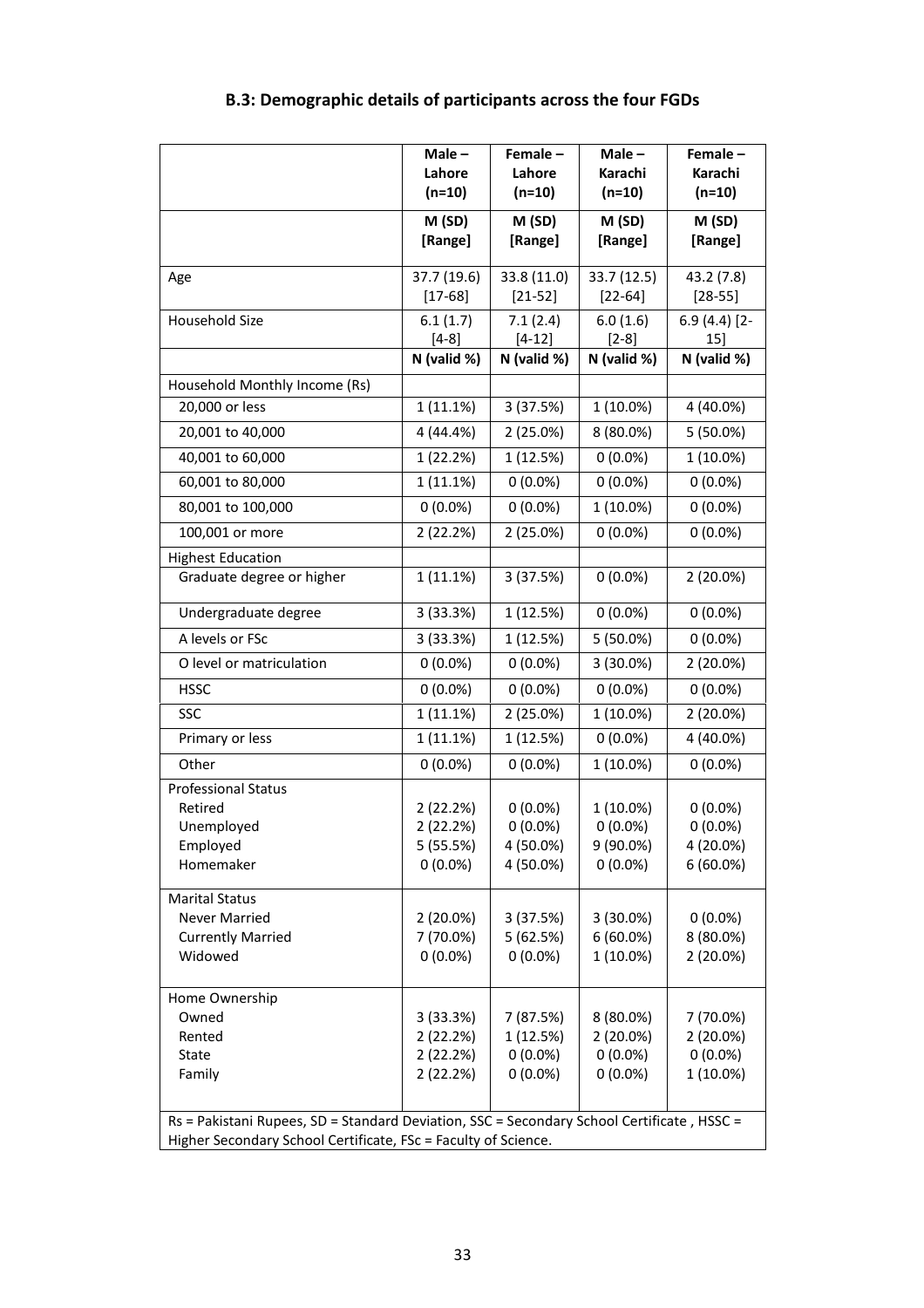# <span id="page-41-0"></span>**Annex C: Survey instruments used in the Study**

# <span id="page-41-1"></span>**C.1 Instructions for interviews with persons living with dementia**

The semi-structured interview guide below is intended to elicit lengthy answers from persons with memory problems. It is not intended to be followed like a questionnaire. Instead, you should listen carefully to the participants' answers, and ask follow-up questions based on what they have said to elicit further information. Each interview should take approximately 60 minutes.

We have suggested some follow-up probing questions below, but you may ask different follow-up questions depending on what each participant says. There are no correct answers – we are looking for experiences and perceptions. Every participants' experience may be different.

If a participant does not understand a question, try to rephrase it in simpler language. If a participant is feeling unwell or distressed, please pause the interview recording. Ask them if they would like to stop the interview, or if they are happy to continue. If they want to stop, ask them if they would like you to come back on another day. If not, they can withdraw from the study.

## **Opening statements**

*Thank you for agreeing to take part in this interview. Please confirm that you have read and understood the Participant Information Sheet and have completed the consent form. Please confirm if the respondent would wish to have a relative or friend present during the interview (if this is not already the case).* 

*I have a few questions to ask you. There are no right or wrong answers to these questions, I just want to know your opinions and experiences.* 

*If there is a question you do not want to answer, just say so, and I will move on to the next one.* 

*If there is a question you do not understand, just say so, and I will try to rephrase it.* 

### **Interview questions**

# **1. To start off, please can you tell me how many people live in your household?**

- a. What relation are they to you?
- b. Who owns the property you live in?
- c. How long have you lived in that property?
- **2. Can you tell me about how you first realised you were having difficulties with your memory?** 
	- a. What sort of things did you forget?
	- b. Did you have any other kinds of difficulties?
		- i. For example, with cooking or preparing food by yourself?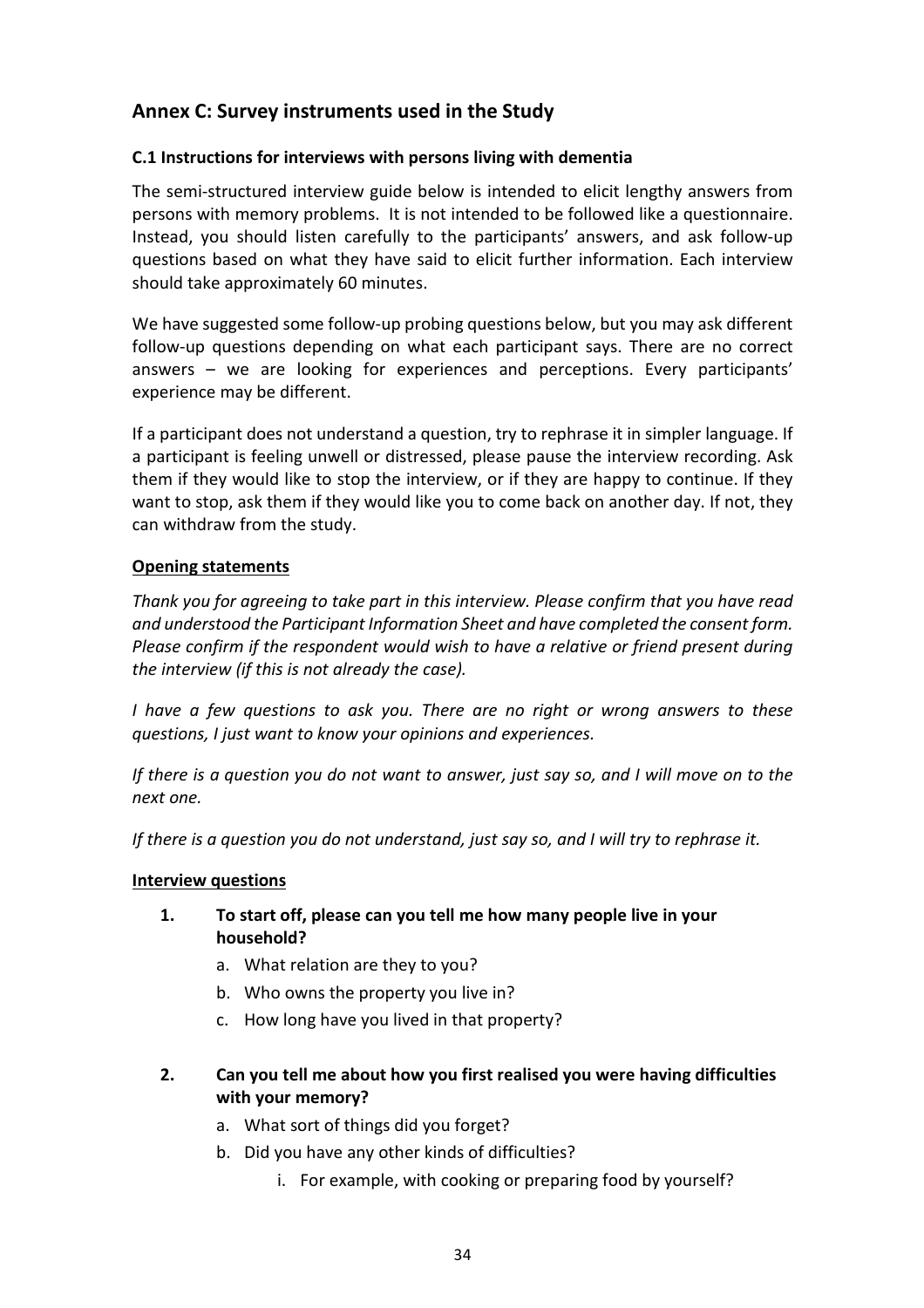- ii. For example, communicating with other family members (either in person or in writing)
- c. What did you think was causing this when it first happened?
	- i. Did you think this was just a natural consequence of getting older? Or was it linked to a disease?
- d. What did your family think was causing this when it first happened?
	- i. Did they think this was just a natural consequence of getting older? Or was it linked to a disease?
- **3. Do you know any better now what is causing your memory problems?** 
	- a. Is there a name for it?
	- b. What do you know about it?

# **4. How do you feel about your memory problems?**

- a. Does it cause much difficulty in your everyday life?
- b. Do you get any help because of your memory problems?
	- i. If yes, what sort of help? Who helps you?
	- ii. If no, do you think you need any help? What sort of help?
- c. Do you find your memory problems to be embarrassing?
	- i. If yes, what is the most embarrassing thing about it?

# **5. How does your family feel about your memory problems?**

- a. Your family who lives with you in the same household?
- b. And what about your family who live elsewhere?
	- i. Do they all have the same opinions?
	- ii. Do you think the views held are largely due to our culture and/or religion?
- **6. Have you told other people in your neighbourhood about your memory problems?** 
	- a. If yes, how have they responded?
	- b. If no, why not?
- **7. Do you undertake any activities to improve your situation** 
	- a. Is there anything that makes your memory better?
	- b. Is there anything that makes your memory worse?
- **8. How do you think your memory problems will progress?** 
	- **a. What does the future hold for you?**
	- **b. How do you feel about your future?**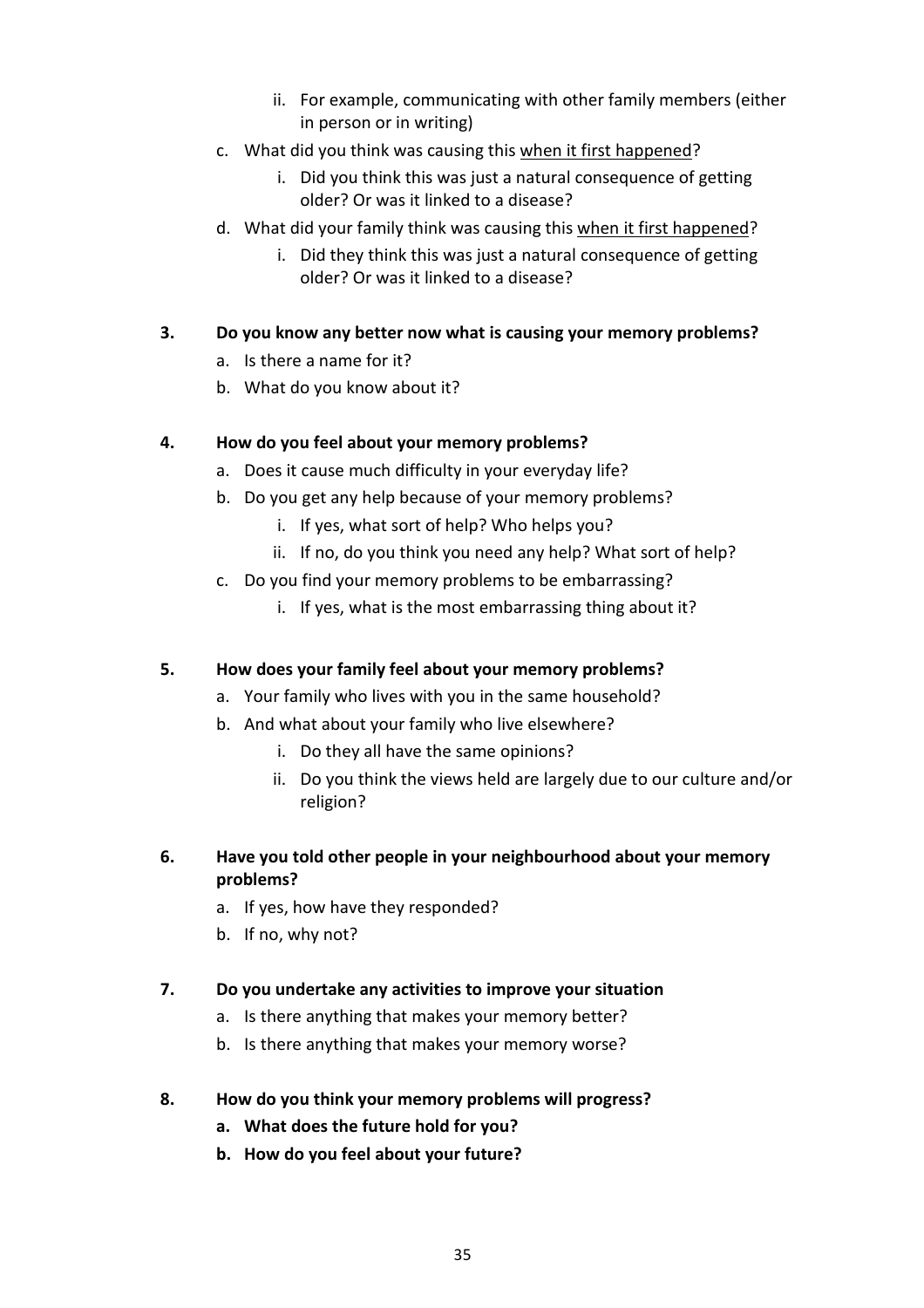# **9. Have you made any changes to your life because of your memory problems?**

- a. If yes, what sort of changes?
- b. If no, do you think you might have to make any changes in the future? What sort of changes?

# **10. Can you tell me about how you got in touch with the clinic / hospital about your memory?**

- a. Who decided to get medical help? Was it you? Or your family?
- b. What happened at the clinic/hospital?
- c. Did they tell you what was causing your memory problems? If yes, what did they say?
- d. Did they offer you any treatment?
	- i. If yes, what sort of treatment? Did it help?
	- ii. If no, is there any treatment that you think would help?
- e. What did the doctor/nurse at the clinic/hospital tell you about what lies in the future?

# **11. Do you have to pay for your medical treatment?**

a. If yes, do you get any help to pay? Who from?

# **12. Is there any advice you would give to someone else who was experiencing the same memory problems as you?**

# **13. Do you know anyone else who is experiencing similar problems to you?**

- a. If yes, who is that?
- b. How are they dealing with it?

# **14. Do you have a job?**

- a. If yes, what sort of job do you do? How has your memory problems effected your work?
- b. If no, have you ever worked? If yes, what sort of job did you do? Did your memory problems contribute to you stop working?

# **15. Is there anything else you would like to say? Do you have any questions for me?**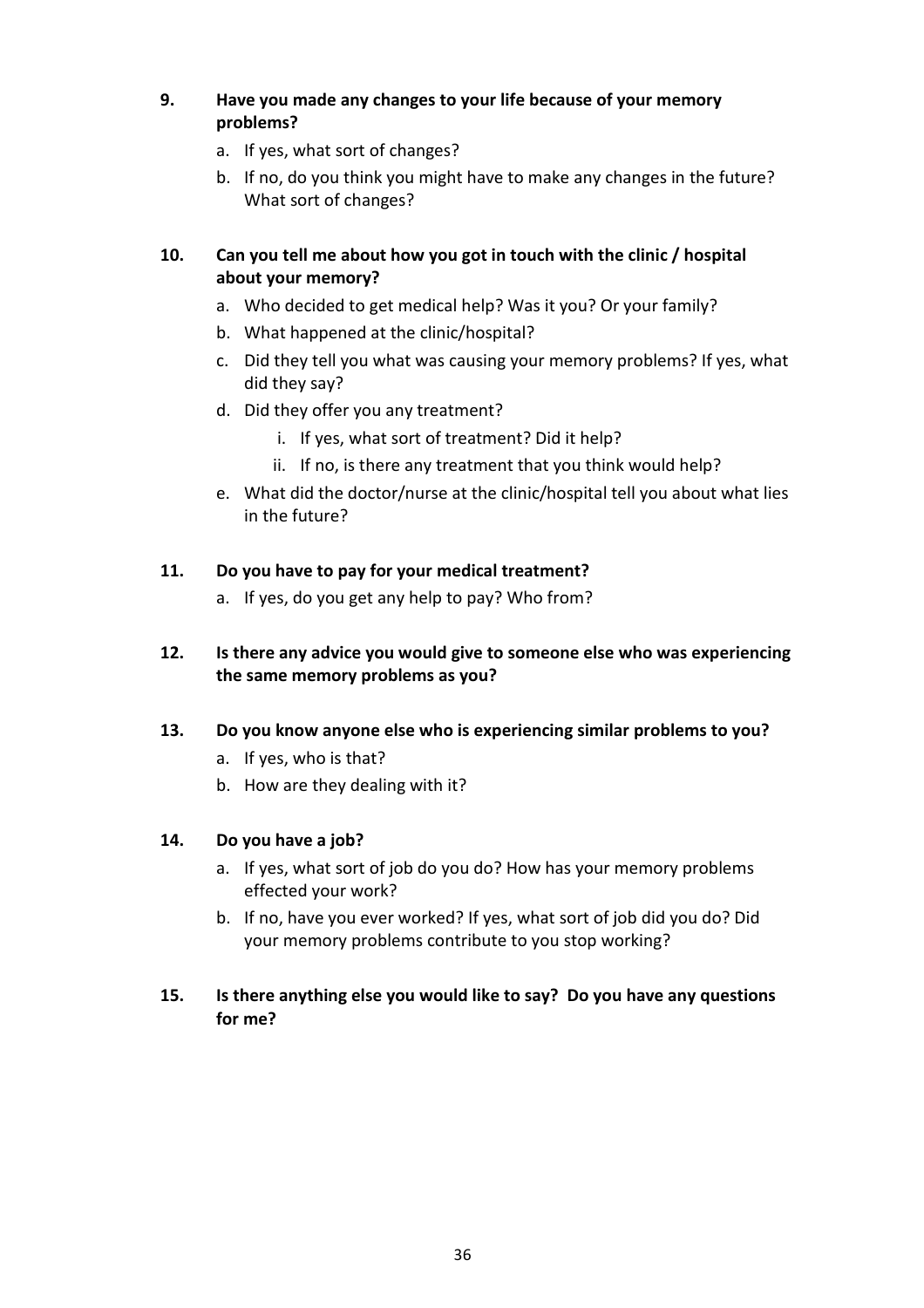### <span id="page-44-0"></span>**C.2 Instructions for interviews with caregivers of People with Dementia**

The individual interviews with caregivers of people living with dementia problems seek to collect information about attitudes and views of dementia, level of knowledge, and factual information; material and social circumstances of people living with dementia; and access to health care services for people with dementia.

The semi-structured interview below is intended to elicit lengthy answers from participants. It is not intended to be followed like a questionnaire (except the start-up questions and some questions which require Yes or No as a response). Instead, the interviewer should listen carefully to the participants' answers, and ask follow-up questions based on what they have said to elicit further information.

Each interview should take approximately 60 minutes. We have suggested some followup probing questions below, but you may ask different follow-up questions depending on what each participant says. There are no correct answers – we are looking for experiences and perceptions. Every participants' experience may be different.

If a participant does not understand a question, try to rephrase it in simpler language.

If a participant is feeling unwell or distressed, please pause the interview recording. Ask them if they would like to stop the interview, or if they are happy to continue. If they want to stop, ask them if they would like you to come back on another day. If not, they can withdraw from the study.

### **Interview questions**

*Thank you for agreeing to take part in this interview. Please confirm that you have read and understood the Participant Information Sheet and have completed the consent form. Please confirm if the respondent would wish to have a relative or friend present during the interview (if this is not already the case).* 

*I have a few questions to ask you. There are no right or wrong answers to these questions, I just want to know your opinions and experiences. If there is a question you don't want to answer, just say so, and I will move on to the next one. If there is a question you don't understand, just say so, and I will try to rephrase it.* 

### **Part 1: Condition of person cared for**

### **1. What do you think your relative is suffering from?**

a) Do you think it's a disease?

If the answer is YES, what is the name of this condition? And why do you think this happens?

 If NO, do you think this could possibly be due to normal process of getting older?

Is there any other explanation in your mind that may be causing this?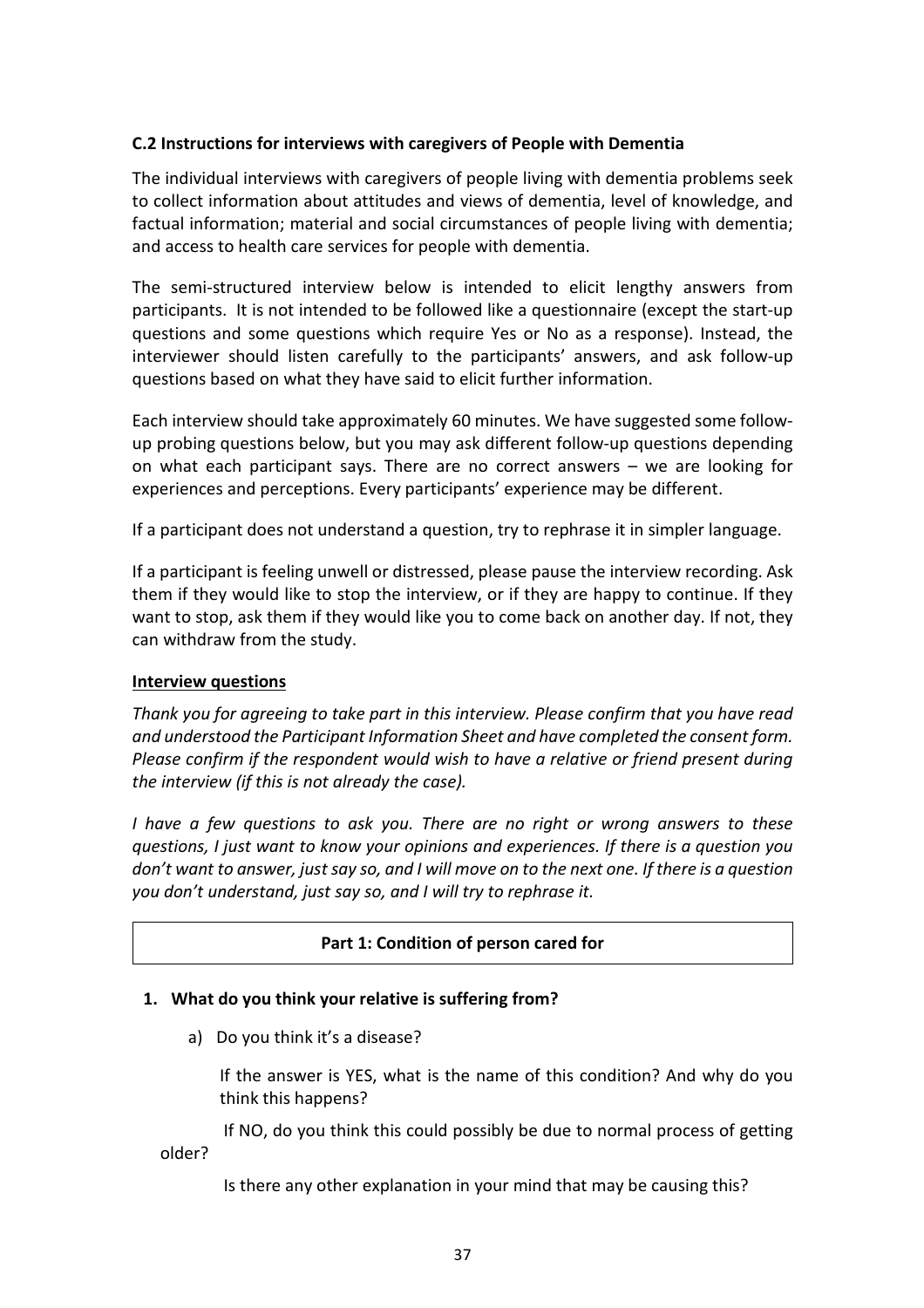- b) What were the initial symptoms/problems you noticed when this problem (dementia/ difficulties with memory) started?
- c) What other symptoms of this condition you can identify that developed later and/or are present now?
- d) Can you say whether there any other problems/symptoms that developed during this time that you do not attribute to this condition?

# **2. How do you think this condition (dementia/ memory problems) has affected his/her ability to function?**

- a) Think about all his/her activities inside the house with other co-residents, such as cooking.
- b) Think about his activities outside the house, in social gathering such as weddings.

## **3. What do you think can happen to your relative in the future?**

- a) How will this condition progress?
- b) Do you think it will cause physical impairments or increase in dependence (such as needing help in eating, toileting, bathing etc.)?
- c) Are you worried about the future?

# **4. Did you seek any help or treatment for your patient for this condition?**

If YES, what kind of help? Was it helpful?

### **5. Do you think this disease may affect other family members of the patient?**

Is there any genetic predisposition?

### **6. Do you think there may be ways of preventing or delaying this condition?**

If YES, can you describe?

### **7. What do you think can help improve your understanding of this condition (select all that the respondent consider relevant)?**

- a. Playing ads/educational programs on TV b. Reading about this in newspapers c. Ads on social media such as face book, you tube, whatsapp d. Sending information through phones (such as texts) e. Discussing in mosques/community centres f. Discussing with primary care providers/doctors g. Distributing flyers at homes h. Putting billboards/signs on main roads/streets
- i. Putting educational brochures in community clinics, outreach clinics, diagnostic centres, pharmacies
- j. Others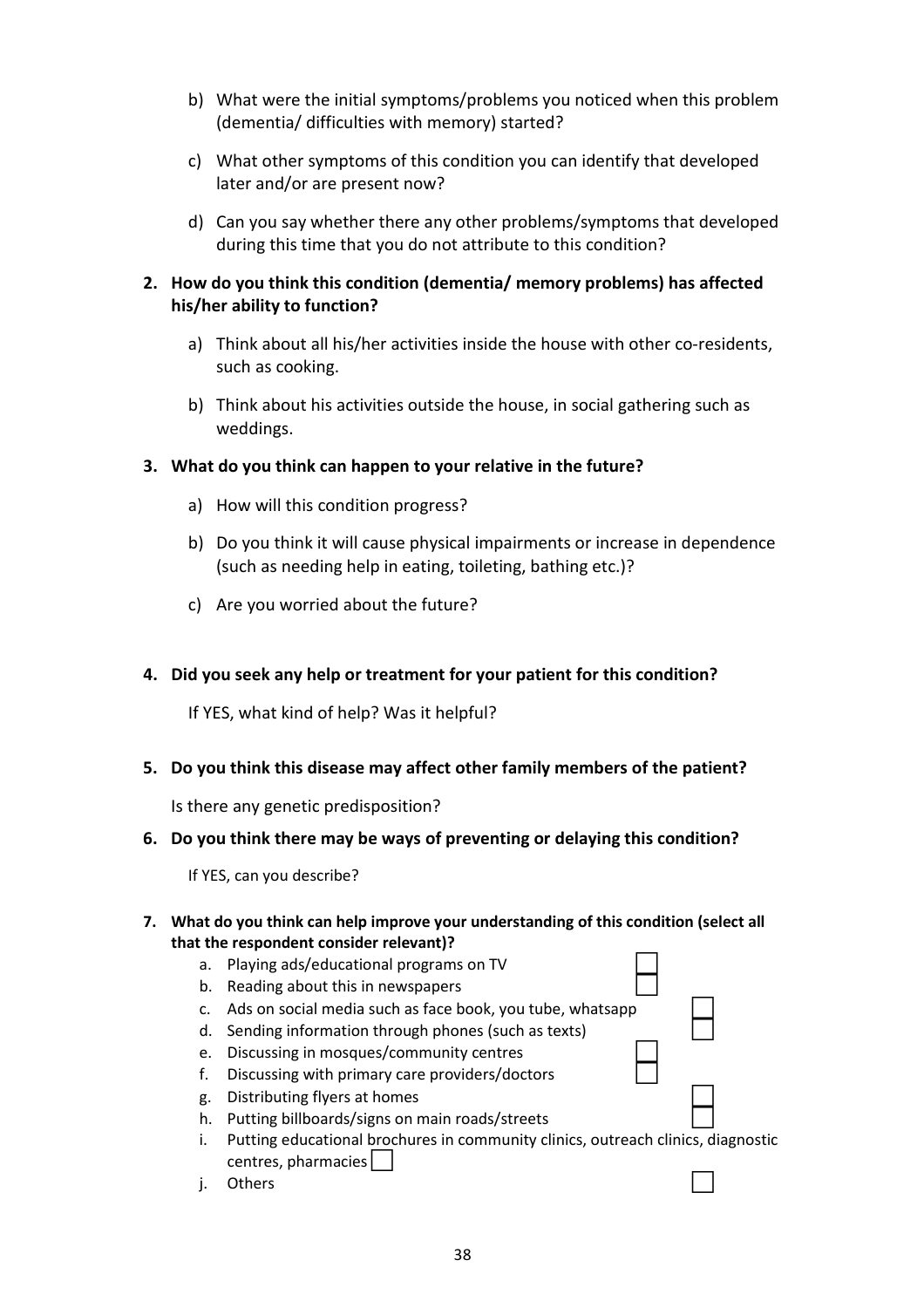**8. Are you the primary caregiver for this patient? This means you are responsible for taking care of the needs of the patient and/or patient spends most of the time with you).**

If answer is Yes, go to Question number 9.

- a. Yes
- b. No

If answer is NO, who do you consider the primary care giver? Relationship with the patient?

Why do you consider that person primary caregiver?

- 1. Provides financial support
- 2. Takes care of physical needs
- 3. Spends most of the time with the patient
- 4. Makes decisions on his/her behalf
- 5. Any other reason: Specify
- **9. For how long have you been looking after the person since the first signs of dementia appeared (approximately)?** 
	- Less than half a year - Half a year to 1 year  $\lceil$
	- 1 to 2 years
	- 2 to 3 years
	- 3 to 4 years
	- 4 to 5 years
	- More than 5 years

#### **10. Do you and the patient live in the same house?**

 $Yes \mid |No|$ 

If answer is Yes, how many hours a day do you spend caring for the patient?

- 1. 30-60 mins
- 2. 2-4 hrs
- 3. 6-12 hours
- 4. > 12 hours

If the answer is No, how often do you see the patient?

1. 1-2 times/week  $\Box$  2. 3-5 times/week  $\Box$ 

- 3. Every day  $\vert$  | 4. Once or twice a more
- 5. Less than once a month

| nth |  |
|-----|--|
|     |  |
|     |  |

#### **11. Does anyone else help you in providing this care?**

A. No one else B. Son C. Daughter D. Daughter in law E. Son in law F. Patient's sister/brother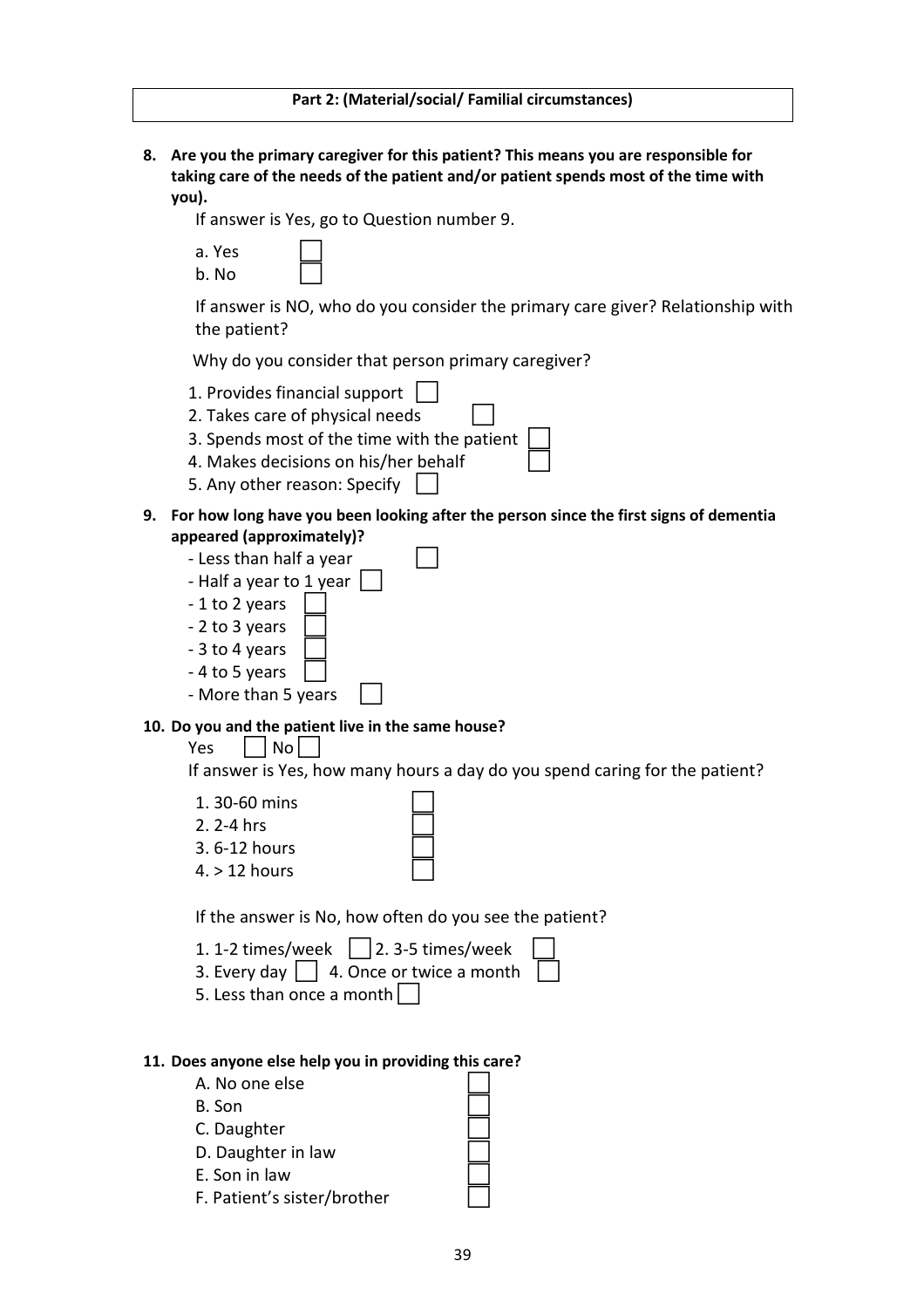| $\perp$<br>G. Neighbors/Friends        |  |
|----------------------------------------|--|
| H. Community organization I. Paid help |  |

If yes, how do they contribute in his/her care?

1. Financially  $\Box$  2. Take care of physical needs  $\Box$  3. Other: Describe  $\Box$ 

How much time do they spend with the patient?

- 1. Less than an hour a day
- 2. 3-6 hours a day
- 3. 8-12 hours a day
- 4.  $>$  12 hours a day
- 5. Night time

# **12. Do other relatives/friends know about the patient's condition?**

If Yes: | | How did they find out?

If No:  $\Box$  Do you hide it from them?

Why? Is there a cultural and religious reason to hide the information about the patient's condition?

## **13. Do you avoid inviting people or visiting them due to embarrassment caused to you by the patient's behavior?**

 $Yes$   $|$   $No$   $|$ 

If the answer is Yes, what are the behaviors that cause embarrassment?

Do people make fun of the patient or make derogatory comments? How does that make you feel?

| Part 3: Views and experiences of the caregiver |  |
|------------------------------------------------|--|
|------------------------------------------------|--|

### **14. What activities do you help with?**

(more than one answer possible)



 $Yes \mid \text{No}$ 

**16. Do you think caring for the patient has compromised your physical health?**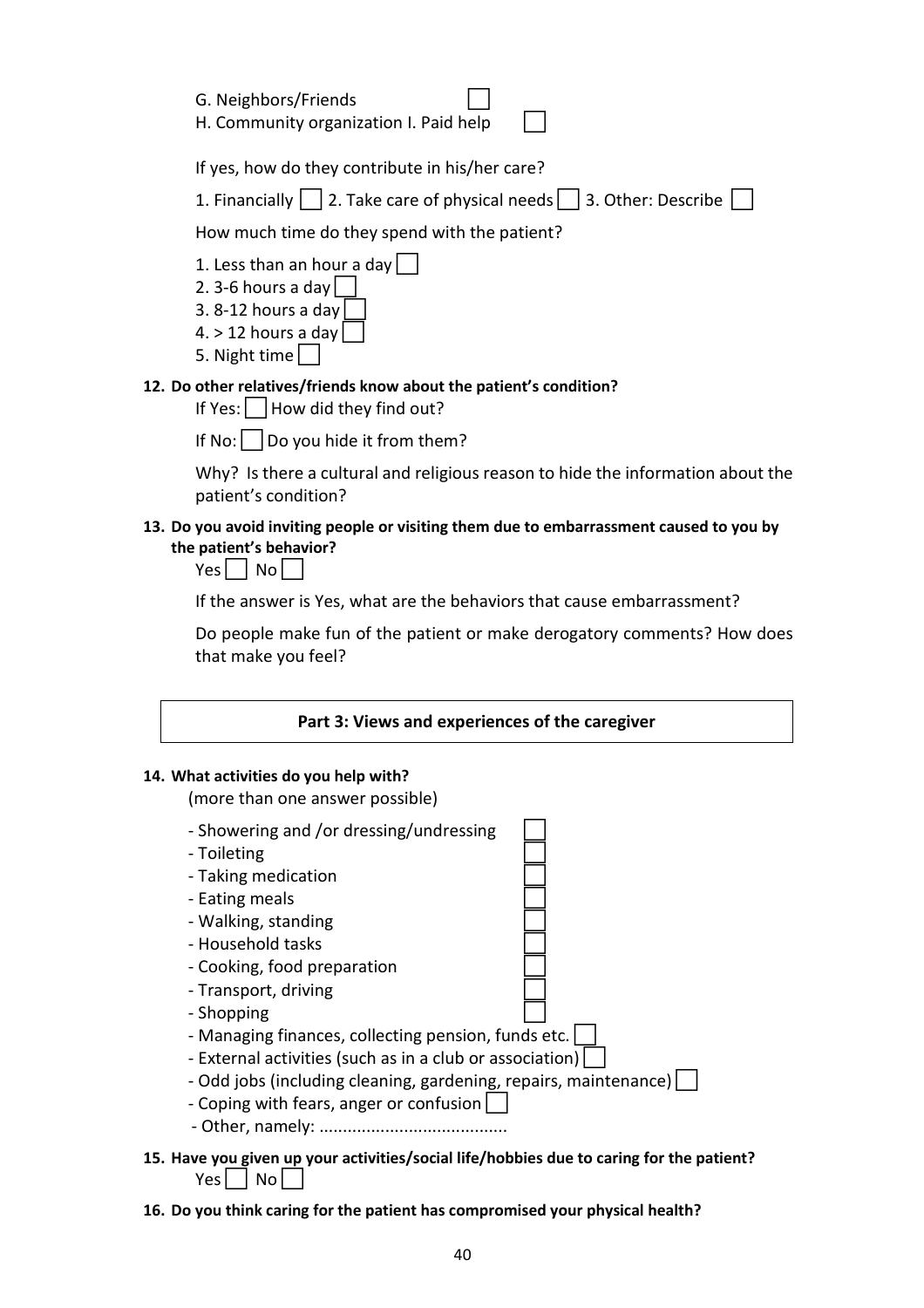$Yes \n\begin{array}{|c|c|} \n\hline \n\end{array} No \n\begin{array}{|c|c|} \n\hline \n\end{array} If yes, how?$ 

**17. Do you think the caregiving role is imposed on you and you don't have a choice?**   $Yes \mid \text{No} \mid \text{If yes, is this due to the culture and/or religion?}$ 

If the answer is No, how do you feel about being a caregiver?

**18. Do you blame yourself or feel guilty for not taking good enough care of the patient?**   $Yes  $|$  No$ 

If Yes, what do you think you can do better/need to improve?

- **19. What do you consider the most demanding aspect of caregiving?**  What do you think is the most difficult symptom/behaviour to manage?
- **20. How do you deal/cope with the stress of caregiving?**  Are your beliefs important in this respect?
- **21. In relation to your caring role, what would you change if you have a choice?**  What do you think can be helpful in supporting you care better for the patient?

|  | <b>Part 4: Treatment/Resources</b> |
|--|------------------------------------|
|--|------------------------------------|

- **22. Is he on any medication for dementia?**  If the answer is Yes, can you name them?
- **23. How many times has she/he visited a health care service in the last 6 months for treatment of dementia?** 
	- A. Once or twice every month  $\Box$  B. 3 or more times  $\Box$  C. 1-2 times  $\Box$  D. No visit | |

#### **Where did you visit?**

| A. Doctor B. Clinic C. Dispenser D. Government hospital E. Private         |
|----------------------------------------------------------------------------|
| hospital $\Box$                                                            |
| F. Nurse G. Health Worker H. Homeopathic doctor $\Box$ I. Hakeem $\Box$ J. |
| Spiritual healer $\Box$ K. Others: Specify                                 |

- 
- **24. Can you name the medical conditions/problems he/she has for which he/she also takes medication?**

Answer for all problems other than dementia

**25. Do you purchase medication for his/her health related issues from the pharmacy without consultation with the health care provider, and by seeking advice from other family members/neighbours/friends?** 

A.  $Yes \nightharpoonup B. No \nightharpoonup$ , if yes, why?

**26. Do you think caring for the patient puts a great financial constraint on you and your family?** 

| Yρς | No.<br>B. |
|-----|-----------|
|-----|-----------|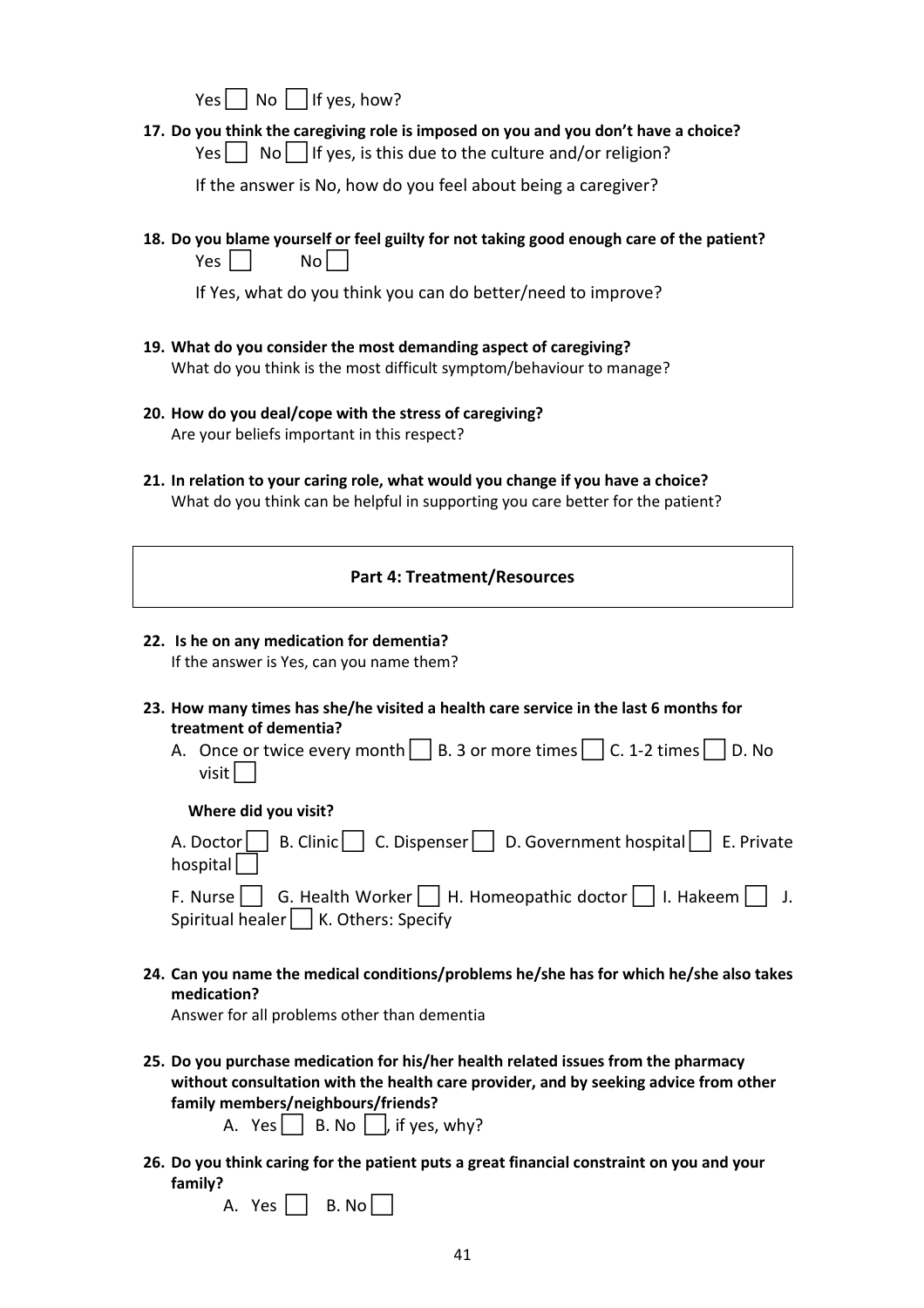**27. . Are you aware of any place that offers care for dementia patients? Such as day care, nursing home, memory clinic, etc.** 

Yes No

If the answer is Yes, Have you used it? If Yes, Do you find it helpful? How? If No Why?

If answer is No, Do you think such a place may be helpful? How?

**28. Are you aware of any other useful resources for dementia patients/caregivers (such as support groups, online resources, social media campaigns, mobile apps/SMS texts, hotlines, ID bracelets, navigators, etc.)?** 

> If the answer is Yes, Which ones? Are they helpful? Do you have any suggestions to improve them?

If the answer is No, do you have any suggestions?

- **29. Is there anything else you would like to say?**
- **30. Do you have any questions for me?**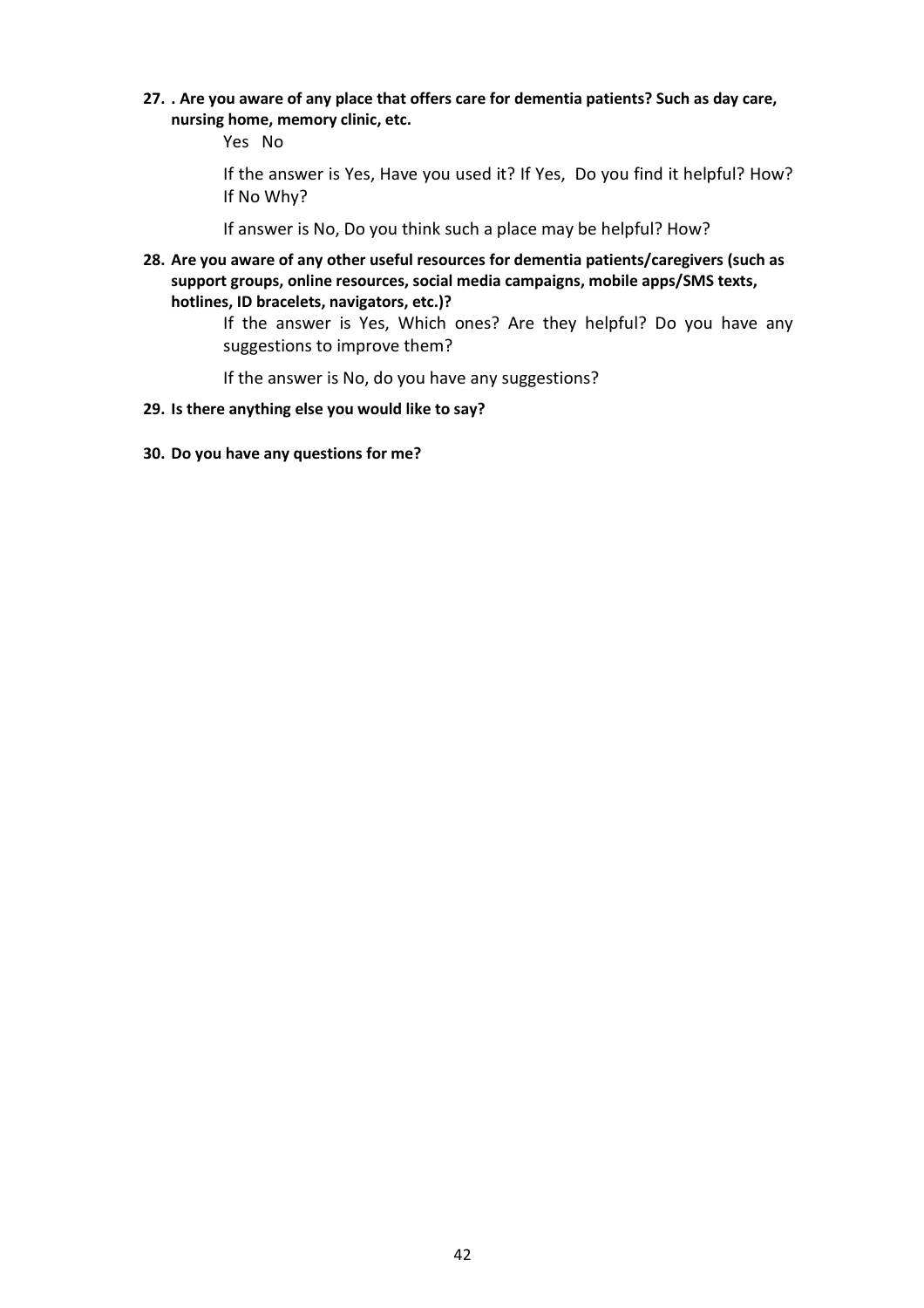# <span id="page-50-0"></span>**C.3 Indicative Focus Group Schedule**

## *MODERATOR INTRODUCTION AND PURPOSE OF GROUP*

Hello. My name is xxxx. I'd like to start off by thanking each of you for taking time to participate today. We'll be here for about an hour.

The reason we're here today is to gather your opinions and attitudes about issues surrounding dementia. I'm going to lead our discussion today. I will be asking you questions and then encouraging and moderating our discussion.

I also would like to reiterate that this focus group will be tape recorded. The identities of all participants will remain confidential. The recording allows us to revisit our discussion for the purposes of developing research papers and presentations.

## *GROUND RULES*

To allow our conversation to flow more freely, I'd like to go over some ground rules.

- 1. *Only one person speaks at a time. This is doubly important as our goal is to make a written transcript of our conversation today. It is difficult to capture everyone's experience and perspective on our audio recording if there are multiple voices at once*
- *2. Please avoid side conversations.*
- *3. Everyone doesn't have to answer every single question, but I'd like to hear from each of you today as the discussion progresses.*
- *4. This is a confidential discussion in that I will not report your names or who said*  what to anyone else. Names of participants will not even be included in the final *report about this meeting. It also means, except for the report that will be written, what is said in this room stays in this room.*
- *5. We stress confidentiality because we want an open discussion. We want all of you to feel free to comment on each other's remarks without fear your comments will be repeated later and possibly taken out of context.*
- *6. There are no "wrong or right answers," just different opinions. Say what is true for you, even if you're the only one who feels that way. Don't let the group sway you. But if you do change your mind, let me know.*
- *7. Let me know if you need a break. The bathrooms are [location to be mentioned]. Feel free to enjoy a beverage and a snack available.*
- *8. Are there any questions?*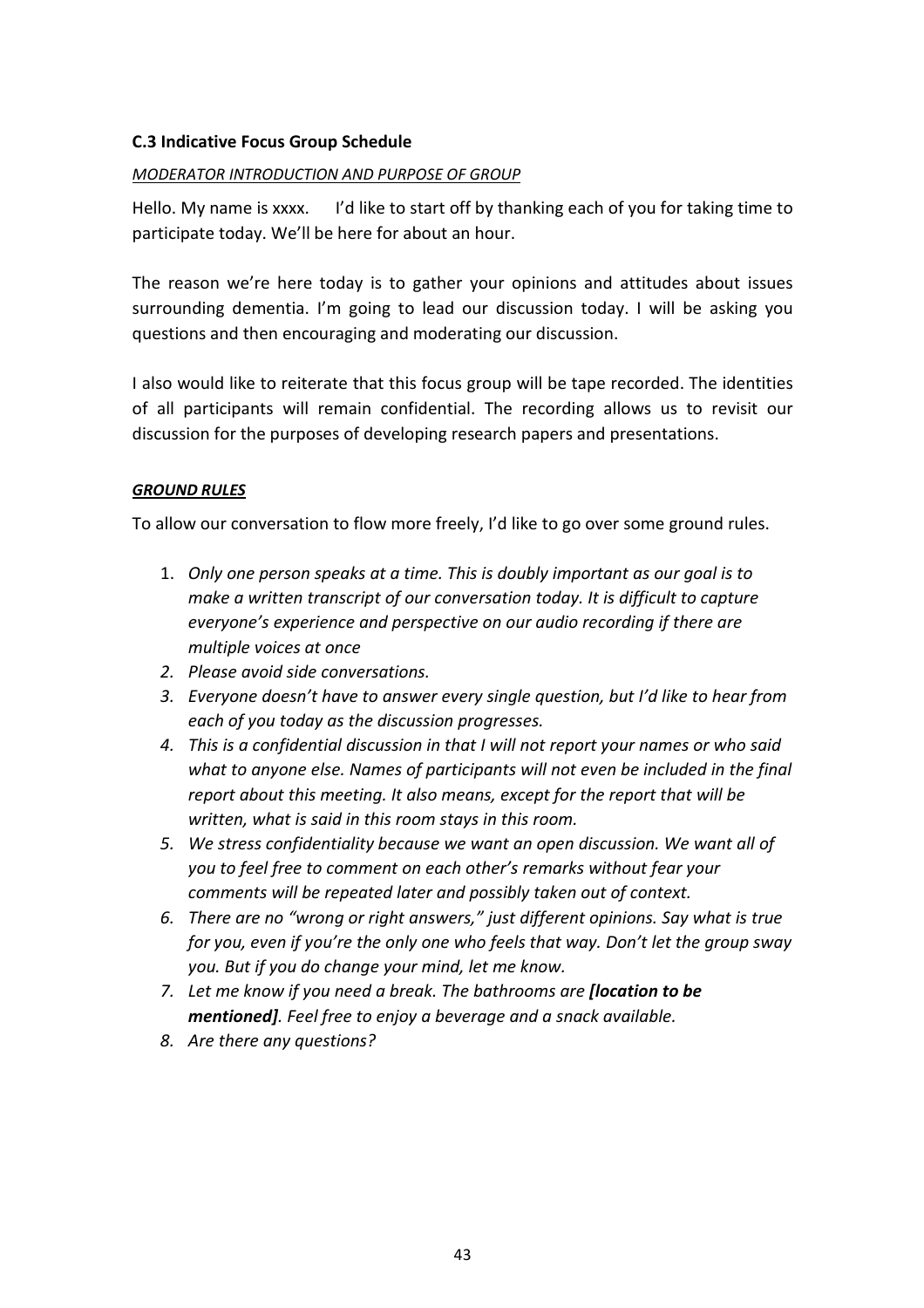# *INTRODUCTION OF PARTICIPANTS*

Before we start, I'd like to know a little about each of you. Please tell me: y*our name? Where are you from?*

# *FOCUS GROUP QUESTIONS (50 MINUTES)*

# *PRESENT THE FIRST VIGNETTE (MRS SHABNAM). GIVE UP TO 5 MINUTES TO READ THROUGH THE VIGNETTE. IF NECESSARY, PLEASE READ THE VIGNETTE.*

- *What do you think is happening to Mrs Shabnam in the story?*
- *How do you think Mrs Shabnam's family feels about her problems?*
- *What do you think Mrs Shabnam's family should do about it?*
- *What do you think are the personal barriers to Mrs Shabnam, or her family, from seeking help?*
- *What will happen to Mrs Shabnam in the future?*

# *PRESENT THE SECOND VIGNETTE (MRS GULNAR). GIVE UP TO 5 MINUTES TO READ THROUGH THE VIGNETTE. IF NECESSARY, PLEASE READ THE VIGNETTE.*

- *What do you think is happening to Mrs Gulnar in the story?*
- *How do you think Mrs Gulnar's family feels about her problems?*
- *What do you think Mrs Gulnar's family should do about it?*
- *What do you think are the personal barriers to Mrs Gulnar, or her family, from seeking help?*
- *What will happen to Mrs Gulnar in the future?*

# *ASK PARTICIPANTS TO THINK BACK TO BOTH STORIES. REVEAL/CONFIRM THAT BOTH STORIES WERE ABOUT DEMENTIA, AT DIFFERENT STAGES OF THE CONDITION.*

- What is dementia?
	- o What is the cause of dementia?
	- o What type of treatments are available for dementia?
- Who do you think should be responsible for looking after people with dementia? (e.g. Family, government)
	- o Why? How do your religious beliefs and culture influence this decision at all?
- What are the advantages of seeking help from a doctor for dementia?
	- o Do you see any disadvantages from seeking help from a doctor?
- *WHAT SUPPORT SHOULD BE AVAILABLE TO PEOPLE WITH DEMENTIA AND THEIR CAREGIVERS?*

# *CLOSING (2 MINUTES)*

Thanks for talking about these issues. Your comments have given us lots of different ways to see this issue. I thank you for your time and request you to fill in a questionnaire.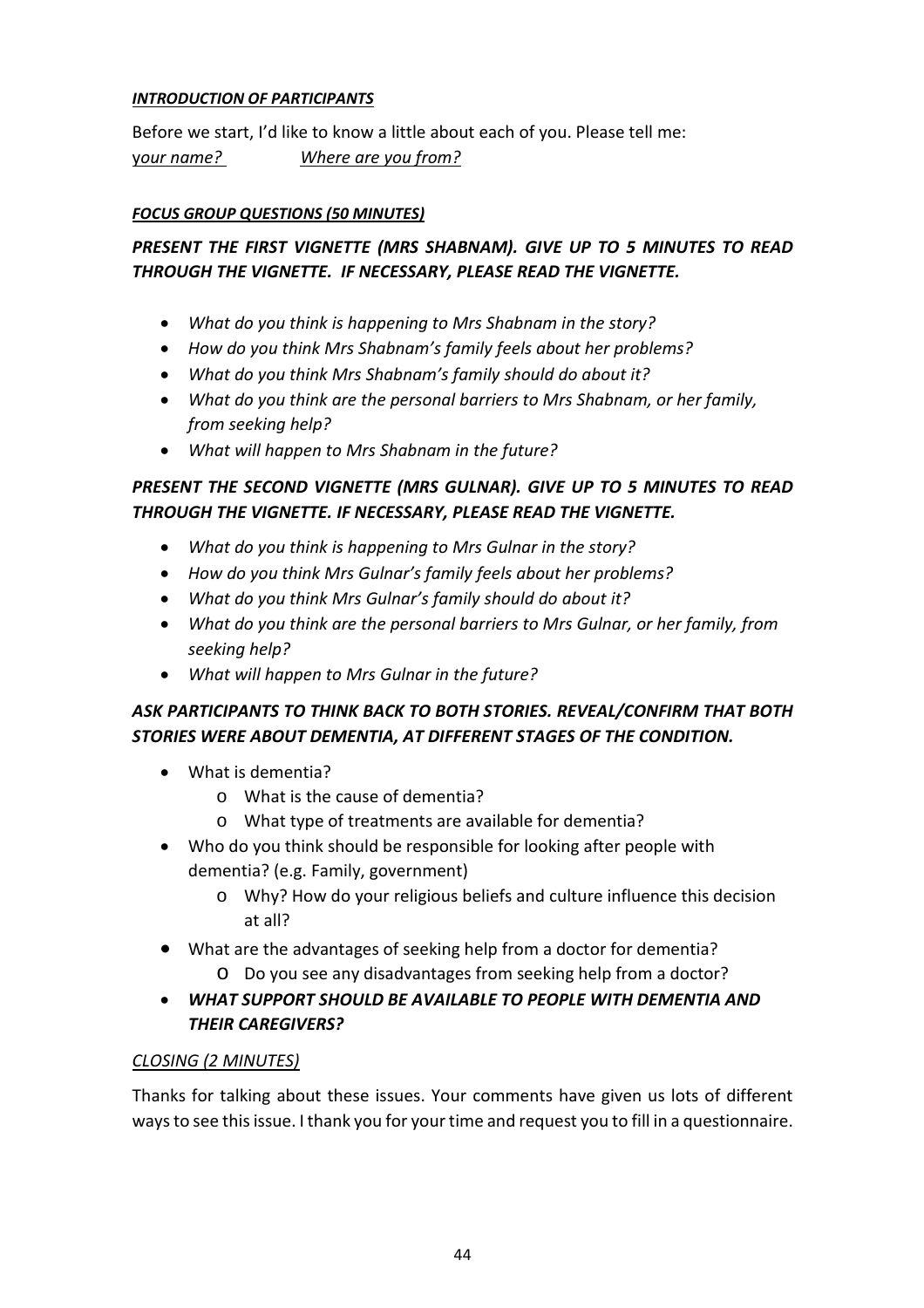#### *VIGNETTES FOR FOCUS GROUP DISCUSSIONS*

#### **Case 1: Mrs Shabnam, 72 years old**

Mrs Shabnam used to be very proud of her appearance and was actively involved with the family. She looked after her grandchildren happily and willingly, and never missed an opportunity of visiting other members of her extended family.

However, things have changed since she was diagnosed with diabetes 6 months ago. A couple of months later, her family began noticing that she was becoming more changeable in her mood, becoming tearful at times for no apparent reason and taking less pride in her appearance. She has also now lost interest in providing care for her grandchildren and does not wish to make efforts to visit family and friends.

After her daughter-in-law persuaded her to attend her older grandson's wedding, it became apparent that she was having some difficulty in remembering the names of family members she had not seen for a while. During the wedding, her niece sat with her and began discussing the last family gathering, Mrs Shabnam's 70th birthday celebration. But she seemed confused and had difficulty remembering the gathering properly and who had attended. She found it much easier to join in a conversation about a wedding in Multan 40 years earlier. To the embarrassment of the Mrs Shabnam, she also found herself getting lost coming back from the bathroom at the venue.

Since the wedding, the family has been talking about the changes they are observing in her. Members of Mrs Shabnam's family are telling her daughter-in-law to take her to a local doctor; others are just saying there is nothing that can be done, it is just a part of the process of getting older.

### **Case 2: Mrs Gulnar, 72 years old**

Mrs Gulnar and her husband live with their son, daughter-in-law and their two grandchildren. Mrs Gulnar is in reasonably good physical health.

For the past 3–4 years, Mrs Gulnar's family has noticed that she is becoming more and more withdrawn, inactive, and careless about her appearance. She has also become very forgetful, often not recognizing close family members. However, she does remember details of her younger days and can spend hours talking about the events of her youth, even though she has great difficulty recalling things that happened yesterday. Her daughter-in-law has always found her difficult to get on with, but more recently, her whole family have found that she is moody and gets upset and annoyed over little things. Due to the changes in Mrs Gulnar's mood, the family have started to become careful to avoid saying or doing things that may irritate her and tend to keep the grandchildren out of her way.

She does not go out now and spends most of her time in her room doing nothing in particular. Her family have noticed that when she is left on her own, she mutters and mumbles to herself. When asked what she is talking about she does not reply.

Her daughter-in-law has to help her to get up in the mornings and she needs help with washing and dressing, because she seems unable to do these things for herself. From time to time Mrs Gulnar even struggles to get to the toilet, leaving her daughter-in-law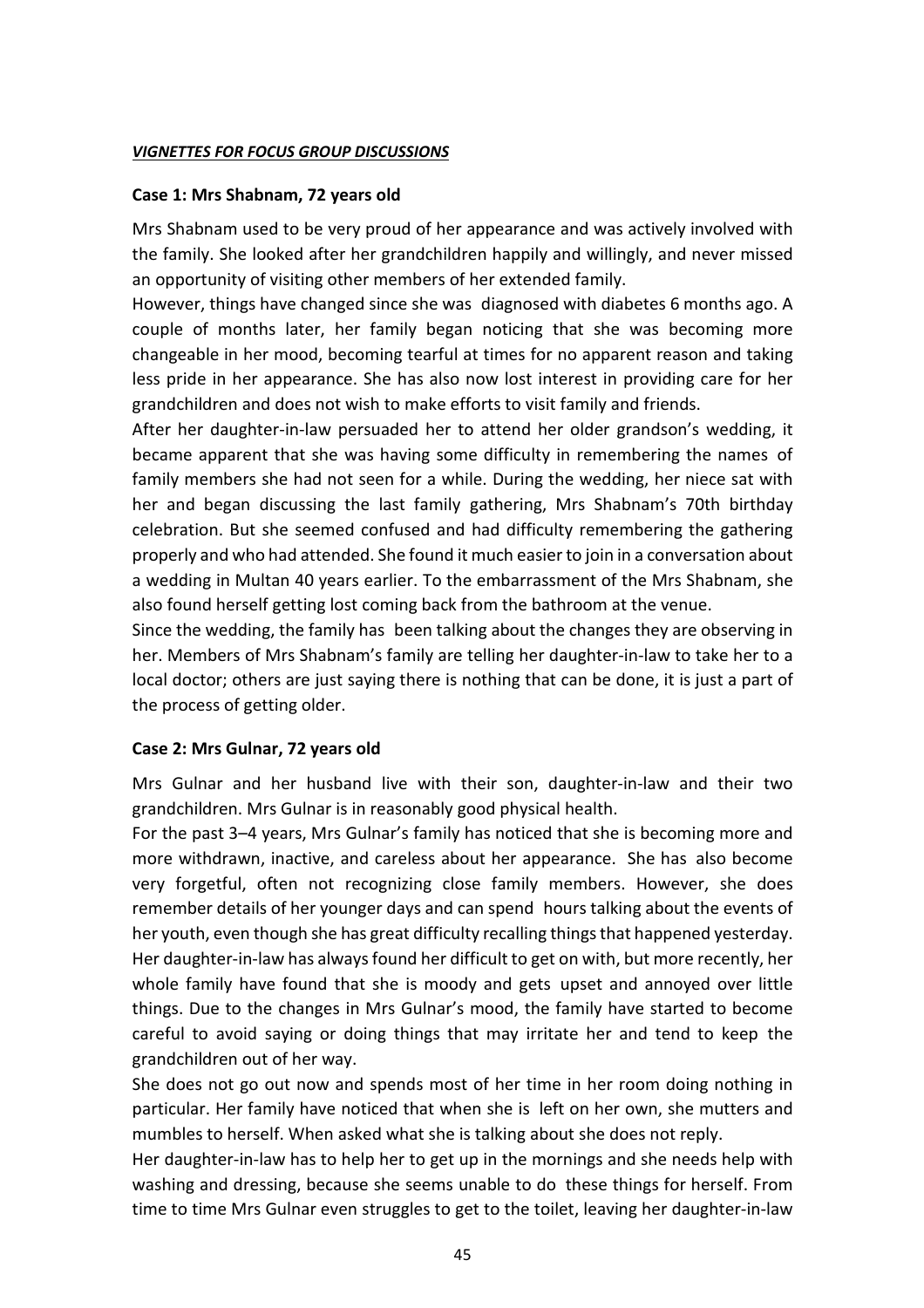to clean up the mess. Mrs Gulnar also sometimes wakes up at odd hours of the night and starts trying to get ready for the day, insisting that it is morning. Her husband has a hard job persuading her to get back to bed at these times.

The family does not leave Mrs Gulnar on her own and her daughter-in-law spends a large part of the day caring for her. Her daughter-in-law has begun to find her continual demands for her presence tiring and stressful. She is finding it more and more difficult to cope with Mrs Gulnar's behaviour and has been thinking of asking for help from other family members to get some respite. However, Mrs Gulnar's son will not agree to this. He will not even discuss it because he says it is his duty to look after his mother.

#### Demographics: Focus Group

Please complete these questions for each attendant after you have finished with the Focus Group Discussion.

| Age:                                         | Gender: |
|----------------------------------------------|---------|
| What is your level of Education:             |         |
| Graduate degree or higher (University)       | 1       |
| Undergraduate degree (Bachelors)             | 2       |
| A levels or ESC                              | 3       |
| O level or matriculation                     | 4       |
| Higher secondary school certification (HSSC) | 5       |
| Secondary school certification (SSC)         | 6       |
| Primary or less                              | 7       |
| Other (Specify)                              | 8       |
|                                              |         |

 $\triangleright$  What is your monthly household income:

Please look at the options below and tell us which bracket does the average household monthly income for your household in 2016 fall under. This should include cash income and the monetary value of non-cash income.

| Less than 5,000              | 01 | 5,001 to 10,000     | 02               | 10,001 to 15,000 | 03 |  |  |
|------------------------------|----|---------------------|------------------|------------------|----|--|--|
| 15,001 to 20,000 04          |    | 20,001 to 25,000 05 | 25,001 to 30,000 | 06               |    |  |  |
| 30,001 to 35,000 07          |    | 35,001 to 40,000 08 | 40,001 to 45,000 | 09               |    |  |  |
| 45,001 to 50,000 10          |    | 50,001 to 55,000 11 | 55,001 to 60,000 | 12               |    |  |  |
| 60,001 to 65,000 13          |    | 65,001 to 70,000 14 | 70,001 to 75,000 | 15               |    |  |  |
| 75,001 to 80,000 16          |    | 80,001 to 85,000 17 | 85,001 to 90,000 | 18               |    |  |  |
| 90,001 to 95,000 19          |    |                     |                  |                  |    |  |  |
| 95,001 to 100,000            | 20 | More than 100,000   |                  | 21               |    |  |  |
| What is your household size: |    |                     |                  |                  |    |  |  |

Please tell us about your professional status: \_\_\_\_\_\_\_\_\_\_\_\_\_\_\_\_\_

(e.g. Retired, homemaker, unemployed, business owner, professional, administrative, clerical, daily wages)

> What is your current marital status: \_\_\_\_\_\_\_\_\_

1. Never married

2. Currently married